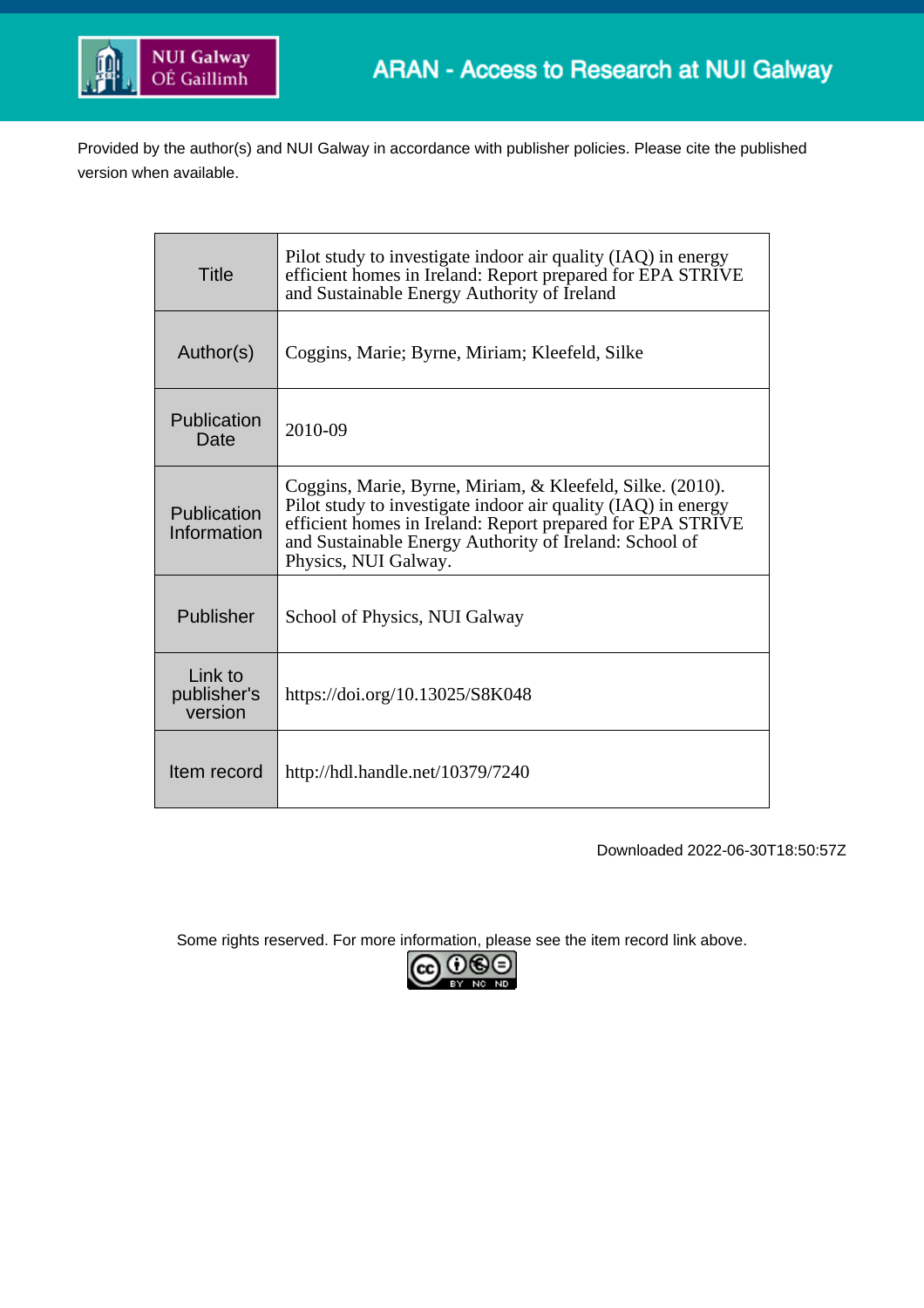

# **Pilot study to investigate Indoor Air Quality (IAQ) in energy efficient homes in Ireland**

**Dr Marie Coggins Dr Miriam Byrne Dr Silke Kleefeld**

School of Physics Newcastle Road National University of Ireland, Galway

**September 2010**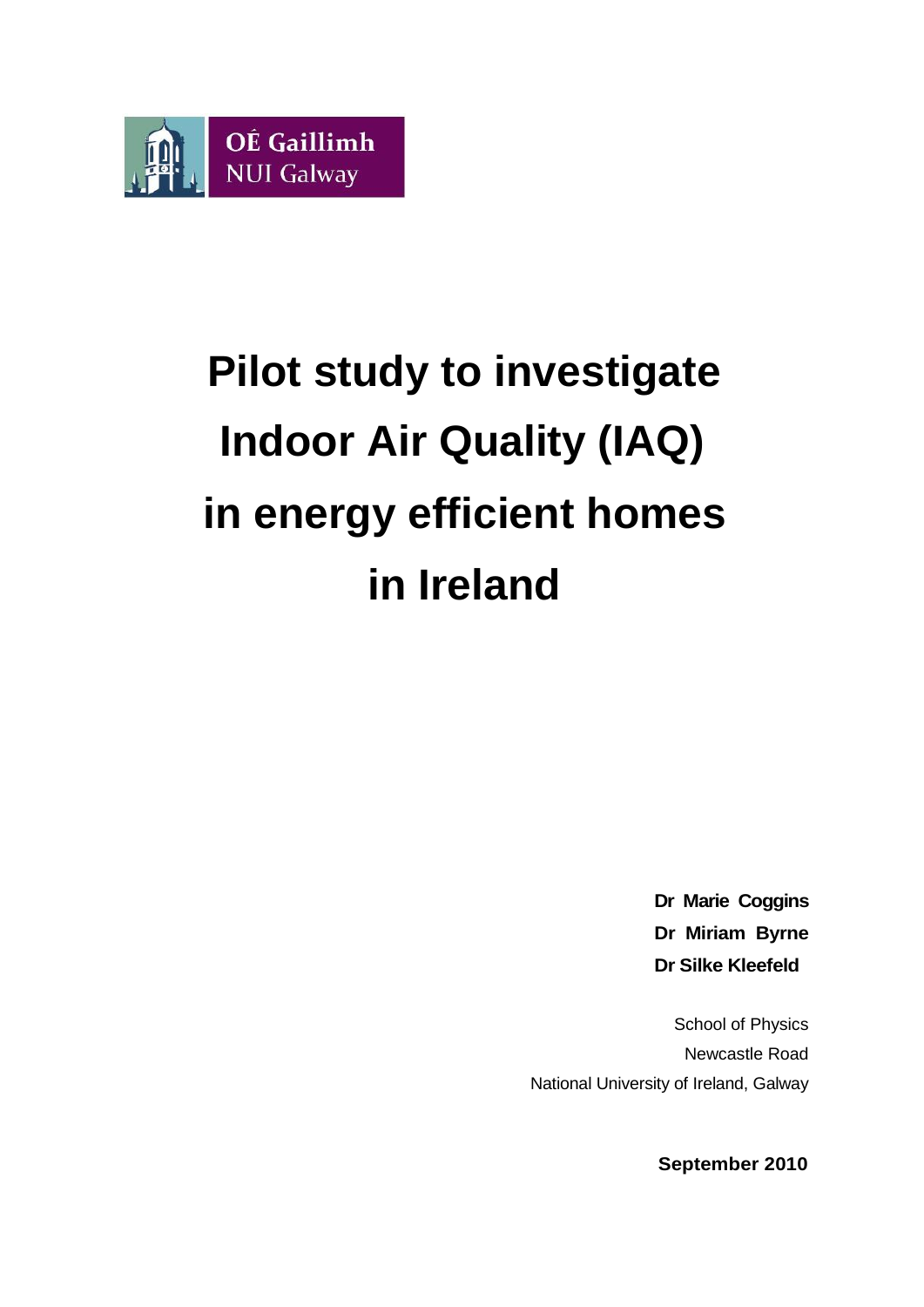### **Acknowledgements**

The authors wish to acknowledge the grant aid provided by the EPA on behalf of the Department of the Environment, Heritage and Local Government (DoEHLG) under the STRIVE programme 2007 – 2013, and also provided by the Sustainable Energy Authority of Ireland (SEAI).

Sincere thanks are also due to Sean Armstrong (DoEHLG), Joe Durkan, (SEAI), Maura Daly and Colm O'Riordan, Galway City County Council, Marguerite Murphy and Paula Sereda, Fingal County Council, and Michael Lyons and John Redington, Future Energy, Galway, who provided information and advice over the course of this research project.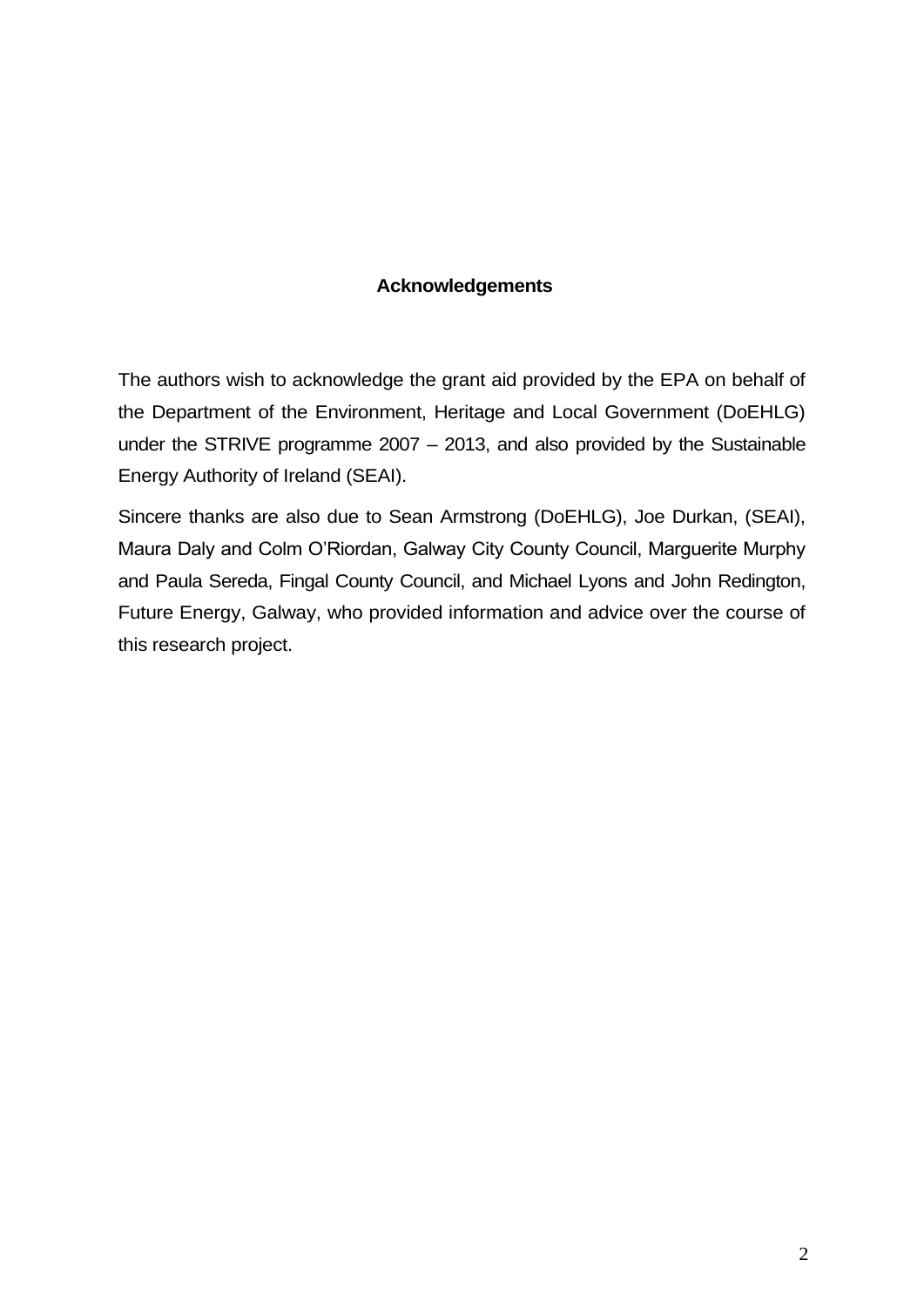# **Content**

| 5  |
|----|
|    |
| 6  |
| 8  |
|    |
|    |
| 9  |
| 9  |
| 10 |
| 10 |
|    |

# **Chapter 3**

Sampling Methods

| 31  | Measurement of the air tightness level of the homes | 12 <sup>°</sup> |
|-----|-----------------------------------------------------|-----------------|
| 3.2 | Active sampling of air pollutants                   | 12 <sup>°</sup> |
| 3.3 | Passive sampling of air pollutants                  | 13 <sup>1</sup> |
| 3.4 | Air exchange rate                                   | 14              |
| 3.5 | Dust mite sampling                                  | 14              |

# **Chapter 4**

|     | Results and discussion                 |    |
|-----|----------------------------------------|----|
| 4.1 | Temperature and relative humidity data | 16 |
|     | 4.2 Air exchange rates                 | 17 |
|     | 4.3 Carbon monoxide measurements       | 19 |
| 4.4 | Particulate measurements               | 19 |
| 4.5 | Dust mite sampling                     | 21 |
| 4.6 | Nitrogen dioxide measurements          | 21 |
|     | 4.7 Formaldehyde measurements          | 22 |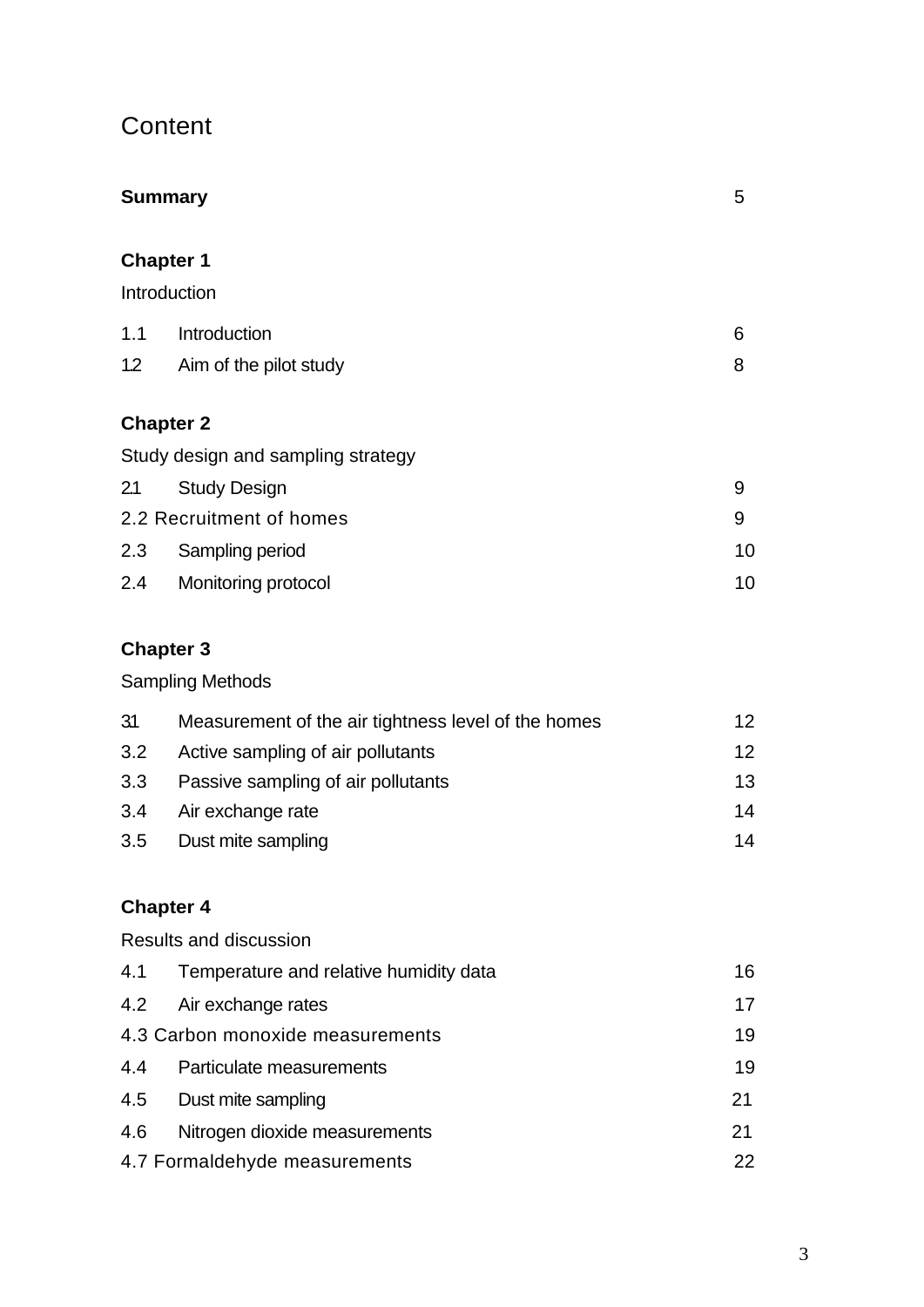| 4.8<br>Total volatile organic carbon measurements                | 23 |
|------------------------------------------------------------------|----|
| 4.8.1 Benzene                                                    | 23 |
|                                                                  |    |
| 4.8.2 Toluene                                                    | 24 |
| 4.8.3 Ethylbenzene                                               | 25 |
| 4.8.4 Xylene                                                     | 25 |
| 4.8.5 Total volatile organic carbon (TVOC)                       | 26 |
| <b>Chapter 5</b>                                                 |    |
| <b>Conclusions and Recommendations</b>                           | 28 |
| <b>Chapter 6</b>                                                 |    |
| References                                                       | 30 |
| <b>Annex A</b>                                                   |    |
| <b>Analytical procedures</b>                                     |    |
| Analytical procedure to determine nitrogen dioxide in air<br>A.1 | 33 |
| A.2 Analytical procedure to determine BTEX and TVOC in air       | 33 |
| A.3 Analytical Procedure to determine formaldehyde in air        | 33 |
| <b>Annex B</b>                                                   |    |
| Questionnaires and 24-hour diary                                 |    |
| <b>B1</b><br>Household questionnaire                             | 35 |
| B.2 24-hour diary                                                | 40 |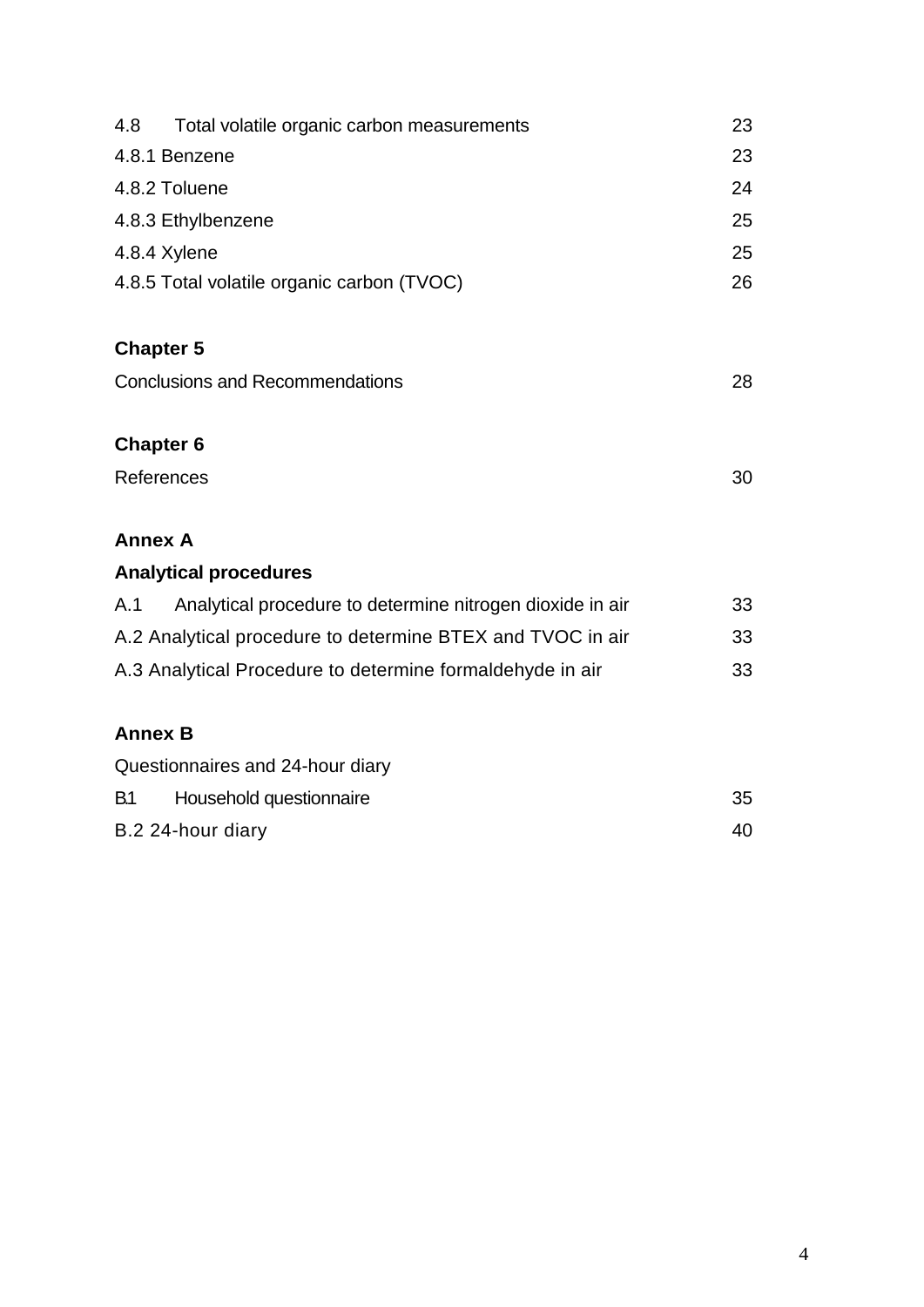#### **SUMMARY**

Within this pilot study a number of Indoor air pollutants were measured in five energy efficient homes built to enhanced standards of air tightness of between 0.75 m<sup>3</sup>/hr/m<sup>2</sup> and 8.75 m<sup>3</sup>/hr/m<sup>2</sup>. The five homes were built according to the requirements of the 2007 Building Regulations. The objective was to evaluate whether increased standards of air tightness impacts on the indoor air quality and thermal comfort the home. The selected homes were a mixture of 3- and 4-bedroom semi-detached houses, and were occupied. Two of the houses had mechanical ventilation with heat recovery (MVHR) system, while the other three houses used natural ventilation.

Indoor air quality measurements of selected pollutants, i.e. particulates ( $PM_{2.5}$ ,  $PM_{10}$ ), nitrogen dioxide, formaldehyde, total volatile organic carbon, carbon monoxide and dust mite concentrations, and thermal comfort parameters, i.e. temperature and relative humidity, were carried out over sampling periods of 24 hours, 7 days and 14 days, respectively. In addition, air exchange rates of selected rooms within each individual home were established. Diary records of occupant activities and household questionnaires on the homes and their indoor environment were also collected.

In general the levels of pollutants measured in this project were within recommended guideline limits. Variations in pollutant concentrations could in most cases, be correlated to certain activities within the individual homes, like for example cooking, smoking, or redecorating. However as this was a small scale project it is difficult to draw definitive conclusions regarding the impact of increased air tightness on indoor air quality and thermal comfort. A larger scale study, building on the findings of this pilot project, is recommended. There is a lack of data internationally on indoor air quality in highly energy efficient homes. A larger scale project should include a broader range of building types such as detached or terraced houses and apartments etc. and should also include a larger number of homes which use energy saving technologies such as MHVR. This study would also look at how indoor air concentrations vary by season, it is likely that higher concentrations maybe found in the winter period, during periods of maximum fuel use and maximum occupancy. A larger study would also include a qualitative element such as a National survey, of key stakeholders working in this area. The aim of the survey would be to collect information on the le vel of knowledge, the usability and suitability of the energy technologies available to home owners today. Experiences gained in this project, seemed to suggest that there is a lack of knowledge among some members of public on what energy efficient technologies are available and it was difficult to find 3 or 4 bed semi detached homes who were using energy saving technologies to participate in this pilot study.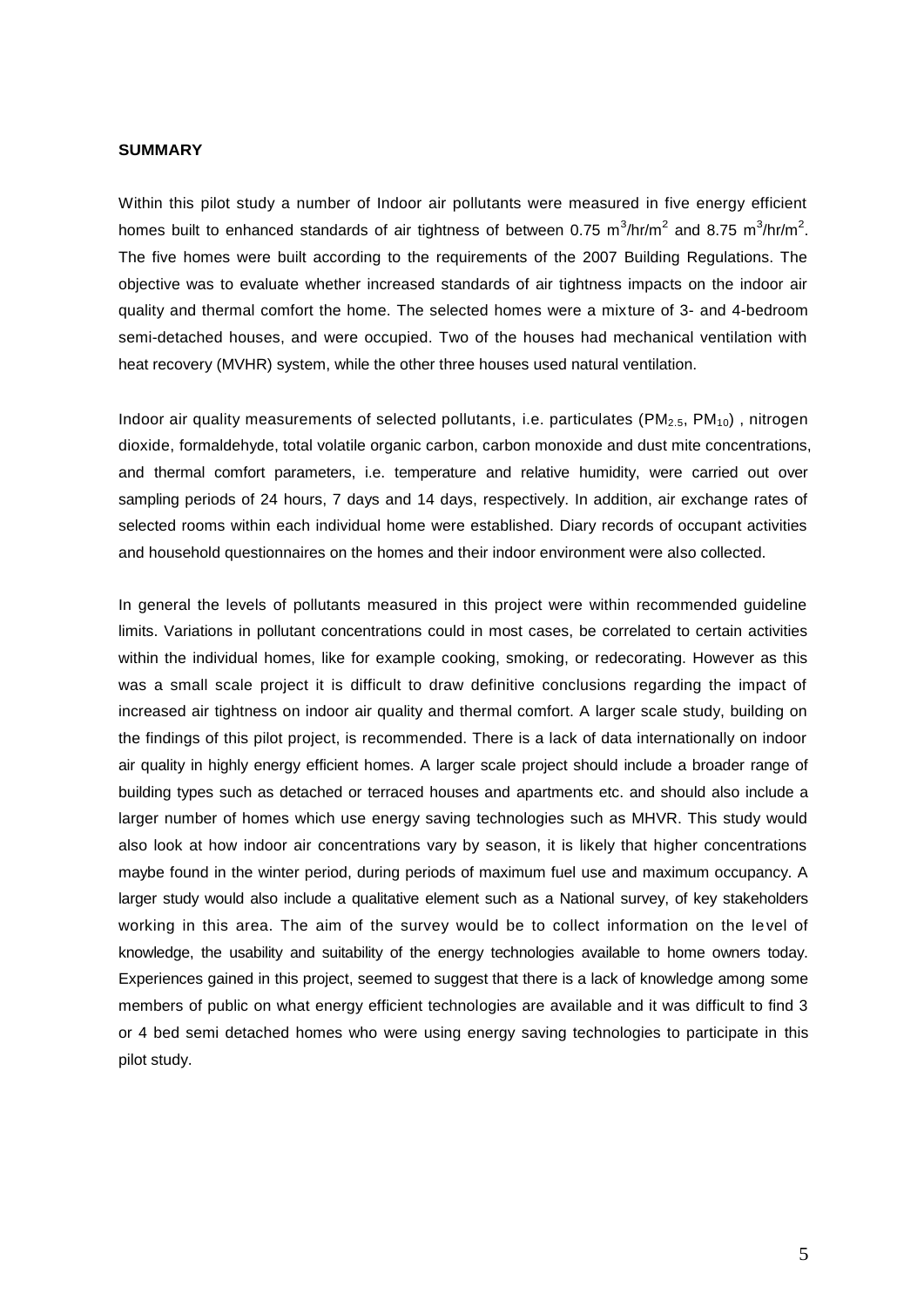#### **Chapter 1 Introduction**

#### **1.1 Introduction**

In recent years there has been much emphasis on improving the energy performance of Irish homes and encouraging the design, construction and market uptake of energy efficient domestic and public buildings. Much of this impetus stems from Ireland's requirements to meet international targets to reduce CO<sub>2</sub> emissions, and from the challenges posed by reducing stocks of fossil fuels and rising energy costs (SEI, 2009). It is estimated that Ireland's residential sectors accounts for approximately 10.2% of Irelands green house gas emissions (Department of the Environment, Heritage and Local Government, 2007).

New legislation and recent revisions to the Building Regulations has allowed the implementation of a number of initiatives to help increase the energy efficiency of new and existing Irish building stock. Initiatives including The Building Energy Rating (BER) system, the Greener Homes Scheme, and the Low Carbon Homes are specifically targeted at domestic buildings (SEI, 2009, Department of the Environment).

Proposed revisions to Part L of the Irish Building Regulations are aimed at improving the thermal and energy efficiency of the building envelope, specifying new standards of air tightness for new homes. By decreasing air permeability in homes, less energy consumption is required, in theory, to provide thermal comfort. The current specification for air permeability as defined in the 2007 Building Regulations (Paragraph 1.3.4.4) is 10 m $^3$ /hr/m $^2$  at 50Pa.

Many homes are built with levels of air permeability in advance of this specification as it makes it easier to achieve compliance with maximum permitted carbon emissions and energy consumption. Homes are currently achieving levels of air permeability as low as  $3m^3/hr/m^2$  at 50 Pa The minimum performance level of 10m $3/h$ r/m<sup>2</sup> is expected to be reduced further in future revisions scheduled for 2010.

Although lower building air exchange rates are more energy efficient, there is the question of whether or not reduced air infiltration into a building could result in poor indoor air quality (Crump et al, 2009). The average human spends between 80- 90% of their life indoors, (Platts-Mills, 1995, Klepeis et al., 2001, Kotzias, 2005) thus the air quality of indoor environment has a significant role in human health, and the WHO-EU Parma Declaration 2010 makes a commitment towards a reduction in respiratory disease incidence in children through improved indoor air quality. Adequate ventilation is necessary to maintain thermal comfort parameters such as humidity and temperature and is also necessary to remove air pollutants generated by building occupants, their activities and released from materials found indoors. Research recommends that a minimum design value of 0.5 air changes per hour (ach) as a whole-house ventilation rate is necessary to avoid condensation in homes (BRE, 1985; 1989 and DETR, 2005).

Numerous research studies in the area of indoor air quality have linked exposure to indoor air pollutants such as particulate matter to the development or exacerbation of respiratory illnesses such as chronic obstructive pulmonary disease (COPD) and asthma (Lieber et al, 2006, Schaub et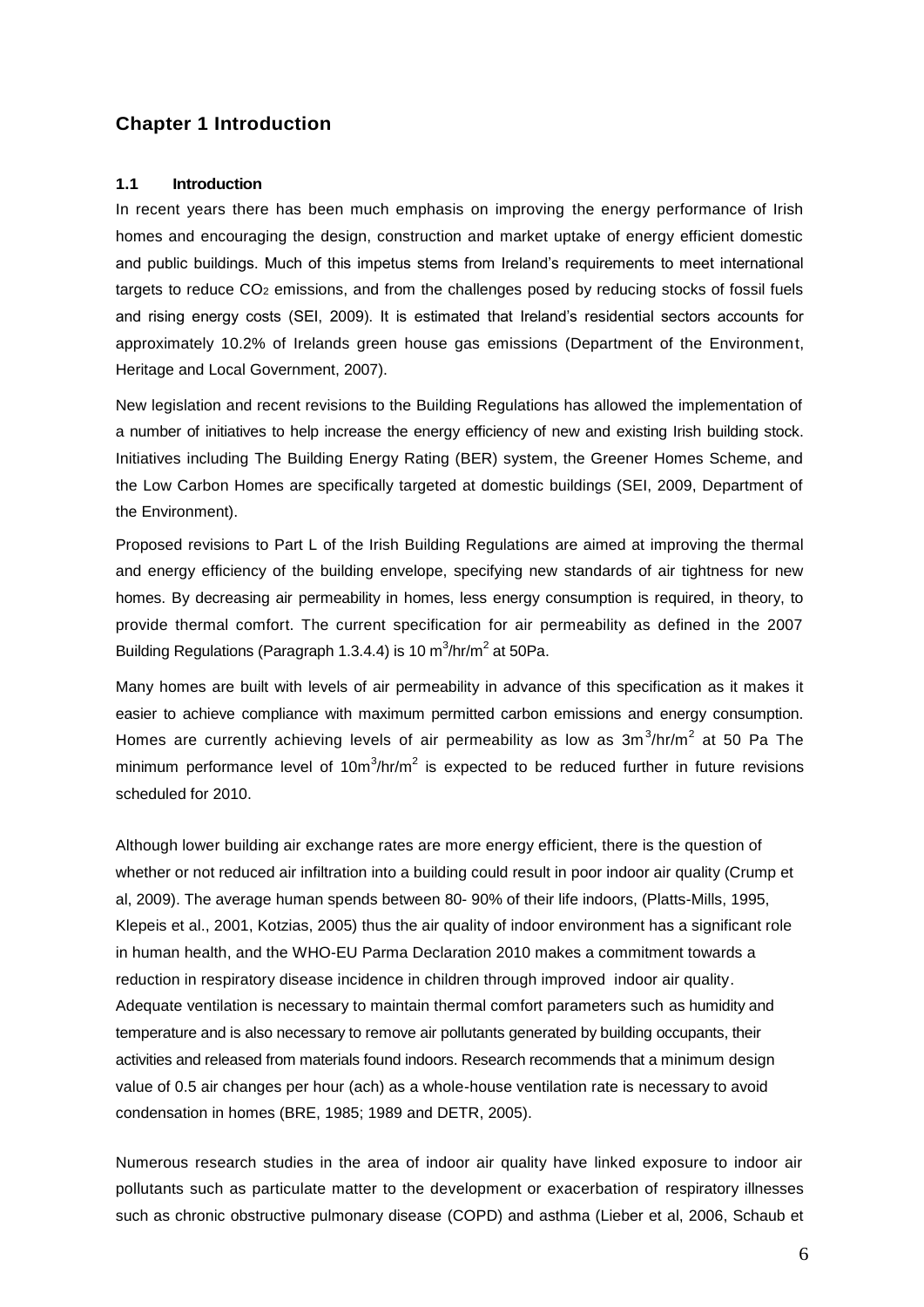al, 2006, Russell and Brunekreef, 2009). There has been a reported doubling in the rate of allergic and asthma symptoms in Europe over the last 15 years (THADE, 2004), and Ireland has the highest prevalence of childhood asthma, according to the International Study of Asthma and Allergies in Childhood (ISAAC) (Wirl and Puklová, 2007). Other indoor air pollutants may cause various effects ranging from mild odour nuisance to severe health effects like cancer (Crump et al., 2009).

In addition, a recent UK survey found that most home owners in the UK were concerned that the increased air tightness standard of zero carbon homes may result in reduced access to fresh air and ventilation, which may lead to increased indoor air pollutants (Davis and Harvey, 2008). Mechanical ventilation with heat recovery (MVHR) is often employed in energy efficient homes. However, to be able to meet the standards of adequate ventilation in energy efficient homes, these relatively new systems need to be operated and maintained properly (Crump et al, 2009). In addition, the home owners need to be educated in order to be able to understand the systems and to use and maintain them correctly

Poor indoor air quality and its health consequences are the result of a combined effect of pollutant sources within the home and poor ventilation. These include the time spent by persons in the home, their activities in the home (for example cooking, cleaning, smoking, redecorating, repairing), as well as diverse sources of pollutants arising from the persons themselves, their pets, soft furnishings and building materials, heating, ventilation and air conditioning systems as well as outdoor air, just to name a few (Franchi et al, 2004). Since the number of indoor air pollutants released through these sources is quite large and toxicological data on possible health effects are very scarce, the European INDEX study has worked on gathering information necessary to carry out risk assessments for indoor air pollutants, and has, accordingly, established a shortlist of components which probably cause the highest health risks within the European region (Kotzias et al, 2005). Within this list, high priority chemicals include formaldehyde, carbon monoxide, nitrogen dioxide, benzene and naphthalene. Second priority chemicals include acetaldehyde, toluene, xylene and styrene. Other main indoor air health determinants are carbon dioxide, indoor and outdoor generated particulate matter, dust-mites, allergens (like pet allergens, mites, mould and fungi), bio-contaminants (bacteria and viruses), man-made mineral fibres, radon and tobacco smoke (Franchi et al, 2004).

So far only one major study has been published regarding indoor air quality in highly energy efficient homes in the UK (McKay et al., 2010). In addition, there are limited data available on indoor air pollutants levels in Irish buildings: an EPA STRIVE funded project on Indoor Air Pollution and Health (IAPAH) measured a range of pollutants in Irish homes. However ventilation measurements were not included within the scope of this project, and so it was not possible to draw conclusions on the association (if any) between IAQ and air tightness of the building envelope. In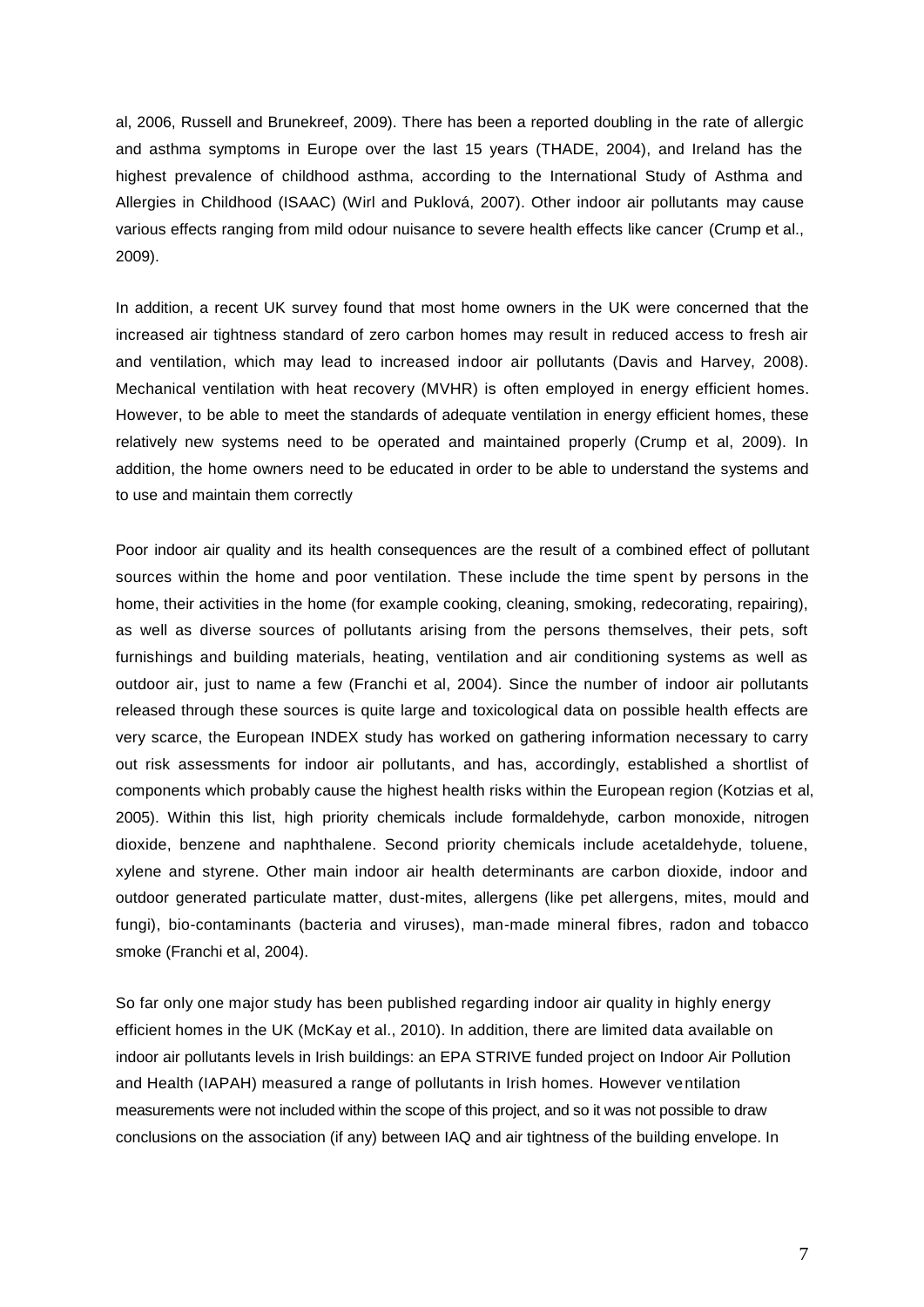order to fill this gap the aim of this pilot study was to investigate if, and how, an increased level in air tightness of homes influences their indoor air quality.

#### **1.2 Aim of the pilot study**

The objective if this project was to design and execute a pilot study to measure a range of indoor air pollutants and thermal comfort parameters and ventilation in homes built to enhanced air tightness standards between i.e. 1 m<sup>3</sup>/hr/m<sup>2</sup> and 10 m<sup>3</sup>/hr/m<sup>2</sup>, and which were build according to requirements of the 2007 Building Regulations.

Follow-on objectives were:

(a) To estimate the possible impact of lower air permeability levels on indoor air quality, and (b) to use data and lessons learned to design a larger study to investigate IAQ in different house designs that have been built to improved levels of air permeability.

It is intended that results from this research will help inform policy makers with regards the development of regulations related to indoor air quality. In addition, this research may provide information to designers and manufacturers of ventilation systems for buildings. Manufacturers of construction products containing volatile organic carbons (VOC's) could also find this information useful.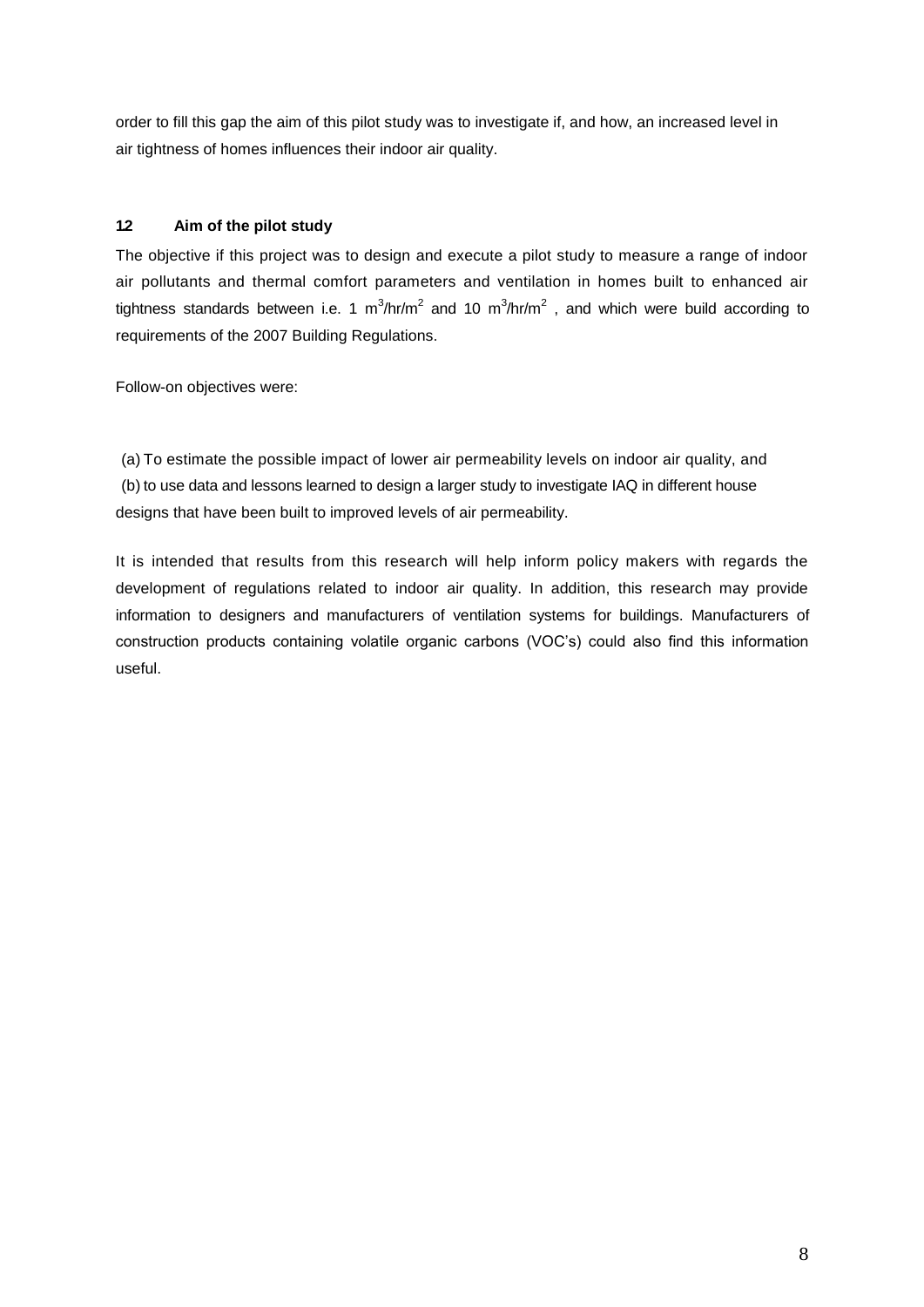### **Chapter 2 STUDY DESIGN AND SAMPLING STRATEGY**

#### **2.1 Study Design**

Five homes built to energy efficient standards, with different degrees of air tightness levels were selected for inclusion in the study. Three of the homes were naturally ventilated, one home had a mechanical ventilation heat recovery system (MVHR) fitted (Fingal 1), and one house had a modified MVHR system, where the recovered heat is used to heat the under floor heating (Galway 3). To allow for comparison, we selected only 3- and 4- bedroom semi-detached homes. The selected homes and respective air tightness level are presented in Table 1.

| <b>House ID</b> | House type | <b>Ventilation</b>   | Air tightness level |
|-----------------|------------|----------------------|---------------------|
|                 |            | system               | $m^3/hr/m^2$        |
| Galway 1        | 3-bed-semi | Natural              | 8.75                |
|                 | detached   | (trickle vents)      |                     |
| Galway 2        | 3-bed-semi | Natural              | 8.75                |
|                 | detached   | (trickle vents)      |                     |
| Galway 3        | 4-bed-semi | <b>Modified MVHR</b> | 5.64                |
|                 | detached   |                      |                     |
| Mayo 1          | 4-bed-semi | Natural              | 4.57                |
|                 | detached   | (trickle vents)      |                     |
| Fingal 1        | 3-bed-semi | <b>MVHR</b>          | 0.75                |
|                 | detached   |                      |                     |

#### **Table 1: Specification of the five selected homes for this study**

#### **2.2 Recruitment of homes**

The homes participating in this study were selected and recruited with the help of the following companies and agencies:

- Local Galway, Clare and Mayo based construction companies
- Energy consultants and Heat Recovery Ventilation specialists
- Sustainable Energy Ireland (SEI)
- Department of the Environment, Heritage and Local Government
- Galway City Council
- Fingal County Council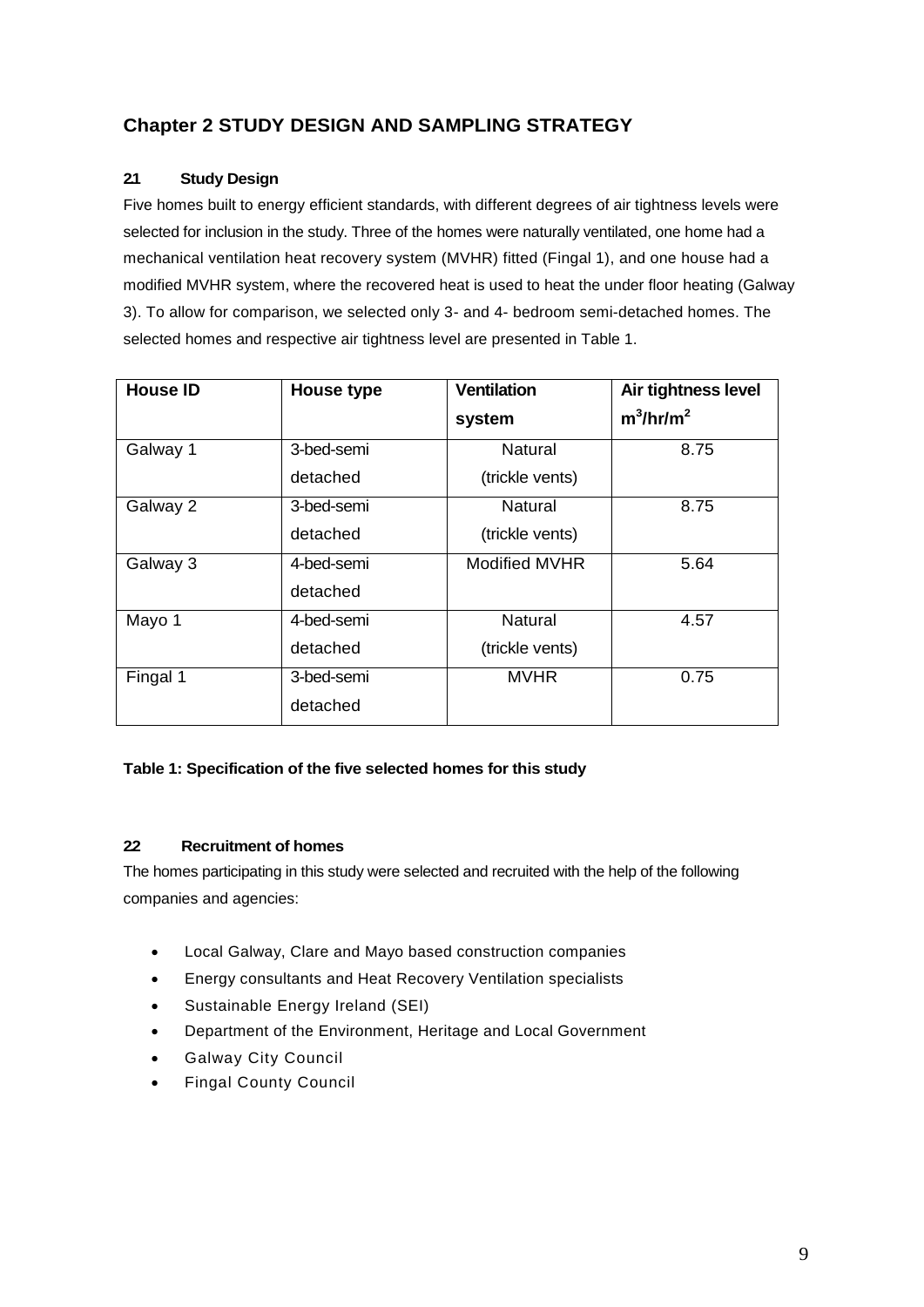#### **2.3 Sampling period**

The sampling of the selected homes was completed over the period May to June 2010. further information on the sampling periods are provided in Table 2

| <b>House ID</b> | <b>Start of sampling</b> | <b>Finish of sampling</b> |
|-----------------|--------------------------|---------------------------|
| Galway 1        | 27.4.2010                | 11.5.2010                 |
| Galway 2        | 15.6.2010                | 29.6.2010                 |
| Galway 3        | 24.5.2010                | 08.6.2010                 |
| Mayo 1          | 17.5.2010                | 26.5.2010                 |
| Fingal 1        | 07.5.2010                | 11.5.2010                 |

#### **Table 2: Period of sampling for the individual homes.**

All measurements took place over a maximum period of two weeks in each home. This was thought to be sufficient to provide the information required for the IAQ survey. In addition it was considered that occupants may not be willing to commit to the survey for a longer period of time.

#### **2.4 Monitoring protocol**

The monitoring protocol included the measurements of the following indoor air quality and thermal comfort parameters:

Thermal comfort parameters: Temperature (T, °C) Relative Humidity (%RH) Indoor air pollutants: Carbon Monoxide (CO) Carbon Dioxide (CO2) Nitrogen Dioxide (NO2) Formaldehyde (HCHO) Total volatile organic carbon (TVOC's) including Benzene,

Toluene, Ethylbenzene and Xylene (BTEX) Particulates <sub>PM2.5</sub> and PM<sub>10</sub> Dust mites

Ventilation rate measurements in selected rooms using CO<sup>2</sup> as a tracer

The indoor air quality and thermal comfort parameters were selected following the recommendations of Crump et al. (2002), who developed a protocol for the assessment of indoor air quality in homes and office buildings.

Tables 3a to 3c provide an overview on the sampling frequency of the individual components within the different rooms of the homes included in the study: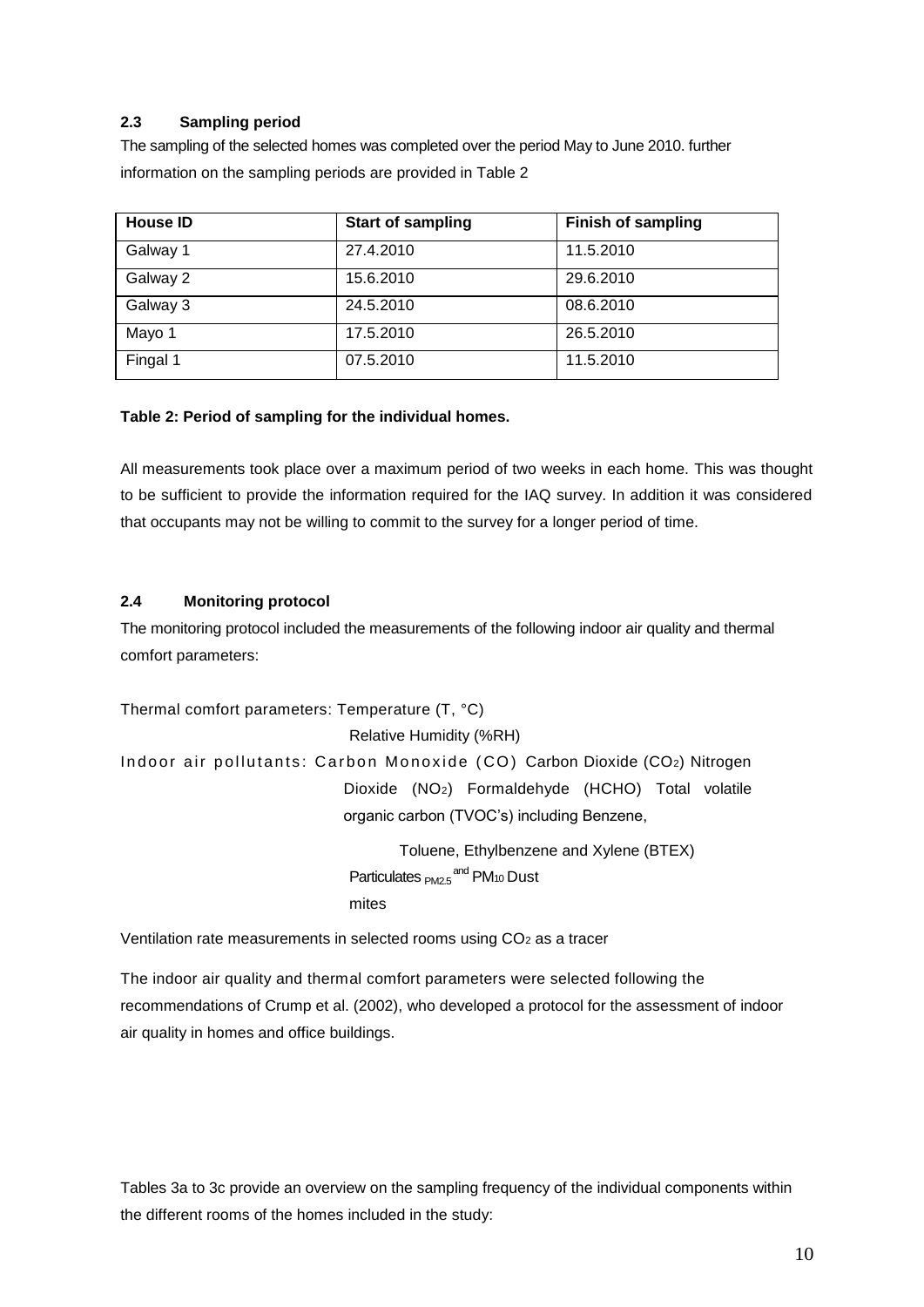| Pollutant   T & |           | <b>CO</b> | CO <sub>2</sub> | NO <sub>2</sub> | TVOC | $HCHO$ $PM2.5$ |   | $PM_{10}$ | <b>Dust</b> |
|-----------------|-----------|-----------|-----------------|-----------------|------|----------------|---|-----------|-------------|
|                 | <b>RH</b> |           |                 |                 |      |                |   |           | mites       |
| 24 hour         | X         | X         | X               |                 |      |                | X | X         |             |
| 7 day           |           |           |                 |                 |      | X              |   |           |             |
| 14 day          |           |           |                 | X               | X    |                |   |           |             |

**Table 3a: Sampling frequency in the kitchen**

| Pollutant   T & |           | <b>CO</b> | CO <sub>2</sub> | NO <sub>2</sub> |   | TVOC   HCHO | PM2.5 | $PM_{10}$ | <b>Dust</b> |
|-----------------|-----------|-----------|-----------------|-----------------|---|-------------|-------|-----------|-------------|
|                 | <b>RH</b> |           |                 |                 |   |             |       |           | mites       |
| 24 hour         | X         | X         | X               |                 |   |             |       |           |             |
| 7 day           |           |           |                 |                 |   | X           |       |           |             |
| 14 day          |           |           |                 |                 | x |             |       |           |             |

**Table 3b: Sampling frequency in the living room**

| Pollutant   T & |           | <b>CO</b> | CO <sub>2</sub> | NO <sub>2</sub> |   | $TVOC$   HCHO   PM2.5 | PM <sub>10</sub> | <b>Dust</b> |
|-----------------|-----------|-----------|-----------------|-----------------|---|-----------------------|------------------|-------------|
|                 | <b>RH</b> |           |                 |                 |   |                       |                  | mites       |
| 24 hour         | X         | x         | x               |                 |   |                       |                  | x           |
| 7 day           |           |           |                 |                 |   | X                     |                  |             |
| 14 day          |           |           |                 |                 | X |                       |                  |             |

#### **Table 3c: Sampling frequency in the bedroom**

Each home was visited 4 times over the sampling period. During the first visit the study was explained to the building occupant and the study equipment was set up in the relevant rooms of the house. The building occupant was issued with a household questionnaire concerning details of his/her home, fuel and cooking methods used in the home, as well as questions regarding the general ventilation of the home, i.e. MVHR systems versus natural ventilation (see Annex B). Ventilation measurements, using CO<sup>2</sup> as a tracer, were performed either in the bedroom or kitchen of the house, which ever was most convenient for the occupant. After 24 hours some of the continuous sampling equipment, i.e. temperature, relative humidity, CO, CO<sub>2</sub>, PM<sub>2.5</sub> and PM<sub>10</sub> as well as the dust mite sampler were collected. After 7 days and after 14 days the formaldehyde, and NO<sup>2</sup> and TVOC samplers were collected respectively.

During the measurement period the occupants were further asked to fill in a 24-hour activity diary to record activities like cooking, cleaning, opening windows, smoking, etc. (see Annex B).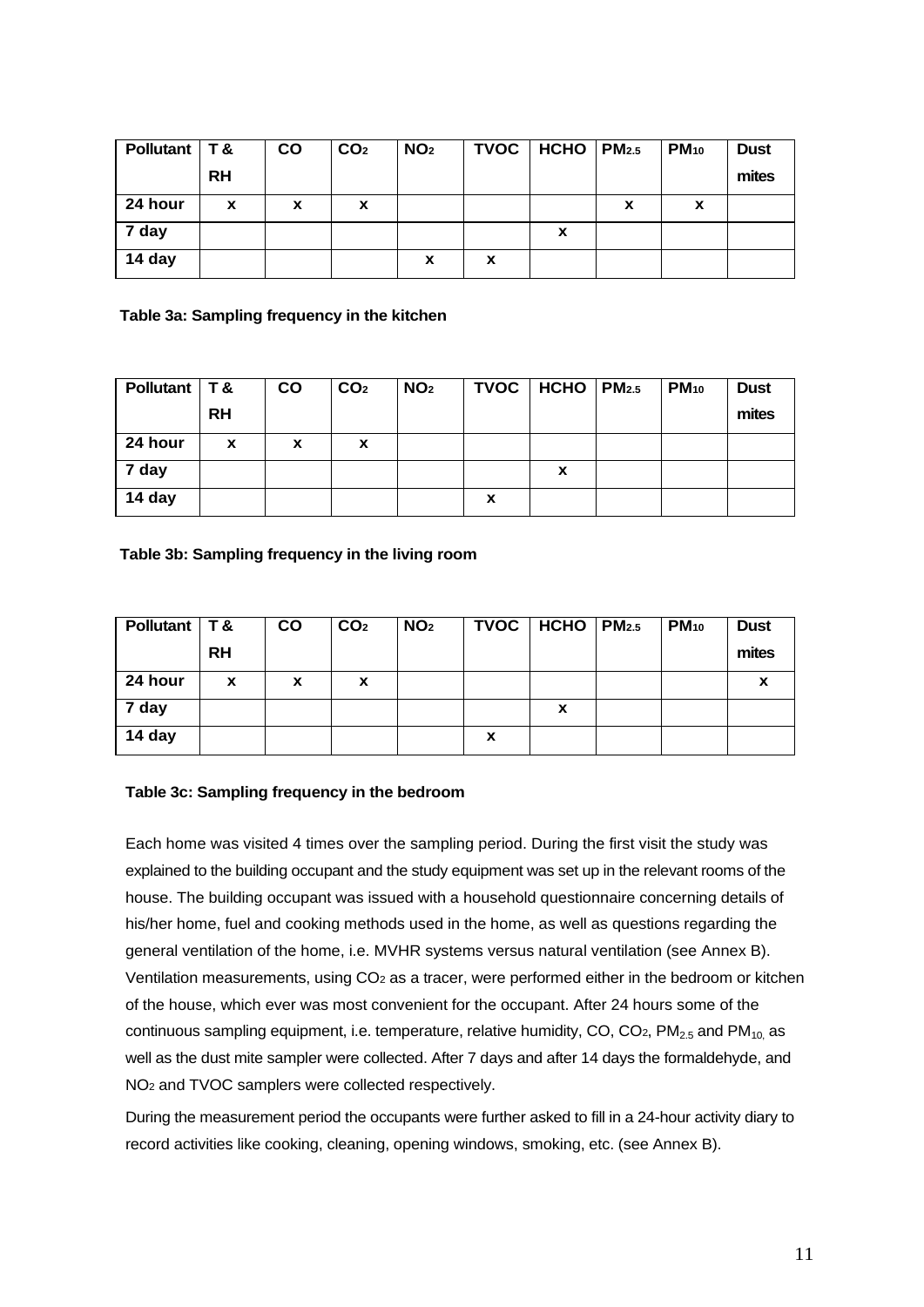### **Chapter 3 SAMPLING METHODS**

#### **3.1 Measurement of the air tightness level of the homes**

The air tightness levels of the homes Galway 3, Mayo 1 and Fingal 1 were measured independently of this study and were kindly made available to us by the home owners and the County Councils, respectively. Air tightness level testing of the homes Galway 1 and 2 was carried by out by the company Future Energy, Galway, and the Galway City Council for the purpose of this pilot project.

#### **3.2 Active sampling of air pollutants**

Temperature, relative humidity, CO2, CO and particulate matter (PM2.5, PM10) were measured using the following active sampling methods listed in Table 4:

| Indoor air pollutant                 | <b>Sampling instrument</b>                | <b>Sampling period</b> |
|--------------------------------------|-------------------------------------------|------------------------|
| Temperature, Relative                | Telaire 7001 CO <sub>2</sub> and          | 24 hours               |
| Humidity, CO <sub>2</sub>            | temperature monitor with                  |                        |
|                                      | attached HOBO <sup>®</sup> data-          |                        |
|                                      | logger kit (CO <sub>2</sub> , temperature |                        |
|                                      | and relative humidity)                    |                        |
| CO                                   | EL-USB-CO (Lascar                         | 24 hours               |
|                                      | electronics)                              |                        |
| PM <sub>2.5</sub> , PM <sub>10</sub> | TSI Sidepak with attached                 | 24 hours               |
|                                      | size-selective cyclone for                |                        |
|                                      | either 2.5 im and 10im                    |                        |
|                                      | particle cut-off diameter                 |                        |

#### **Table 4: Active sampling of air pollutants**

The set up of the carbon monoxide (CO) monitor (EL-USB-CO), for example, can be seen in Picture 1 below.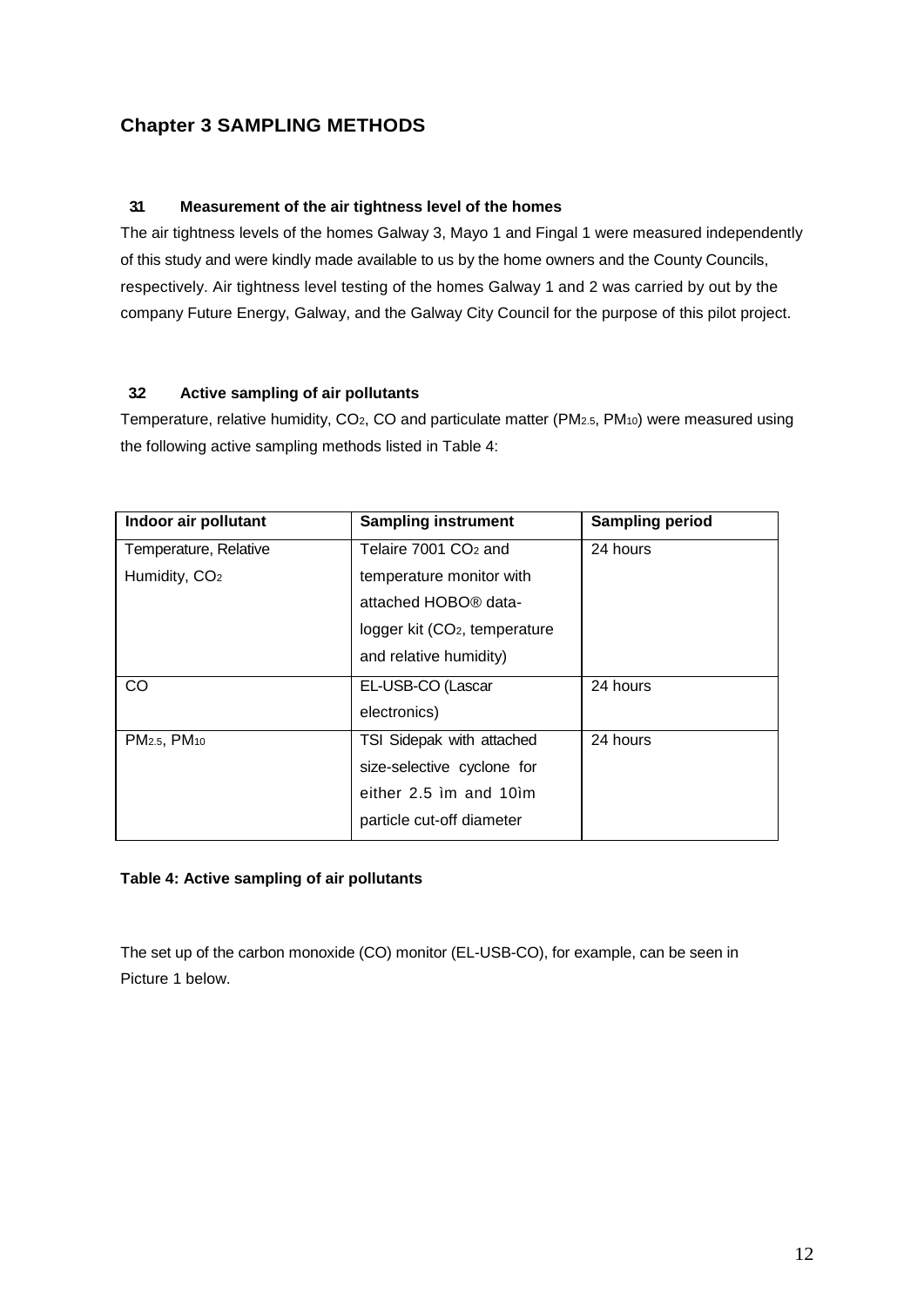

**Picture 1: Set-up of a carbon monoxide monitor**

#### **3.3 Passive sampling of air pollutants**

All passive samples collected were send to an analytical laboratory for analysis following sampling. A description of the analytical procedures can be found in Annex A.

| Indoor air pollutant | <b>Diffusive sampler</b>                     | <b>Sampling period</b> |
|----------------------|----------------------------------------------|------------------------|
| NO <sub>2</sub>      | NO <sub>2</sub> passive diffusion tubes      | 14 days                |
| <b>HCHO</b>          | UMEx 100 passive sampler for<br>formaldehyde | 7 days                 |
| <b>TVOC</b>          | Tenax passive sampling tubes                 | 14 days                |

#### **Table 5: Passive sampling of air pollutants**

An example set up for the passive sampling of Formaldehyde and TVOC's can be seen in Picture 2 below.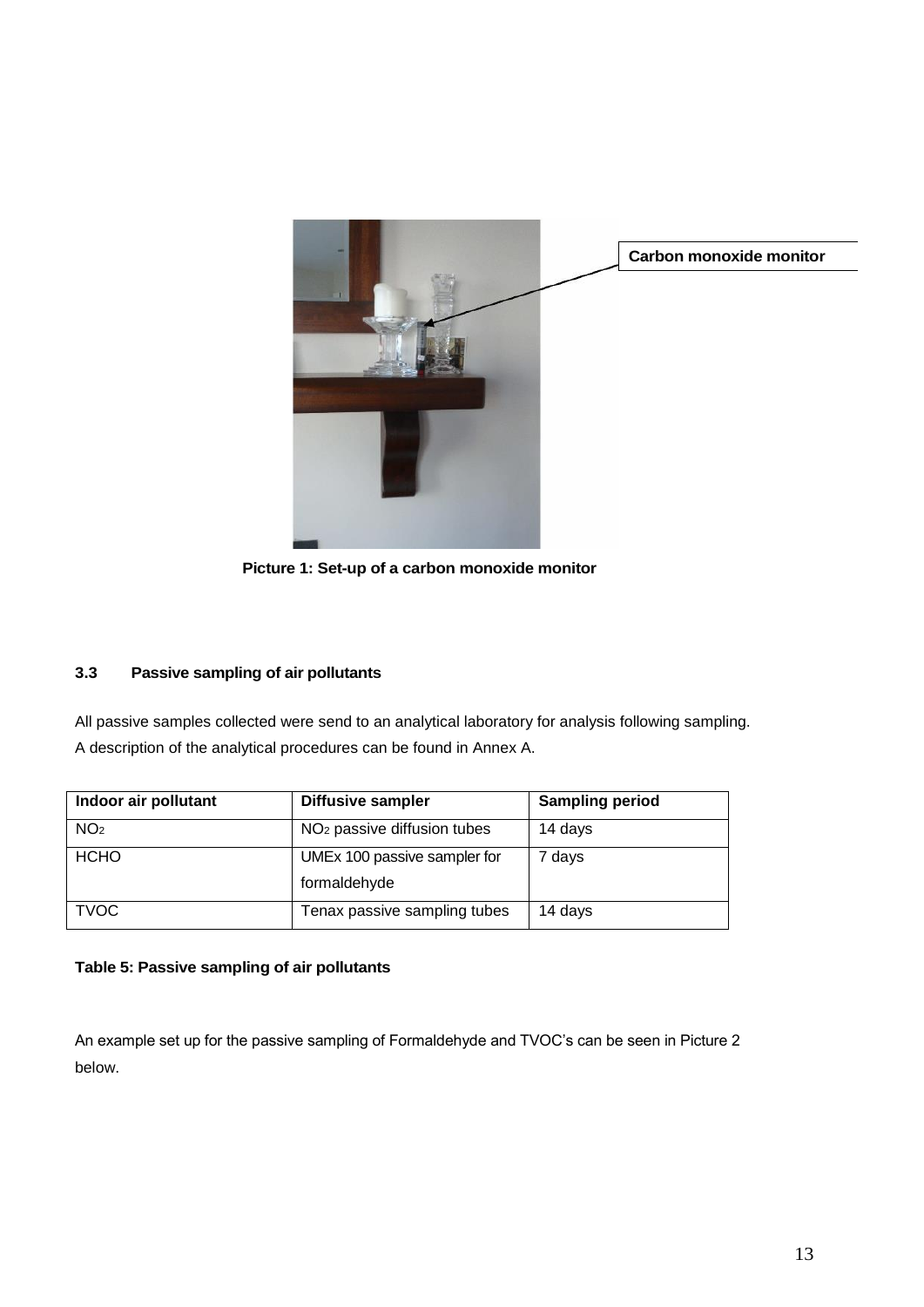

**Picture 2: Passive Sampling of Formaldehyde (black and green badge) and TVOC's (metal tube).**

#### **3.4 Air exchange rate**

Carbon dioxide was used as a tracer for the ventilation measurements. Within the selected room, usually the bedroom of the house, all doors and windows were closed for this experiment. CO<sub>2</sub> gas was released from a gas cartridge into the room, while an effort was made to distribute the gas evenly within the room. Following a clean air calibration, the decrease of CO<sub>2</sub> concentrations within the room over the next hour was recorded using a Telaire monitor with attached HOBO data logger.

#### **3.5 Dust mite sampling**

Dust mites were collected following the 'mobility method' described in Brown (1994). A double sided tape was attached to the bottom of a plastic canister and placed on the floor in a corner of the bedroom of the house. The plastic canister was filled with water and an aquarium heater inserted to heat the water, and subsequently the bottom of the plastic container, to temperatures around 29°C. After 24 hours the canister was carefully lifted and emptied. Following that, the tapes were peeled of and placed on a microscopic slide. The side of the tape that the house mites were attached to, was placed downwards on the slide. The slides were than examined with a dissecting microscope under the magnification of 10x. The number of mites were counted and recorded.

A picture of the dust mite sampling equipment can be seen on the next page (Picture 3).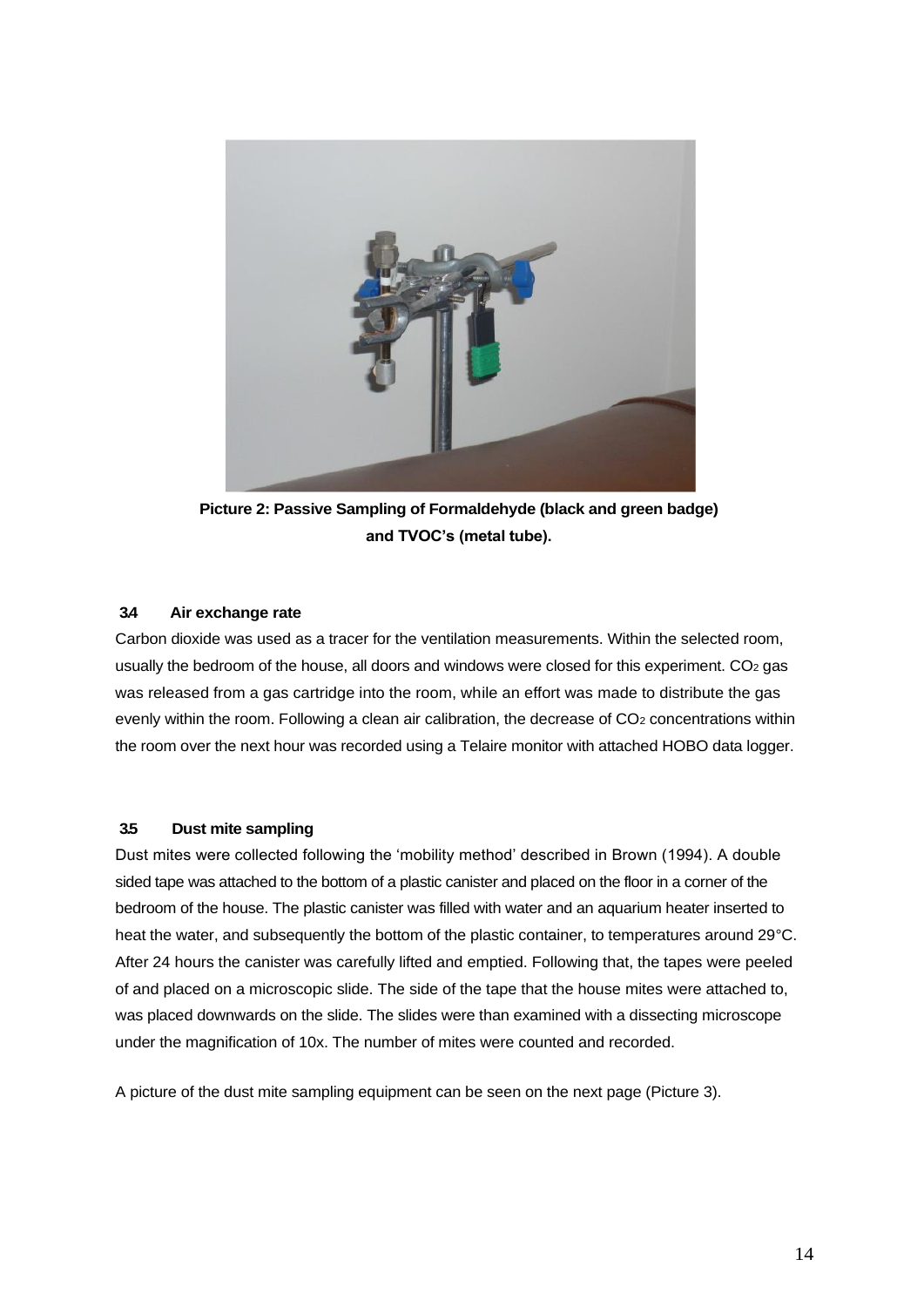

**Picture 3: The dust mite sampling equipment.**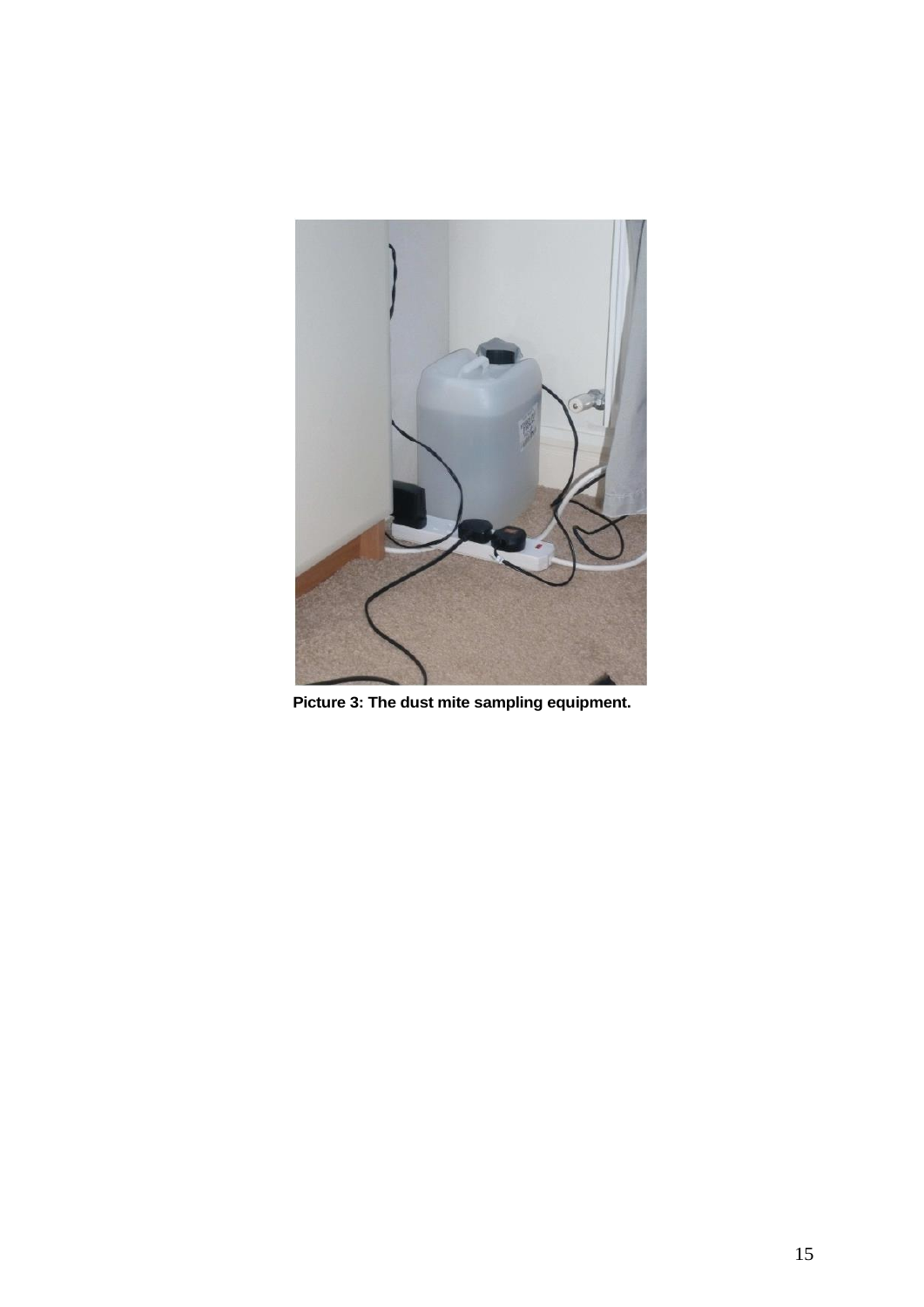### **Chapter 4 RESULTS AND DISCUSSION**

#### **4.1 Temperature and relative humidity data**

This section represents a summary of the average temperature and relative humidity data recorded in the kitchen, living room and bedroom of the selected homes included in the study.

|                 |         | Temperature [°C]   |                |
|-----------------|---------|--------------------|----------------|
| <b>House ID</b> | Kitchen | <b>Living Room</b> | <b>Bedroom</b> |
| Galway 1        | 19.2    | 19.1               | n/a            |
| Galway 2        | 19.8    | 19.9               | 21.3           |
| Galway 3        | 24.0    | 22.8               | 23.5           |
| Mayo 1          | n/a     | 19.8               | 19.2           |
| Fingal 1        | n/a     | 22.6               | 25.2           |

Table 6 shows the 24 hour average indoor temperature data.

#### **Table 6: 24-hour average indoor air temperature data (n/a = not available)**

Indoor air temperatures of between 18 and 24 °C are thought to represent the normal range where people feel comfortable and no health effects are expected. Outside this temperature range people generally start to feel uncomfortable, i.e. feeling too hot or cold, which could induce body defence mechanisms like shivering or sweating (Crump et al., 2002).

All of the 24-hour average temperature data were within the normal thermal comfort range and seem to be relatively uniform within each individual house, except 'Fingal1' - bedroom. None of the homes used their heating systems to heat the homes during the measurement period.

Highest indoor air 24-hour average temperature values were recorded in 'Fingal 1' – bedroom , which had an air tightness level of 0.75 m<sup>3</sup>/hr/m<sup>2</sup>, as well as in the house 'Galway 3' – kitchen, which has an air tightness level of 5.64  $\textsf{m}^3\textsf{/hr/m}^2$ .

Fingal 1-bedroom had no windows open during the measurement period, and no curtains blocking out the sun. The mechanical ventilation heat recovery system (MVHR) in this house was used only between 5am and 7am. No effect of the MVHR system on the indoor temperature values could be detected.

The kitchen in home 'Galway 3', was south facing and exposed to prolonged sunshine on the day of the measurement, which may explain the high temperatures recorded. In addition doors and windows were open inside the house during the day, distributing the warm air throughout the house. The bedroom was located in the attic of the house, thus experiencing heat gain by solar radiation. The 24-hour average outdoor temperatures for the individual sampling periods (Met Eireann, 2010) varied between 8.7°C (Fingal 1), 11.9°C (Mayo 1 and Galway 1), 11.5°C (Galway 3), and 15.4°C (Galway 2).

Table 7 shows the average relative humidity data for all of the homes included in the study.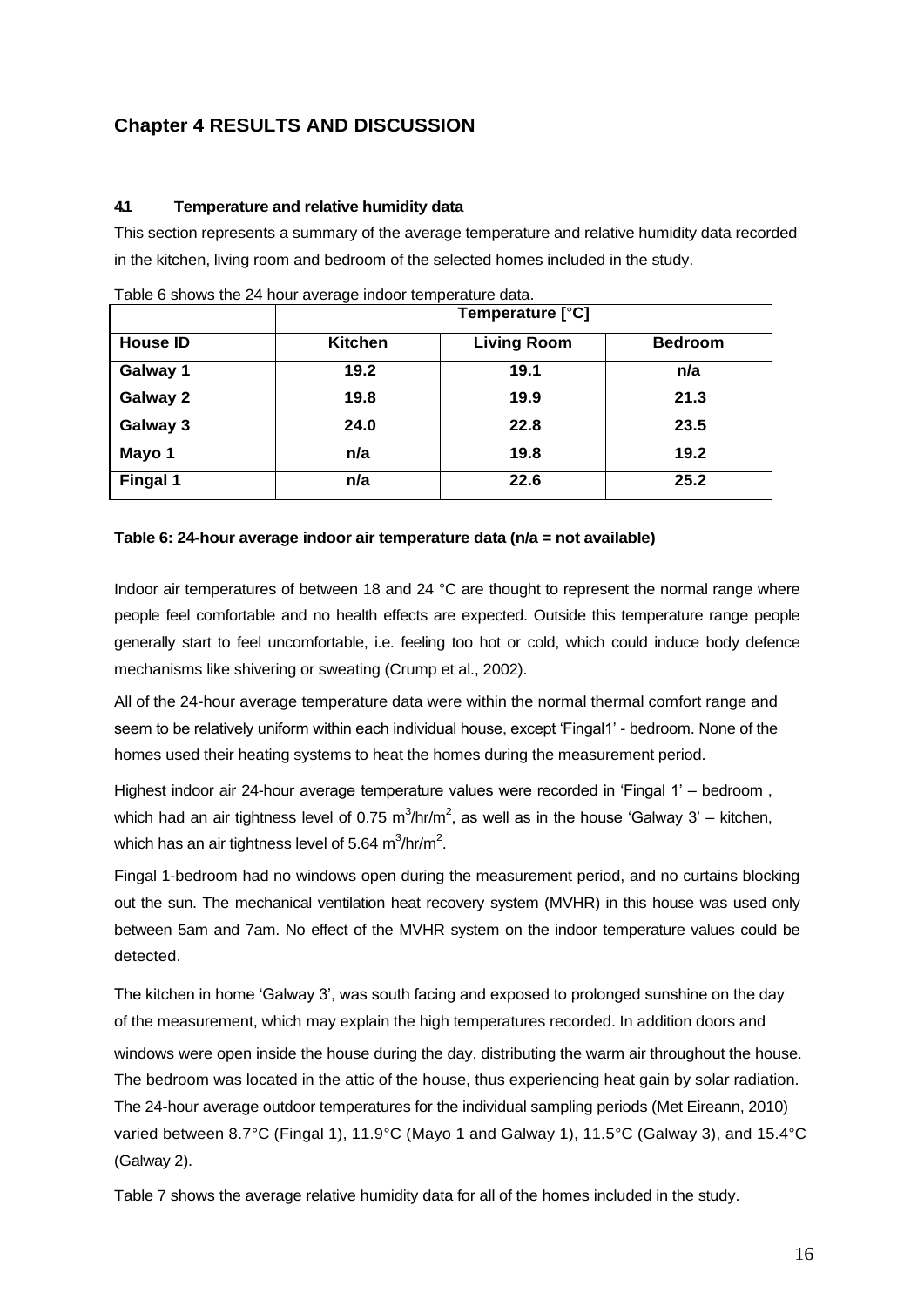|                 | <b>Relative Humidity [%]</b> |                    |                |
|-----------------|------------------------------|--------------------|----------------|
| <b>House ID</b> | <b>Kitchen</b>               | <b>Living Room</b> | <b>Bedroom</b> |
| Galway 1        | 52.8                         | 53.6               | n/a            |
| Galway 2        | 51.2                         | 52.8               | 50.2           |
| Galway 3        | 34.5                         | 33.4               | 34.7           |
| Mayo 1          | n/a                          | 45.7               | 50             |
| Fingal 1        | n/a                          | 33.6               | 32             |

#### **Table 7: 24-hour average relative humidity data**

The recommended relative humidity values are between 30% and 60%. In order to prevent mite proliferation a relative humidity between 35% and 40% is recommended and the relative humidity should not increase above 70% in order to prevent mould growth (Crump et al., 2002). High levels of relative humidity, i.e. above 70%, can cause thermal discomfort to some people, while relative humidity levels below 30% are associated with a drying effect of the mucus membranes of the upper respiratory tract (Crump et al., 2002).

All measured RH values were within the recommended range. In addition, the distribution of relative humidity within the individual homes, i.e. between kitchen, living room and bedroom, was relatively uniform. However, the humidity values in 'Galway 3' and 'Fingal 1' were close to the lower thermal comfort threshold for relative humidity, i.e. between 33.4% and 34.7% in 'Galway 3', and between 32% and 33.6% in 'Fingal 1'. Both homes showed elevated temperatures in these rooms, as presented in Table 6, with might be the reason for the lower values.

#### **4.2 Air exchange rates**

Within this project CO<sub>2</sub> was also used as a tracer gas to calculate the air changes per hour (ach) for a selected rooms in each house. In order to keep the disturbance to the home owners to a minimum, ventilation rates were measured in only one room within each house

| <b>House ID</b> | <b>Room</b>    | Air changes per hour (ach) |
|-----------------|----------------|----------------------------|
| Galway 1        | Kitchen        | 0.48                       |
| Galway 2        | <b>Bedroom</b> | 0.29                       |
| Galway 3        | Bedroom        | 0.71                       |
| Mayo 1          | <b>Bedroom</b> | 0.14                       |
| Fingal 1        | Living Room    | 0.48                       |

The results from this experiment are presented in Table 8.

#### **Table 8: Air changes per hour (ach) measured in selected homes.**

In the home 'Fingal 1' the ventilation rate (ach) was calculated using occupant-generated  $CO<sub>2</sub>$ concentrations, due to a failure of the recording instrument. The decrease in CO<sup>2</sup> concentrations was measured accordingly for one hour after the occupants left the house. In addition, the door in the living room was open, so this air changes per hour rate would represent the whole house,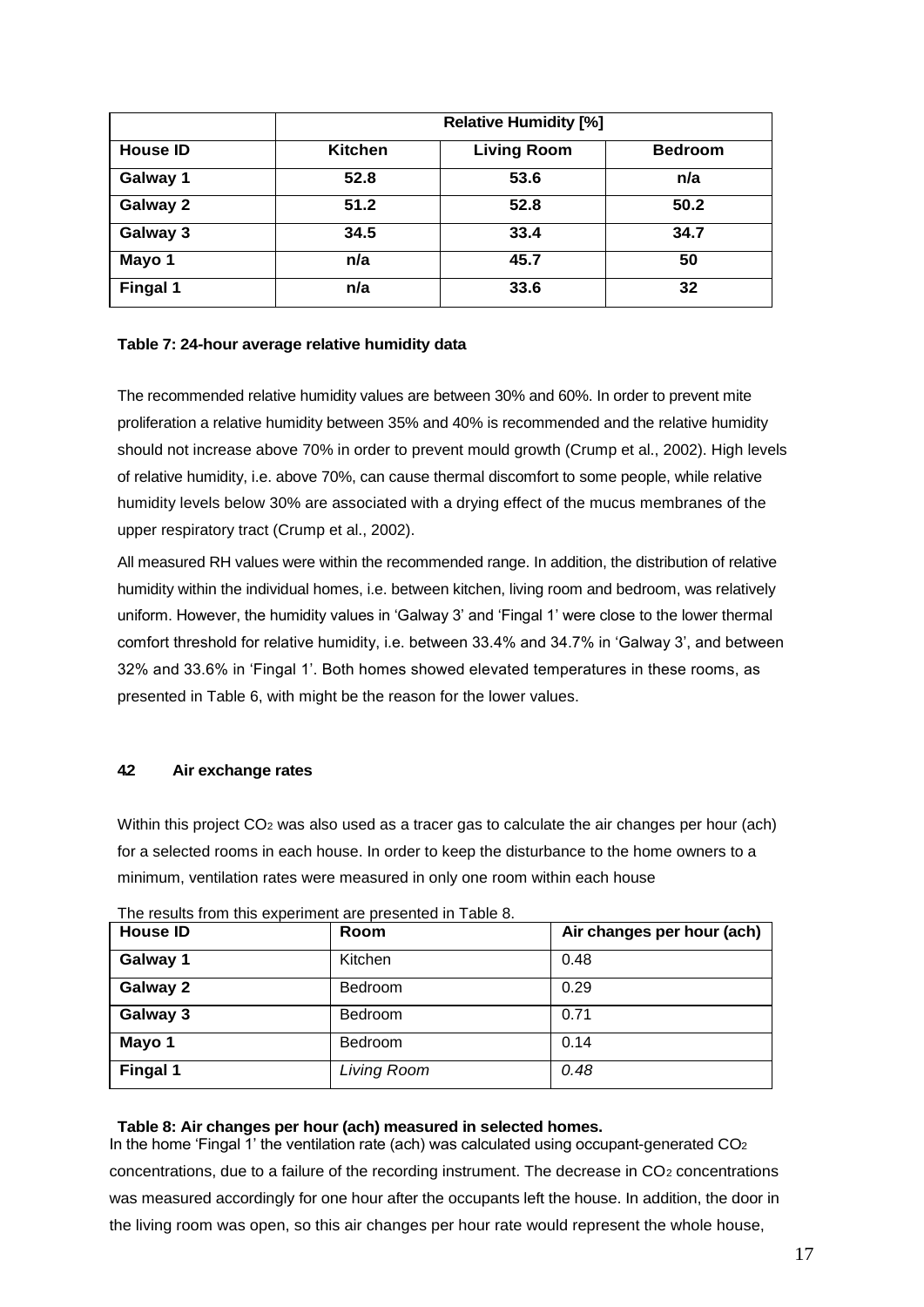rather than one individual room. The CO<sub>2</sub> concentration pattern measured for the 24-hour period is presented in Figure 1.



**Figure 1: 24-hour CO<sup>2</sup> concentration [in ppb] in house 'Fingal 1'**

According to research, a whole-house air exchange rate should accomplish a minimum value of 0.5 air changes per hour (ach) in order to prevent moisture condensation in homes (BRE, 1985; 1989 and DETR, 2005). The air exchange rates measured during this pilot study were all (except 'Galway 3') below the recommended air exchange rate of 0.5 ach. As a comparison, McKay et al. (2010) determined a mean whole-house air exchange rate (mixture of detached, house, terraced house, bungalow ect.) of 0.51 ach during their study of ventilation and indoor air quality in energy efficient homes. However, within this project only one room per house was sampled, in contrast to sampling the whole house, thus only giving an indication of the air exchange rate of the room. In addition, the air exchange rate of a room is dependent on all openings of the room, especially for example door undercuts. If a door is tightly closed with a very low undercut, the room would be correspondingly tighter with an lower air exchange rate compared to doors with wider door undercuts (McKay et al., 2010). This has to be taken into account when interpreting the measured air change rates, and may explain the lower values derived for Galway 2 and Mayo 1.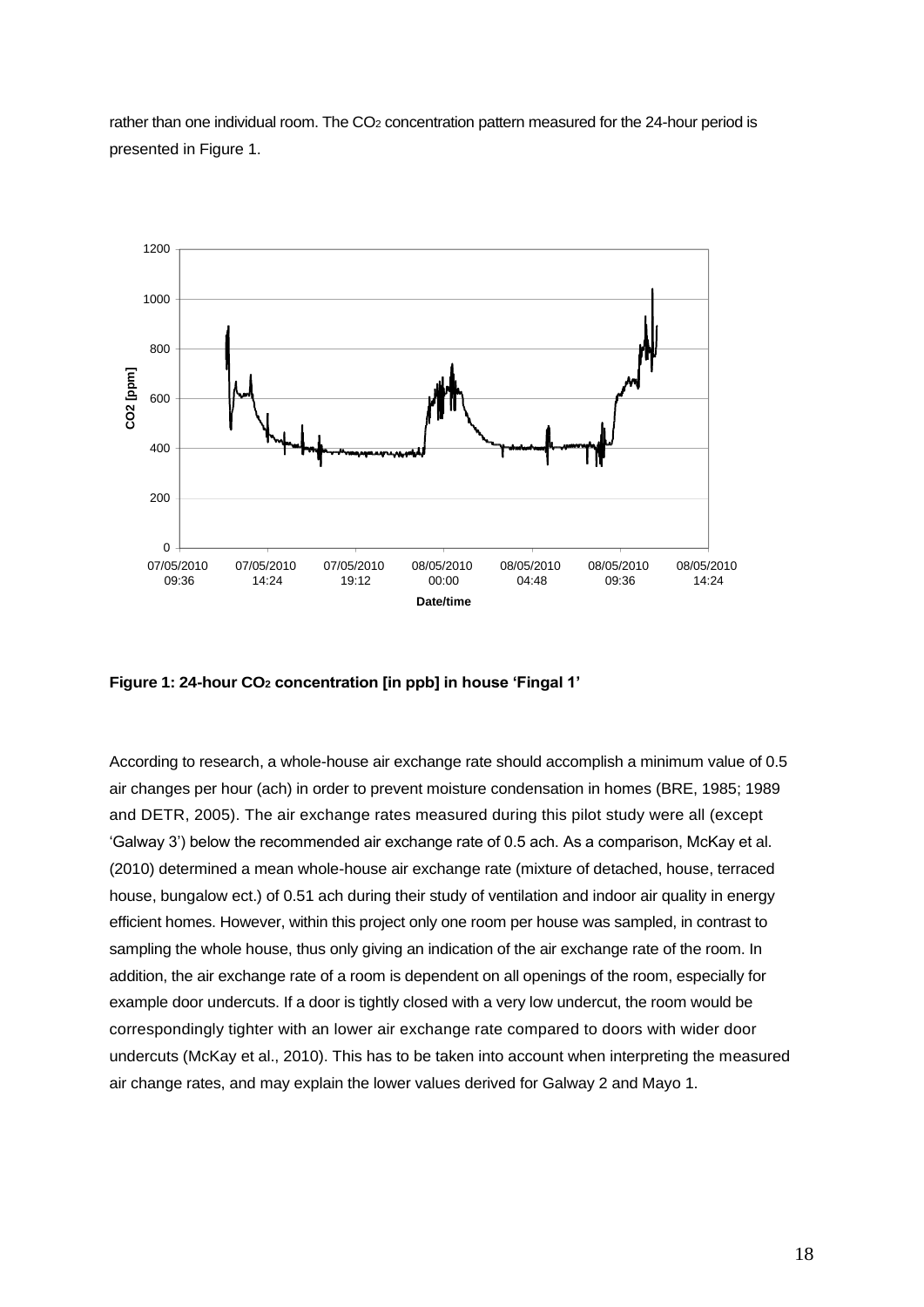The 24-hour average carbon dioxide concentrations were, in general, below the recommended value of 1000ppm (Ajiboye et al, 2006). Only the bedroom in house 'Galway 2' showed elevated 24-hour average concentrations of 1272ppm. This might be a direct reflection of the lower air exchange rate in the room.

#### **4.3 Carbon monoxide measurements**

The main source of carbon monoxide (CO) in residential buildings would be the incomplete combustion of fossil fuels, for example during gas cooking, and smoking. As a gas, CO can replace the oxygen in the haemoglobin, once inhaled, leading to minor to fatal health effects. The WHO recommends guideline maximum CO levels of:

- 90ppm for periods shorter than 15 min
- 50ppm for 30 min
- 25ppm for 1 hour
- 10ppm for 8 hours

(WHO, 2000)

During this study the concentration of carbon monoxide measured in the kitchen, living room and bedroom of the individual homes, were all below the detection limit of 0.5 ppm.

#### **4.4 Particulate measurements**

Within this study particles with an aerodynamic diameter smaller than 10µm (PM<sub>10</sub>) and particles with an aerodynamic diameter smaller than  $2.5\mu$ m (PM<sub>2.5</sub>) were measured. PM<sub>10</sub> represents the coarser fraction, which is likely to deposit within the upper respiratory tract and large airways, once inhaled. Particles larger than 10µm are expected to either be trapped within the mucus membranes of the nose and mouth and be subsequently swallowed, or to settle out of the air through sedimentation, thus not being readily available for inhalation.  $PM_{2.5}$  represents the fine particulate fraction, which is likely to penetrate as far as the alveoli, i.e. the gas-exchange region of the lung. Currently there are no standards available regarding particulate concentration within the indoor environment. However, the WHO has guideline levels set for outdoor  $PM_{10}$  and  $PM_{2.5}$ concentrations (WHO 2006). The following 24-hour average maximum guideline concentration are given:

- $PM_{2.5} = 25 \mu g/m^3$
- $PM_{10} = 50 \mu g/m^3$

•

Tables 9 present the 24-hour average  $PM<sub>2.5</sub>$  and  $PM<sub>10</sub>$  concentrations measured during the study.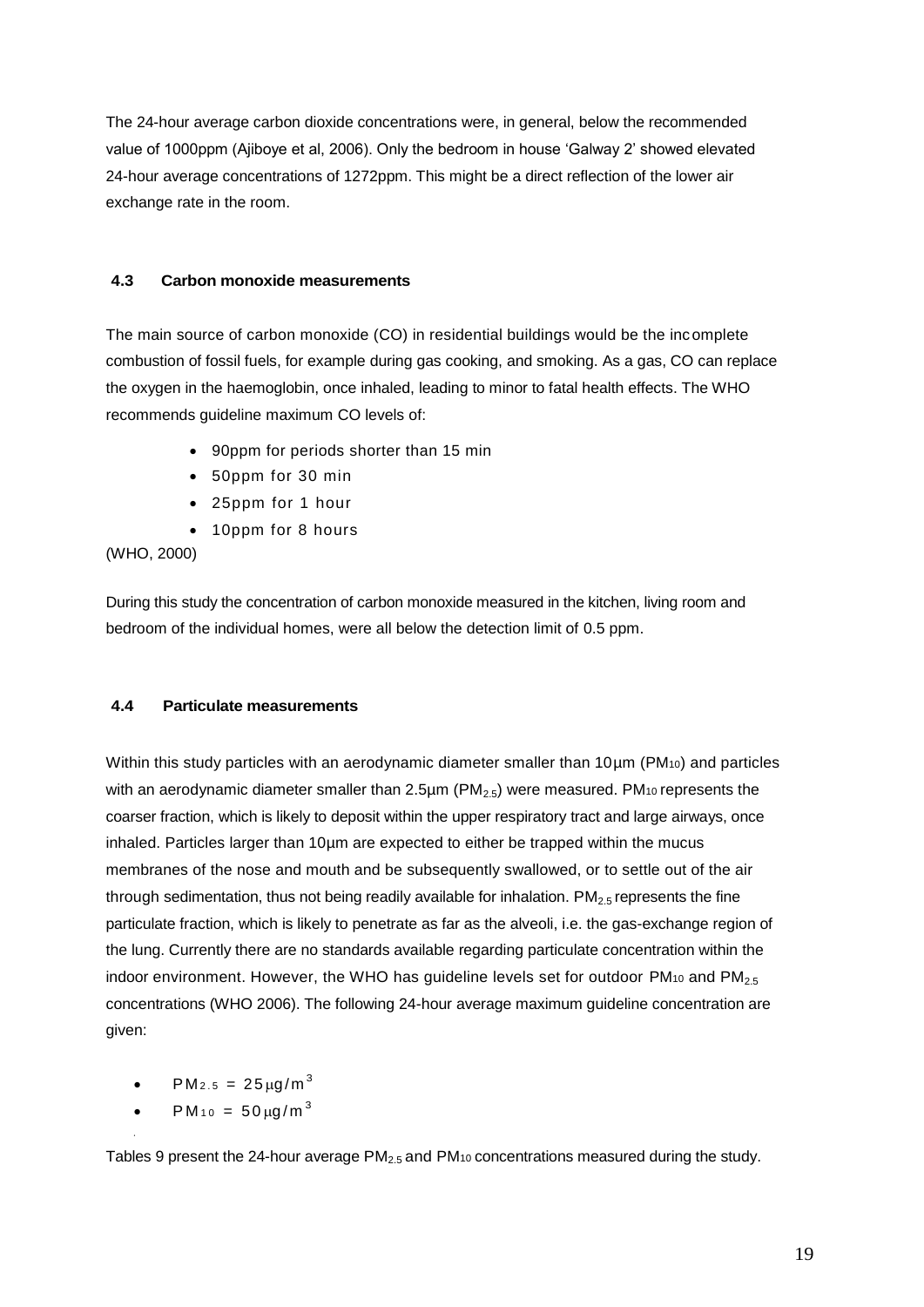|          | Location                                  | <b>Average PM2.5</b><br>concentration and<br>standard deviation<br>[ $\mu$ g/m <sup>3</sup> ] | Average PM <sub>10</sub><br>concentration and<br>standard deviation<br>[µg/m <sup>3</sup> ] |         |
|----------|-------------------------------------------|-----------------------------------------------------------------------------------------------|---------------------------------------------------------------------------------------------|---------|
| Galway 1 | Kitchen                                   | 32<br>土<br>つに                                                                                 | 27                                                                                          | 土<br>つに |
| Galway 2 | <b>Kitchen</b>                            | 18<br>± 8                                                                                     | 15                                                                                          | ±7      |
| Galway 3 | Kitchen                                   | 13<br>$\pm$<br>1 ሰ                                                                            | 10                                                                                          | ± 6     |
| Mayo 1   | Living room<br>(open space to<br>kitchen) | 30<br>土<br>15                                                                                 | 28                                                                                          | 土<br>16 |
| Fingal 1 | Living room                               | 16<br>± 6                                                                                     | 11                                                                                          | ± 6     |

Table 9: 24-hour average  $_{\sf PM2.5}^{\sf and}$   $_{\sf PM10}^{\sf on}$  concentrations in  $\mu$ g/m $^3$ 

Comparing the average PM concentrations with the WHO guideline limits, only  $PM<sub>2.5</sub>$ concentrations in the homes 'Galway 1' and 'Mayo 1' were above the recommended limits, while all other measured  $PM_{2.5}$ and  $PM_{10}$  concentrations were well below the recommended WHO limits. Enhanced PM<sub>2.5</sub> and PM<sub>10</sub> concentrations in the kitchen of house 'Galway 1' are mainly due to cigarette smoking, as can be seen for example in the  $PM<sub>2.5</sub>$  data presented in Figure 2. The same pattern is obvious for the PM10 concentrations.



**Figure 2:** PM2.5 **concentrations in [g/m<sup>3</sup> ] (black line) and** PM<sup>10</sup> **concentrations in [g/m<sup>3</sup> ] (red line) during the sampling period in the house 'Galway 1', kitchen.**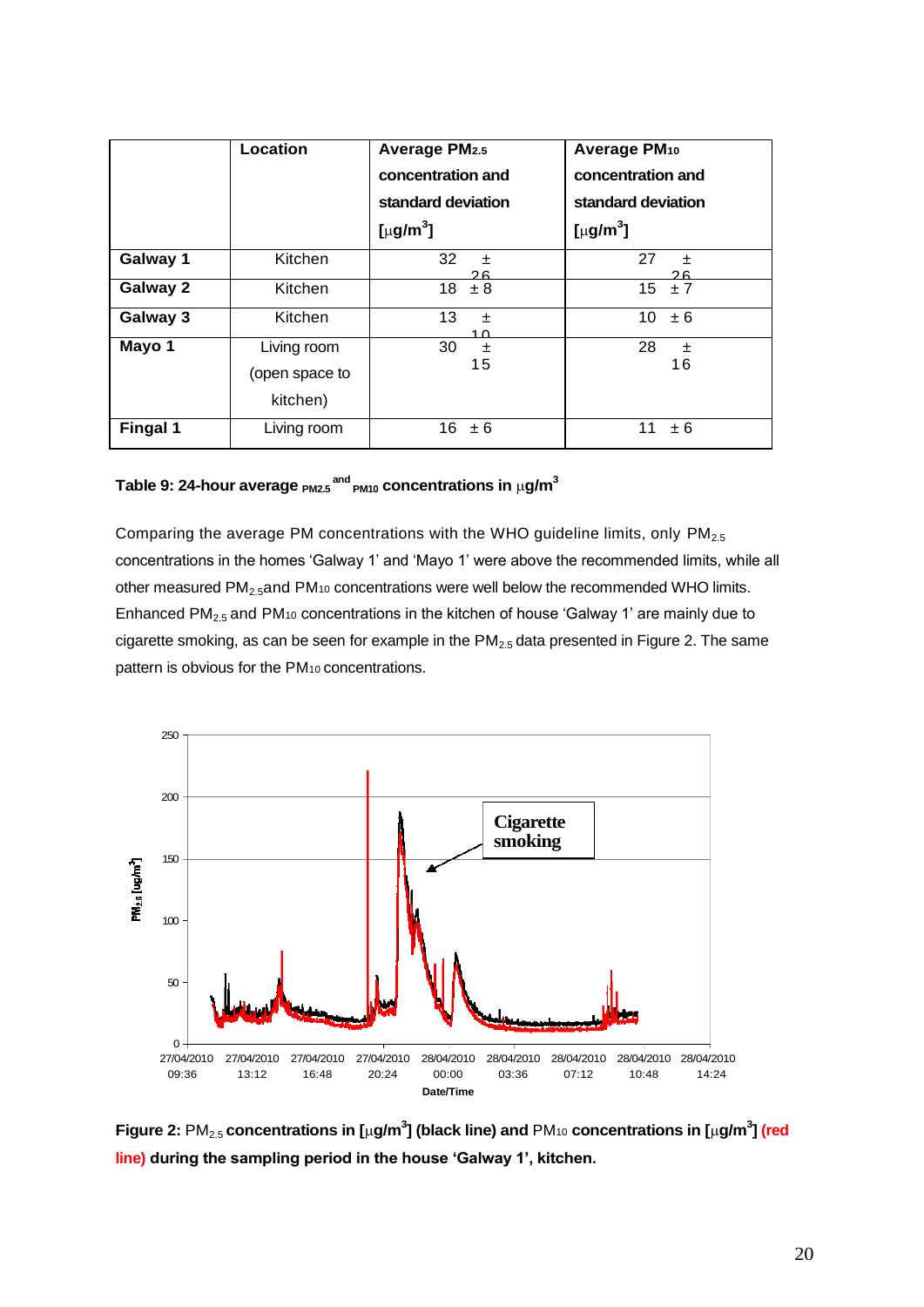Elevated  $PM_{2.5}$  and  $PM_{10}$  concentrations in the house 'Mayo 1' in the living room area were mainly due to lighting candles and burning paper in the fireplace, as can be seen as example in the PM2.5 data set in Figure 3.



Figure 3:  $\text{PM}_{2.5}$  concentrations [ in  $\mu$ g/m $^3$ ] during the sampling period in house 'Mayo 1', **living room area**

#### **4.5 Dust mite sampling**

No dust mites were collected during the sampling periods in all five individual homes. It is unclear at this stage if this reflects true results, i.e. no dust mite abundant in these homes, or if the results are due to the methodology used, which may have to be revised.

#### **4.6 Nitrogen dioxide measurements**

This section gives a summary of the results of the nitrogen dioxide (NO2) measurements performed in the main living area of the homes. Nitrogen dioxide was sampled for 14 days in each home. Table 10 gives the 14-day average concentrations in  $[\mu g/m^3]$  for each room/house.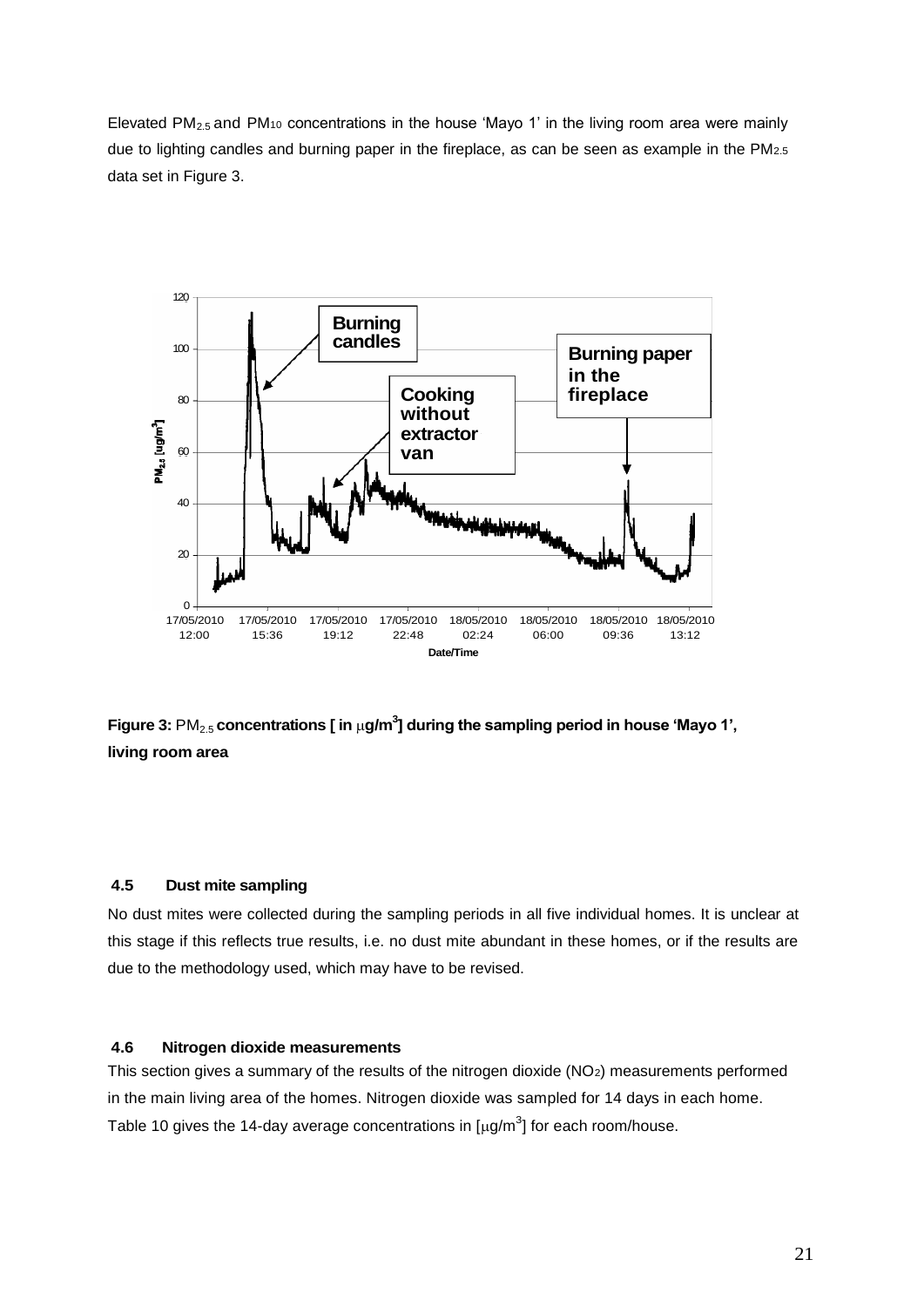|          | Location                               | <b>Average NO<sub>2</sub> concentration</b><br>[ $\mu$ g/m <sup>3</sup> ] |
|----------|----------------------------------------|---------------------------------------------------------------------------|
| Galway 1 | Kitchen                                | 6                                                                         |
| Galway 2 | Kitchen                                | 4                                                                         |
| Galway 3 | Kitchen                                | 2                                                                         |
| Mayo 1   | Living room (open space to<br>kitchen) | 4                                                                         |
| Fingal 1 | Living room                            | 6                                                                         |

#### **Table 10: 14-day average NO<sup>2</sup> concentrations for each home/room**

All of the measured home had NO<sub>2</sub> concentrations well below the recommended value of  $40\mu\text{g/m}^3$ (WHO, 2000). All of the homes, except 'Mayo 1', used extract fans while cooking, and in 'Galway 1' cigarette smoking took place during the measurements, which may explain the slightly elevated concentrations. No explanation could be found for the equally slightly elevated concentration in the homes 'Galway 1' and 'Fingal 1'. As a comparison, McKay et al. (2010) detected a mean NO<sub>2</sub> concentration of 24  $\mu$ g/m<sup>3</sup> within their study of ventilation and indoor air quality in energy efficient homes, which is substantially higher compared to the concentrations in this study. However, 64% of their measured dwellings used gas for cooking, which seems to be a major indoor air source for NO<sub>2</sub> besides open fire places. Within our pilot study only electric cookers were used and no open fireplaces were operated.

#### **4.7 Formaldehyde measurements**

This section presents a summary of the formaldehyde concentrations measured over a 7-day period within three rooms of each home, i.e. in the kitchen, the living room and the bedroom. Table 11 shows the result of the 7-day average formaldehyde (HCHO) measurement in  $\left[\mu g/m^3\right]$ .

All of the measured concentrations were considerably below the recommended WHO guideline value of 1000  $\mu$ g/m<sup>3</sup>. Highest concentrations were detected in home 'Galway 2' in the bedroom, and in home 'Mayo 1' as well in the bedroom. Except home 'Galway 1' all homes were nonsmoking homes. Sources of formaldehyde are assumed to be predominantly formaldehyde based resins for example from wood products (McKay et al. 2010), and smoking (WHO, 2000). As a comparison, McKay et al (2010) measured 3-day average formaldehyde concentration between 10 and 63  $\mu$ g/m<sup>3</sup> in their study of ventilation and indoor air quality in energy efficient homes, which compares quite well to the results obtained in this study.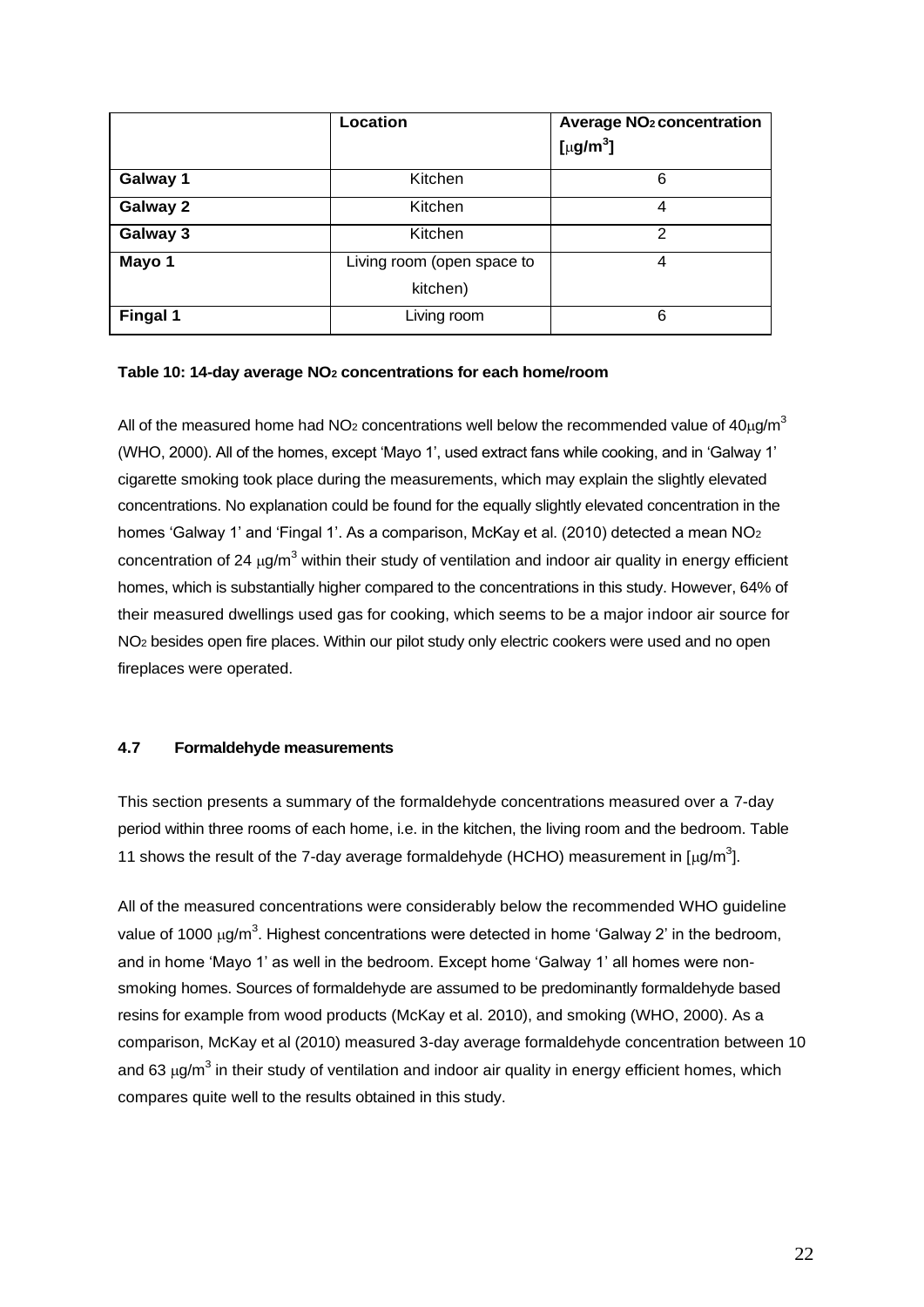|                 | <b>Location</b> | <b>Average HCHO</b>         |
|-----------------|-----------------|-----------------------------|
|                 |                 | concentration $[\mu g/m^3]$ |
| Galway 1        | Kitchen         | 22                          |
|                 | Living room     | 19                          |
|                 | Bedroom         | 21                          |
| Galway 2        | Kitchen         | 27                          |
|                 | Living room     | 18                          |
|                 | Bedroom         | 52                          |
| Galway 3        | Kitchen         | 24                          |
|                 | Living room     | 31                          |
|                 | Bedroom         | 13                          |
| Mayo 1          | Kitchen         | 27                          |
|                 | Living room     | 24                          |
|                 | Bedroom         | 69                          |
| <b>Fingal 1</b> | Kitchen         | 27                          |
|                 | Living room     | 23                          |
|                 | Bedroom         | 21                          |

#### **Table 11: 7-day average formaldehyde (HCHO) concentrations in [g/m<sup>3</sup> ]**

#### **4.8 Total volatile organic carbon measurements**

The following section summarizes the results of the total volatile organic carbon measurements (TVOC), which were performed in each room of the homes, i.e. kitchen, living room and bedroom, over a period of 14 days (passive sampling). The following individual components were determined, besides the total volatile organic carbon concentration: benzene, toluene, ethylbenzene and xylene (BTEX).

Sources of BTEX are expected to originate partly from outdoors, for example traffic exhaust, and partly from indoor human activities like smoking, cooking, heating, cleaning and decorating/refurbishing (Schneider et al., 2001).

Table 12a-c gives an overview on measured benzene, toluene, ethylbenzene, xylene and TVOC concentrations measured in the individual homes and rooms.

#### **4.8.1 Benzene**

The average 14-day benzene concentrations in all five homes were found to be between 0.5 $\mu$ g/m<sup>3</sup> and 1 .6 $\mu$ g/m<sup>3</sup>. The smoking home 'Galway 1' showed concentrations in the upper range, i.e. between 1.0µg/m<sup>3</sup> in the bedroom, 1.2µg/m<sup>3</sup> in the living room and 1.6µg/m<sup>3</sup> in the kitchen. All other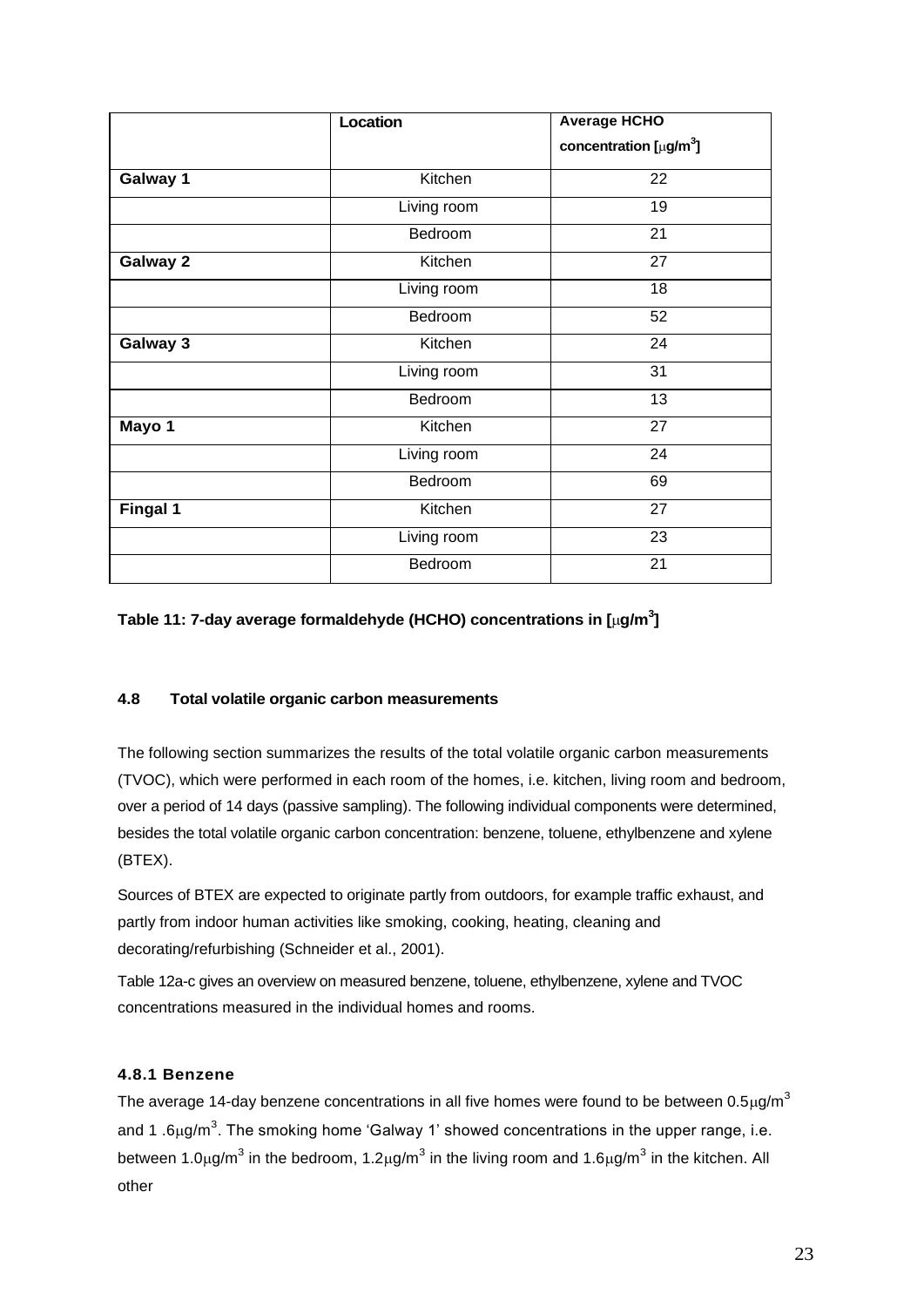homes were below 0.7 $\mu$ g/m<sup>3</sup>. As a comparison, Schneider at al (2001) found 1-week average benzene concentrations between 2.2 $\mu$ g/m<sup>3</sup> and 5.9 $\mu$ g/m<sup>3</sup> in the bedrooms and living rooms of homes in their study on indoor air quality in German residences.

Benzene is a carcinogen to humans and as such no safe guideline values can be recommended. However, an outdoor air quality standard of  $5\mu g/m^3$  as a running annual mean is expected to be established by the end of 2010 (Crump et al., 2002). In comparison to this envisaged standard, the measured values are all well below the limit. The concentrations measured in the individual homes can be found in Table 12 below.

|                 | <b>Kitchen</b> | <b>Living Room</b> | <b>Bedroom</b> |
|-----------------|----------------|--------------------|----------------|
| Galway 1        | 1.6            | 1.2                | 1.0            |
| Galway 2        | 0.5            | 0.7                | 0.5            |
| Galway 3        | 0.5            | 0.5                | n/a            |
| Mayo 1          | 0.7            | 0.8                | 0.5            |
| <b>Fingal 1</b> | 0.4            | 0.5                | 0.5            |

**Table 12: Benzene concentrations measured in the selected room of the five homes in [g/m<sup>3</sup> ], n/a = not available.**

#### **4.8.2 Toluene**

The WHO (2000) guideline value for Toluene is 260 $\mu$ g/m<sup>3</sup> as a weekly average concentration. In this study the average 14-day concentration within the five selected homes varied between

1.3 $\mu$ g/m<sup>3</sup> and 23.3 $\mu$ g/ m<sup>3</sup>, i.e. well below the guideline value. The highest concentration (23.3 $\mu$ g/m<sup>3</sup>) was measured in the home 'Galway 2' - living room. All other concentrations were below 1 0.7 $\mu$ g/m<sup>3</sup>. As a comparison, Scheider et al (2001) measured 1-week average concentrations of toluene between 22.6 $\mu$ g/m<sup>3</sup> and 61 $\mu$ g/m<sup>3</sup> in the living rooms and bedrooms of homes in their study of indoor air quality in German residences.

|          | <b>Kitchen</b> | <b>Living Room</b> | <b>Bedroom</b> |
|----------|----------------|--------------------|----------------|
| Galway 1 | 8.1            | 6.0                | 6.6            |
| Galway 2 | 3.8            | 23.3               | 1.3            |
| Galway 3 | 2.8            | 5.0                | n/a            |
| Mayo 1   | 4.0            | 4.0                | 2.1            |
| Fingal 1 | 6.0            | 4.3                | 10.7           |

The individual toluene concentrations for the five homes are listed in Table 13 below.

**Table 13: Toluene concentrations measured in the selected room of the five homes in [g/m<sup>3</sup> ], n/a = not available**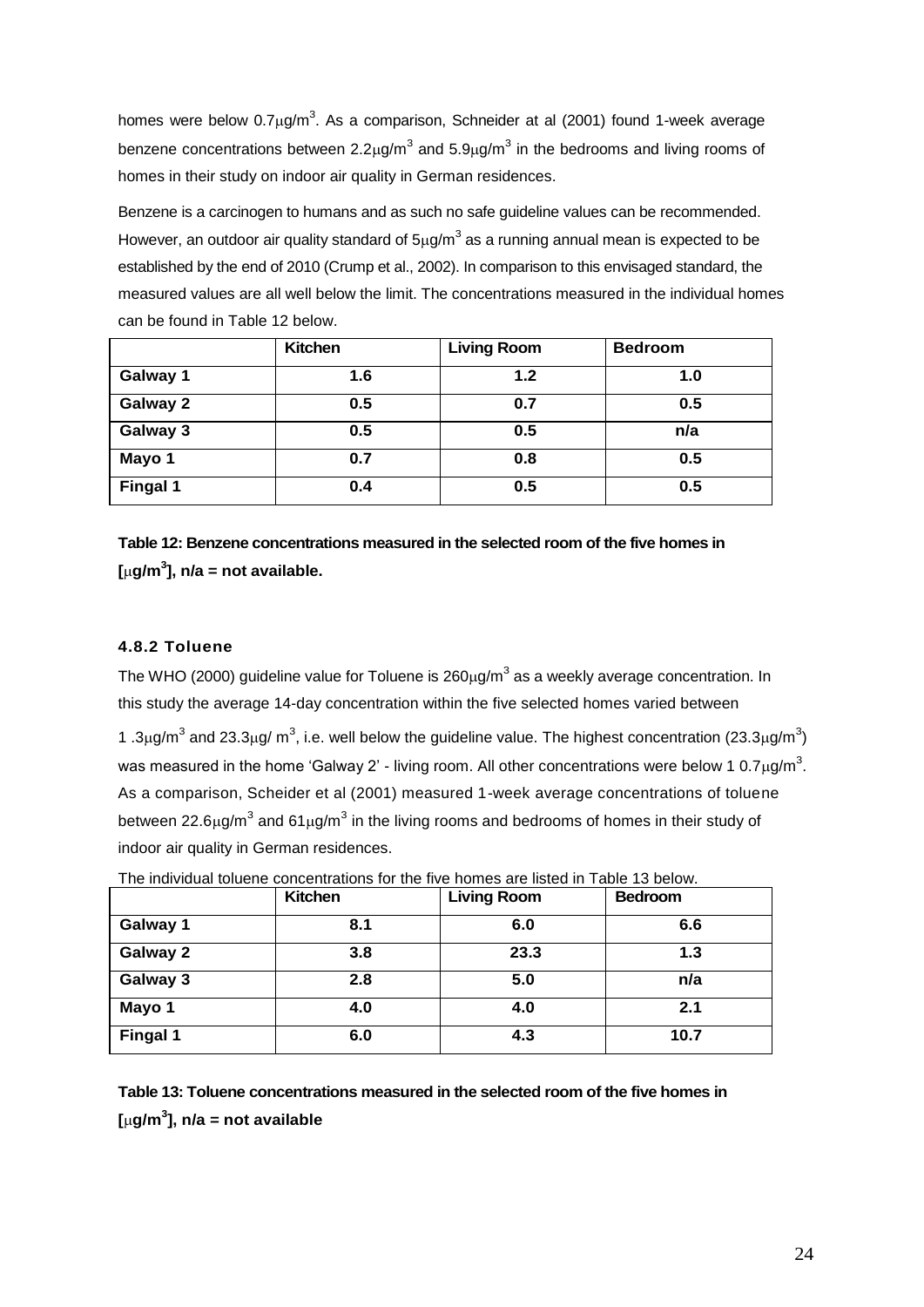#### **4.8.3 Ethylbenzene**

The WHO (1999) guideline value for ethylbenzene is 22,000µg/m<sup>3</sup> (or 22mg/m<sup>3</sup>) as an annual mean. In this study the average 14-day ethylbenzene concentrations varied between 0.2 $\mu$ g/m<sup>3</sup> and  $55.3 \mu$ g/m<sup>3</sup>, i.e. well below the recommended standard. Again the highest concentration of  $55.3\mu$ g/m<sup>3</sup> was measured in the home 'Galway 2' - living room, similar to the highest toluene concentration, as described above. All other concentrations were below  $3.4 \mu$ g/m<sup>3</sup>.

As a comparison, Schneider et al (2001) found 1-week average ethylbenzene concentrations between 2.5 $\mu$ g/m<sup>3</sup> and 3.3 $\mu$ g/m<sup>3</sup> in the living rooms and bedrooms of homes during their study of indoor air quality in German residences.

The individual ethylbenzene concentrations measured in the five selected homes are listed in Table 14.

|          | <b>Kitchen</b> | <b>Living Room</b> | <b>Bedroom</b> |
|----------|----------------|--------------------|----------------|
| Galway 1 | 0.9            | 0.8                | 0.7            |
| Galway 2 | 3.4            | 55.3               | 0.2            |
| Galway 3 | 0.2            | 0.3                | n/a            |
| Mayo 1   | 1.8            | 1.7                | 0.9            |
| Fingal 1 | 2.4            | 1.2                | 2.8            |

**Table 14: Ethylbenzene concentrations measured in the selected room of the five homes in [g/m<sup>3</sup> ], n/a = not available**

#### **4.8.4 Xylene**

The recommended WHO (1999) guideline for xylene is  $4800 \mu g/m<sup>3</sup>$  for central nervous system (CNS) effects, and 870 $\mu$ g/m<sup>3</sup> for neurotoxicity. In this study the 14-day average xylene concentrations were found to be between 0.6µg/m<sup>3</sup> and 64.8µg/m<sup>3</sup>, i.e. well below the recommended value. The highest value of 64.8 $\mu$ g/m<sup>3</sup> was found in the home 'Galway 2' - living room. The home 'Fingal 1' showed slightly elevated levels of 17.9µg/m<sup>3</sup> in the bedroom, 15.2µg/m<sup>3</sup> in the kitchen and 8.5µg/ m<sub>3</sub> in the living room. All other concentrations were found to be lower than 5.5 $\mu$ g/m<sup>3</sup>. According to the household questionnaire filled out by the home owners of 'Fingal 1' redecoration and painting took place during the last 4 weeks before the survey, which may explain the elevated concentrations of xylene in all three rooms of the house.

As a comparison, Schneider et al. (2001) measured 1-week average xylene concentrations between 7.9 $\mu$ g/m<sup>3</sup> and 9.6 $\mu$ g/m<sup>3</sup> in the living rooms and bedrooms of homes during their study of indoor air quality in German residences. Individual results are presented in Table 15.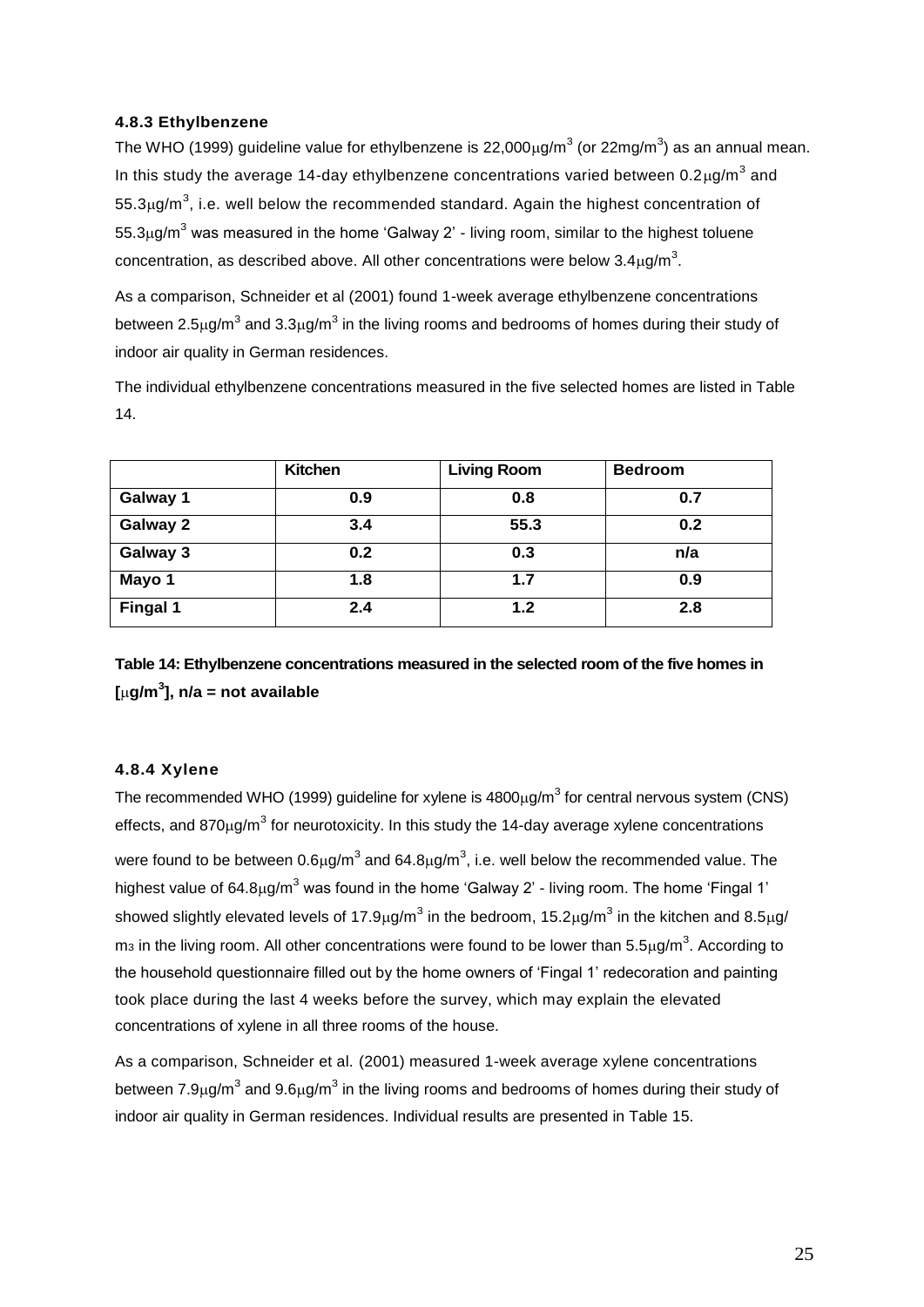|          | <b>Kitchen</b> | <b>Living Room</b> | <b>Bedroom</b> |
|----------|----------------|--------------------|----------------|
| Galway 1 | 4.7            | 4.4                | 2.9            |
| Galway 2 | 5.5            | 64.8               | 1.0            |
| Galway 3 | 0.6            | 1.0                | n/a            |
| Mayo 1   | 1.9            | 1.7                | 1.4            |
| Fingal 1 | 15.2           | 8.5                | 17.9           |

### **Table 15: Xylene concentrations measured in the selected room of the five homes in [g/m<sup>3</sup> ], n/a = not available**

As described above, the home 'Galway 2' showed elevated concentrations of toluene, ethylbenzene and xylene in the living room of the house. However, even after consulting the household questionnaires. there is no clear indication of a particular source for the individual TVOC'c that is causing these elevated levels in this room.

#### **4.8.5 Total volatile organic carbon (TVOC)**

The total volatile organic carbon (TVOC) concentrations were calculated from the concentration in ppb using the response factor for toluene. There are no WHO guidelines for the exposure to TVOC. However, some countries like Australia, Finland and Japan propose guideline values for total volatile organic carbon (Coward et al. 2001), which vary between 200 $\mu$ g/m<sup>3</sup> and 500 $\mu$ g/m<sup>3</sup>. Compared to these proposed guidelines the measured TVOC concentrations in this study varied between 6.2 and 895.5 $\mu$ g/m<sup>3</sup>. Highest concentrations were found in the home 'Fingal 1', with 895.5µg/m<sup>3</sup> in the bedroom, 351 .7µg/m<sup>3</sup> in the kitchen and 256.9µg/m<sup>3</sup> in the living room. These elevated concentrations may reflect the recent redecoration activities performed by the home owner as well as the low ventilation of the house. The MVHR system was turned on only in the early morning between 5am and 7am and the home owners kept doors and windows closed at all times. The air tightness level of this home was 0.75m $^3$ /hr/m<sup>2</sup>. The home 'Mayo 1' showed TVOC concentrations of 106.3 $\mu$ g/m<sup>3</sup> in the kitchen of the house, which may reflect that the home owners did not use any extract ventilation during cooking. The home 'Galway 2' measured TVOC concentrations of 180.8 $\mu$ g/m<sup>3</sup> in the living room. There is no clear indication of a particular source for the TVOC'c that is causing these elevated levels in this room. All other concentrations were below 38.4 $\mu$ g/m<sup>3</sup>, and no elevated concentrations could be detected in the 'smoker' home, i.e. 'Galway 1'. The results of the individual homes are listed in Table 16.

As a comparison, McKay et al. (2010) measured TVOC levels between <40 $\mu$ g/m<sup>3</sup> and 1213 $\mu$ g/m<sup>3</sup>, with a mean value of 264 $\mu$ g/m<sup>3</sup> in the living room and of 379 $\mu$ g/m<sup>3</sup> in the bedroom. No conclusive particular sources for elevated TVOC concentrations could be identified during this study.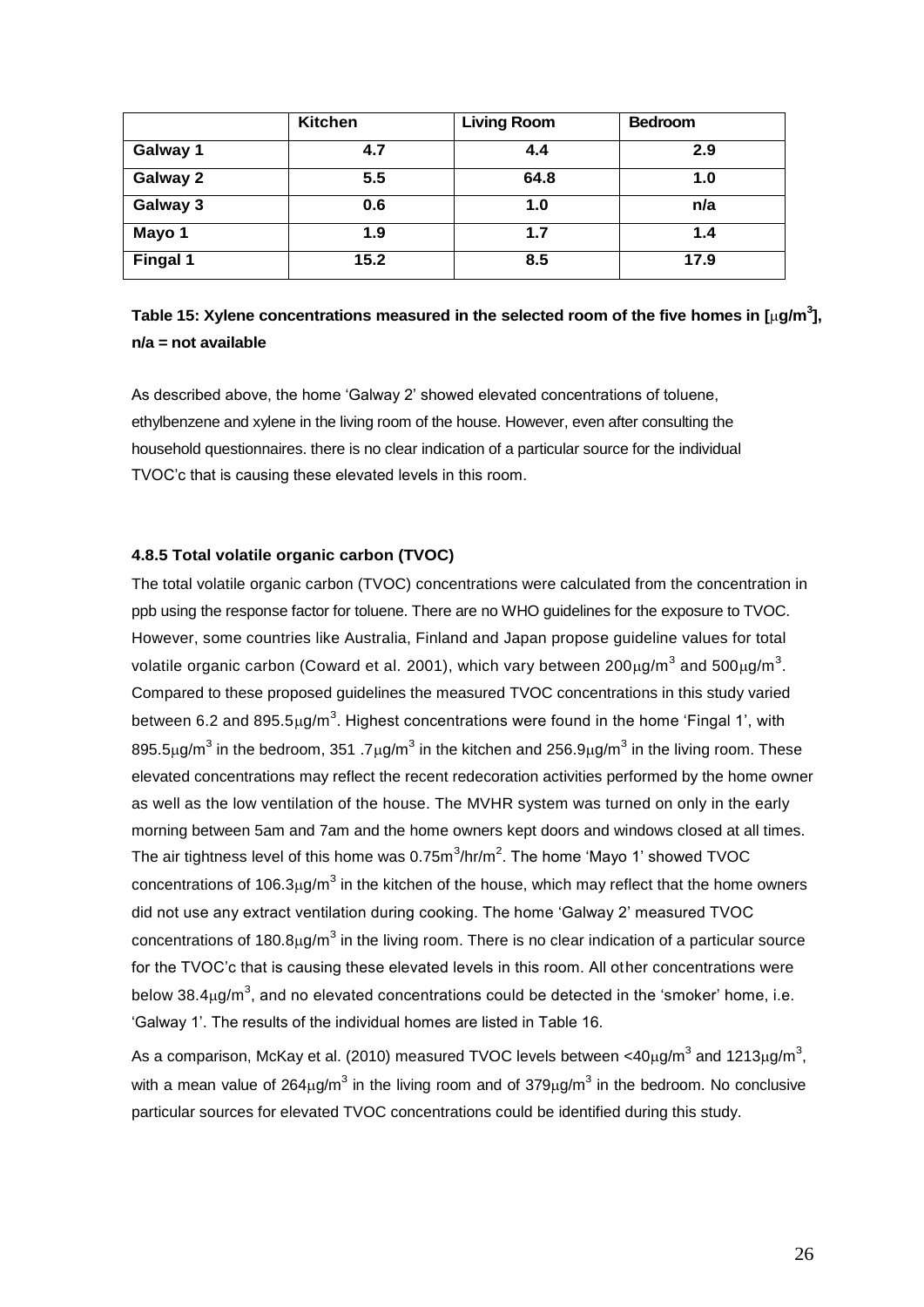|                 | Kitchen | <b>Living Room</b> | <b>Bedroom</b> |
|-----------------|---------|--------------------|----------------|
| Galway 1        | 38.4    | 24.4               | 21.5           |
| Galway 2        | 351.7   | 256.9              | 895.5          |
| Galway 3        | 106.3   | 22.2               | 15.0           |
| Mayo 1          | 9.7     | 6.2                | $N$ ?a         |
| <b>Fingal 1</b> | 20.0    | 180.8              | 12.8           |

**Table 16: TVOC concentrations measured in the selected room of the five homes in [g/m<sup>3</sup> ], n/a = not available**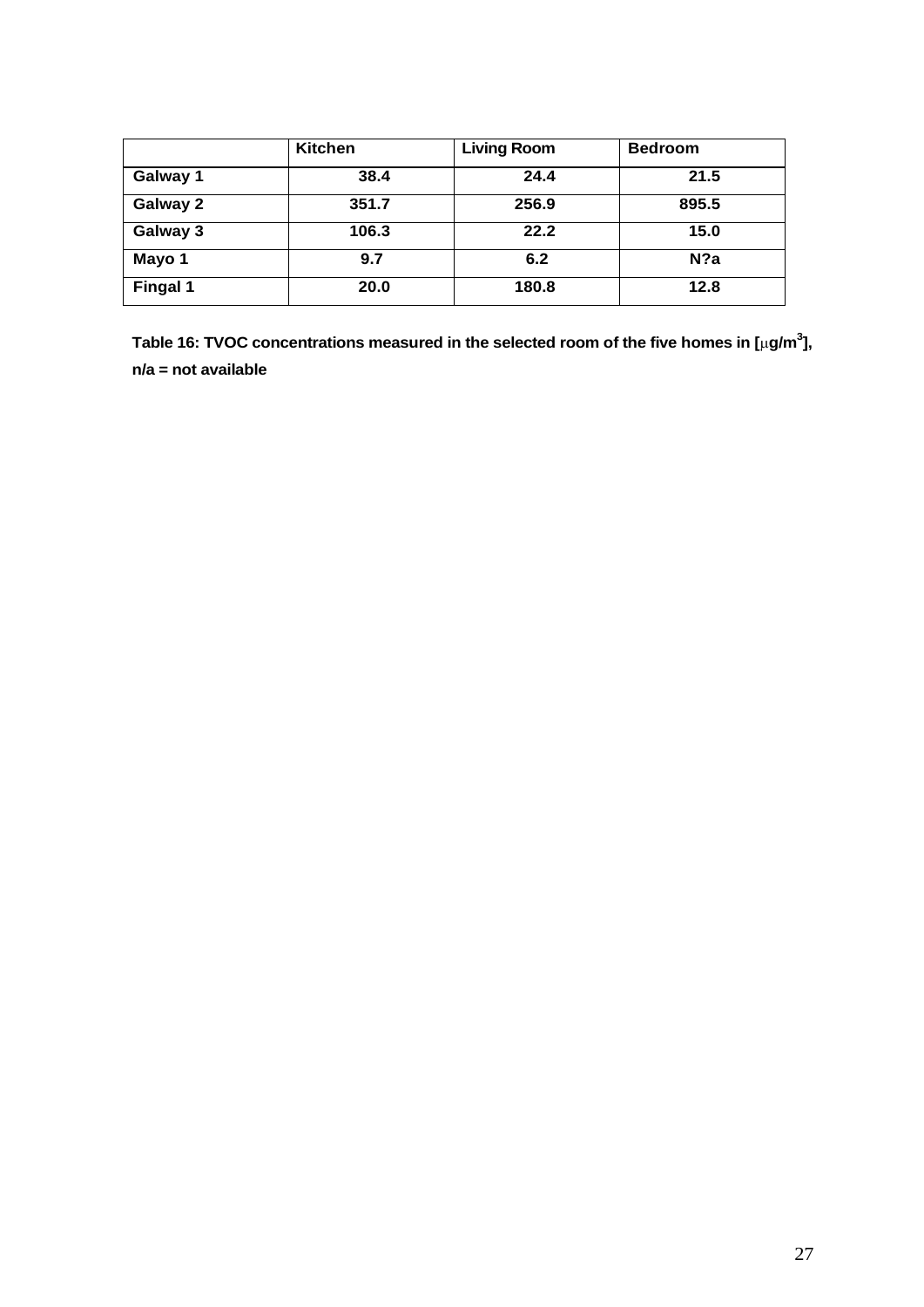During this study we monitored indoor air quality and thermal comfort parameters in 5 homes with air tightness levels between 0.75 and 8.65m $^3$ /hr/m<sup>2</sup>. The key results from this study can be summarized as follows:

- All thermal comfort parameters, i.e. temperature and relative humidity were within the recommended guideline values.
- The particulate concentrations  $_{PM10}$ <sup>and</sup>  $_{PM2.5}$  were below recommended guideline values and reflected activities like cooking and smoking in the homes.
- Except in the home 'Galway 3' the room air exchange rates were all below the recommended guideline value of 0.5ach reflecting the tightness of the rooms, especially the tightness of the room doors rather than the air exchange rate of the entire house.
- Nitrogen dioxide and formaldehyde concentrations were all below the recommended guideline values.
- BTEX concentrations were all below the recommended standards, however the 'smoker' home 'Galway 1' showed slightly elevated benzene concentrations and the living room in home 'Galway 2' showed slightly elevated concentrations of toluene, ethylbenzene and xylene. No particular source could be identified in this room.
- The TVOC concentrations were high in the home 'Fingal 1' probably due to recent redecoration activities and low ventilation in the house. All other measurements were below proposed indoor air quality standards for TVOC.
- In general, it was found to be difficult to recruit suitable homes for this study, mainly due to a lack of available, occupied, 3-or 4- bedroom semi detached homes, which would represent the main type of future housing estates.
- Regarding the MVHR systems, it was found that home owners were uncertain about the proper operation and maintenance of the systems.

The key recommendations from this study are as follows:

 Given that this was a small study with only five homes monitored, a larger scale study is necessary, building on the findings of this pilot project in order to better understand indoor air quality levels in energy efficient homes and which would include a broader range of building types such as detached or terraced houses and apartments etc.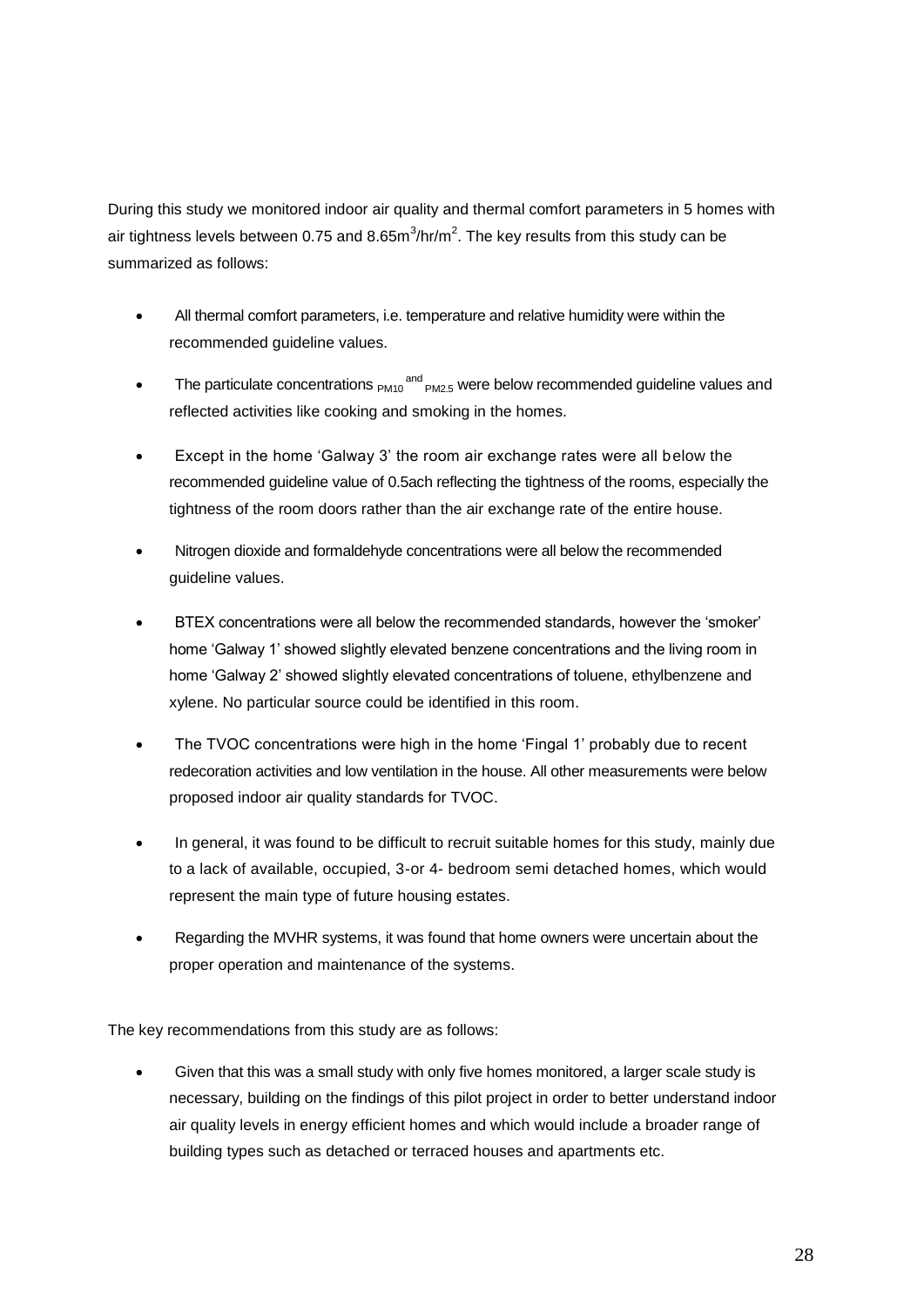- It is recommended to perform indoor air quality measurements during the heating season of the year, i.e. with the MVHR systems operating, in order to determine the influence of MVHR systems on the indoor air quality, as well as the ability of home owners to operate the MVHR systems properly.
- The whole-house air exchange rate should be established for each home, rather than determining the air exchange rate of one room in the house only.
- In future studies a considerable amount of time has to be made available for recruiting of homes, since it proved to be quite difficult to find suitable homes for the pilot study in a short period of time.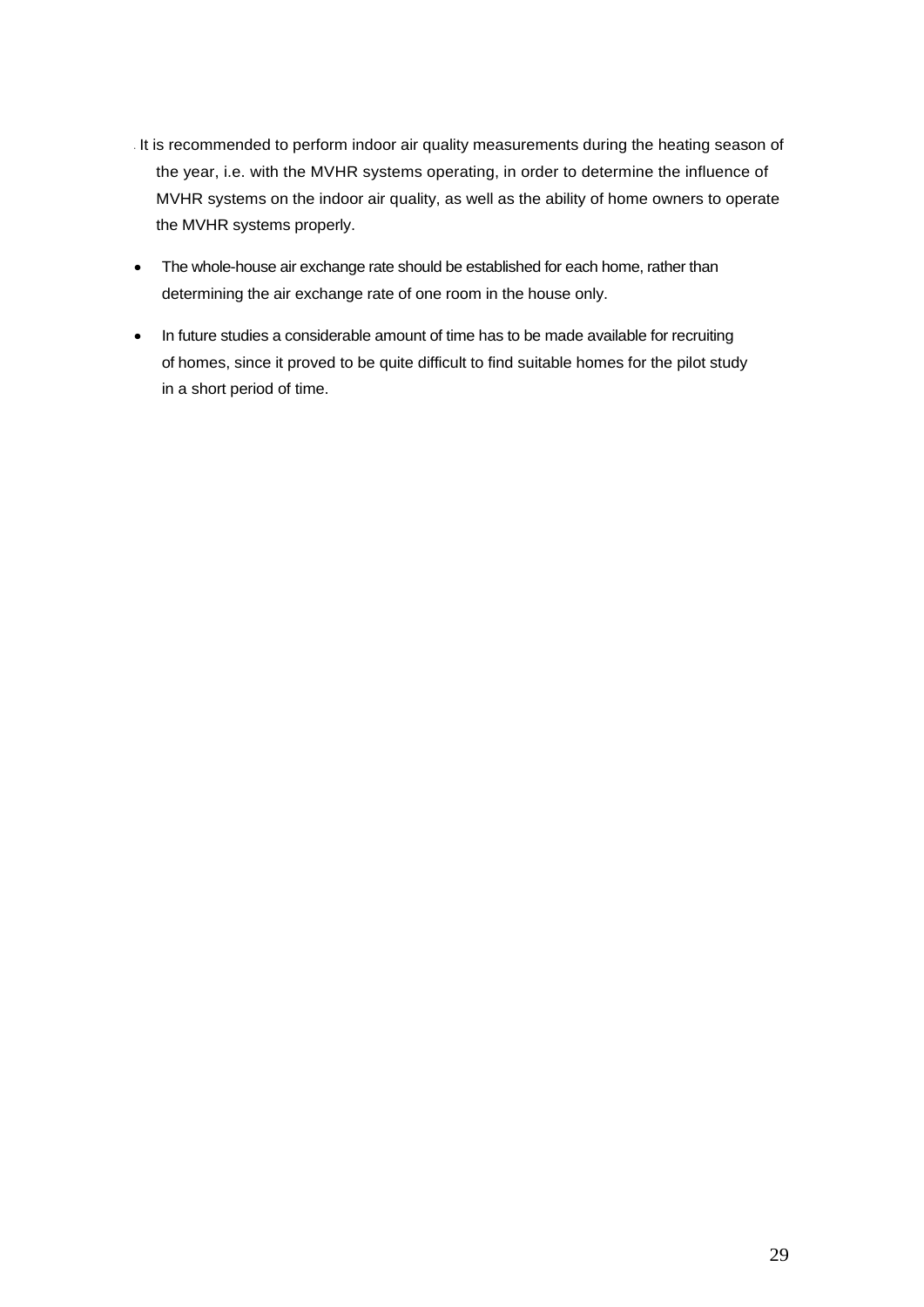### **CHAPTER 6 REFERENCES**

Ajiboye, P,. White, M., Graves, H., and Ross, D. (2006). Ventilation and indoor air quality in schools - Guidance Report 202825. Building Research Technical Report 20/2005, Building Research Establishment for the Office of the Deputy Prime Minister, London.

BRE (1985). Surface condensation and mould growth in traditionally build dwellings. BRE Digest 297. Garston

BRE (1989). Background ventilation of dwellings: a review. BRE Report 162, Garston.

Brown, S.K. (1994). Optimisation of a screening procedure for house dust mite numbers in carpets and preliminary application to buildings. Experimental and Applied Acarology, 18, 423-434.

Crump, D., Raw, G.J., Upton, S., Scivyer, Ch., Hunter, C., and Hartless, R. (2002). A protocol for the assessment of indoor air quality in homes and office buildings. BRE publication, London.

Crump, D., Dengel, A., and Swainson, M. (2009). Indoor air quality in highly energy efficient homes – a review NHBC Foundation. July 2009.

Coward, S.K.D., Llewellyn, J.W., Raw, G.J., Brown, V.M., Crump, D.R. and Ross, D.I. (2001). Indoor air quality in homes in England. BRE publication, London.

Davis, I., Harvey, V. (2008). Zero carbon: what does it really mean to homeowners and house builders? NHBC Foundation Report, NF9, April 2008

Department of the Environment, Heritage and Local Government, (2007a). Technical Guidance Document L: Conservation of Fuel and Energy - Dwellings, Dublin, Ireland.

Department of the Environment, Heritage and Local Government, (2007). Ireland, National Climate Change Strategy 2007 – 2012, April 2007.

DETR (2005). Energy efficient ventilation in housing: a guide for specifiers on the requirements and options for ventilation. Good Practice Guide 268. Department of Environment, Transport and the Regions, London

Dimitroulopoulou, C., Crump, D., Coward, S.K.D., Brown, V., Squire, R., Mann, H., White, M., Pierce, B., and Ross, D., (2005). Ventilation, air tightness and indoor air quality in new homes. BR 477, BRE Environment 2005.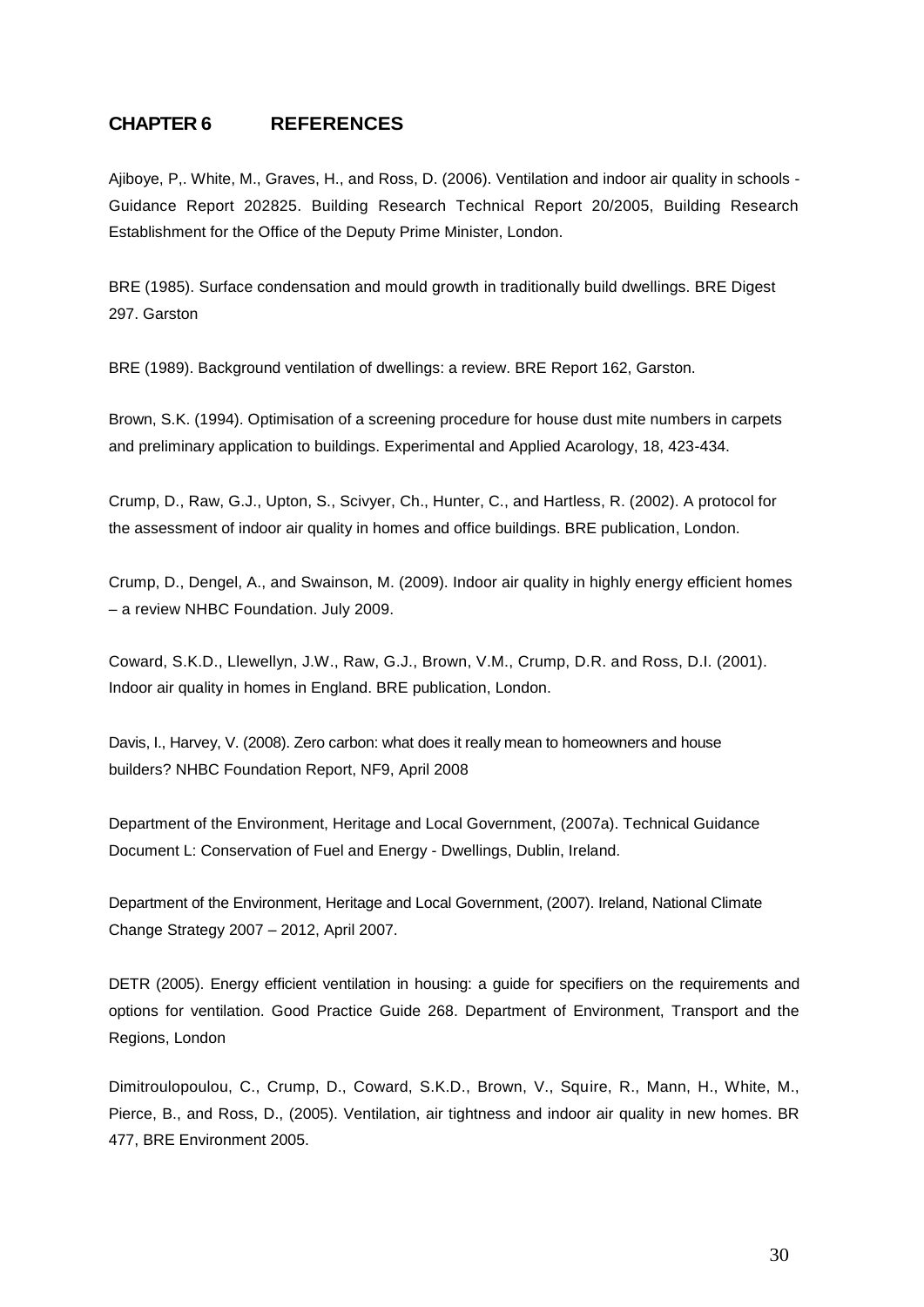Franchi, M., Carrer, P., Kotzias, D., Rameckers, E.M.A.L., Sappanen, O., van Bronswijk, J.E.M.H., Viegi, G., (2004). Towards healthy dwellings in Europe. The THADE report. European Federation of Allergy and Airways Diseases Patient Associations.

Klepeis, N.E., W.C. Nelson, W.R. Ott, J.P. Robinson, A.M. Tsang, P. Switzer, J.V. Behar, S.C. Hern and W.H. Engelmann (2001). The National Human Activity Pattern Survey (NHAPS): a resource for assessing exposure to environmental pollutants. J. Exposure Analysis and Environmental Epidemiology 11, 231-252.

Kotzias, D., (2005). Indoor air and human exposure assessment – needs and approaches. *Experimental and Toxicologic Pathology*. 57: 5 – 7.

Liebers, V., Bruning, T., and Raulf-Heimsoth, M., (2006). Occupational Endotoxin-Exposure and Possible Health Effects on Humans. American Journal or Industrial Medicine. 49, 474-491.

McKay, S., Ross, D., Mawditt, I., Kirk, S. (2010). Ventilation and indoor air quality in Part F 2006 homes. Department for Communities and Local Government, London

Platts-Mills, T. A. E. (1995). Is there a dose-response relationship between exposure to indoor allergens and symptoms of asthma? *Journal of Allergy and Clinical Immunology* 96, 435 - 440.

Russell, A.G., and Brunekreef, B. (2009). A Focus on Particulate Matter and Health. Environmental Science and Technology. 43:4620-4625.

Schaub, B., Lauener, R., Von Mutius, E., (2006). The many faces of the hygiene hypothesis. Journal of Allergy and clinical Immunology. 117: 969-977.

Schneider, P., Gebefügi, I., Richter, K., Wölke, G., Schnelle, J., Wichmann, H.-E., Heinrich, J., INGA Study Group (2001). Indoor and outdoor BTX levels in German cities. The Science of the Total Environment, 267, 41-51.

World Health Organisation (1999). Air Quality Guidelines. Geneva: WHO.

World Health Organisation (2000). Air Quality Guidelines for Europe. 2<sup>nd</sup> edition, WHO regional Publications, European Series No 91, World Health Organisation.

World Health Organisation (2006). WHO Air Quality Guidelines for Particulate Matter, Ozone, Nitrogen Dioxide and Sulfur Dioxide. Global Update 2005, Summary of Risk Assessment. WHO.

World Health Organisation –EU Parma Declaration on Environment and Health (2010). Fifth Ministerial Conference on Environment and Health, "Protecting Children's Health in a Changing Environment", Parma, Italy, 10-12 March 2010.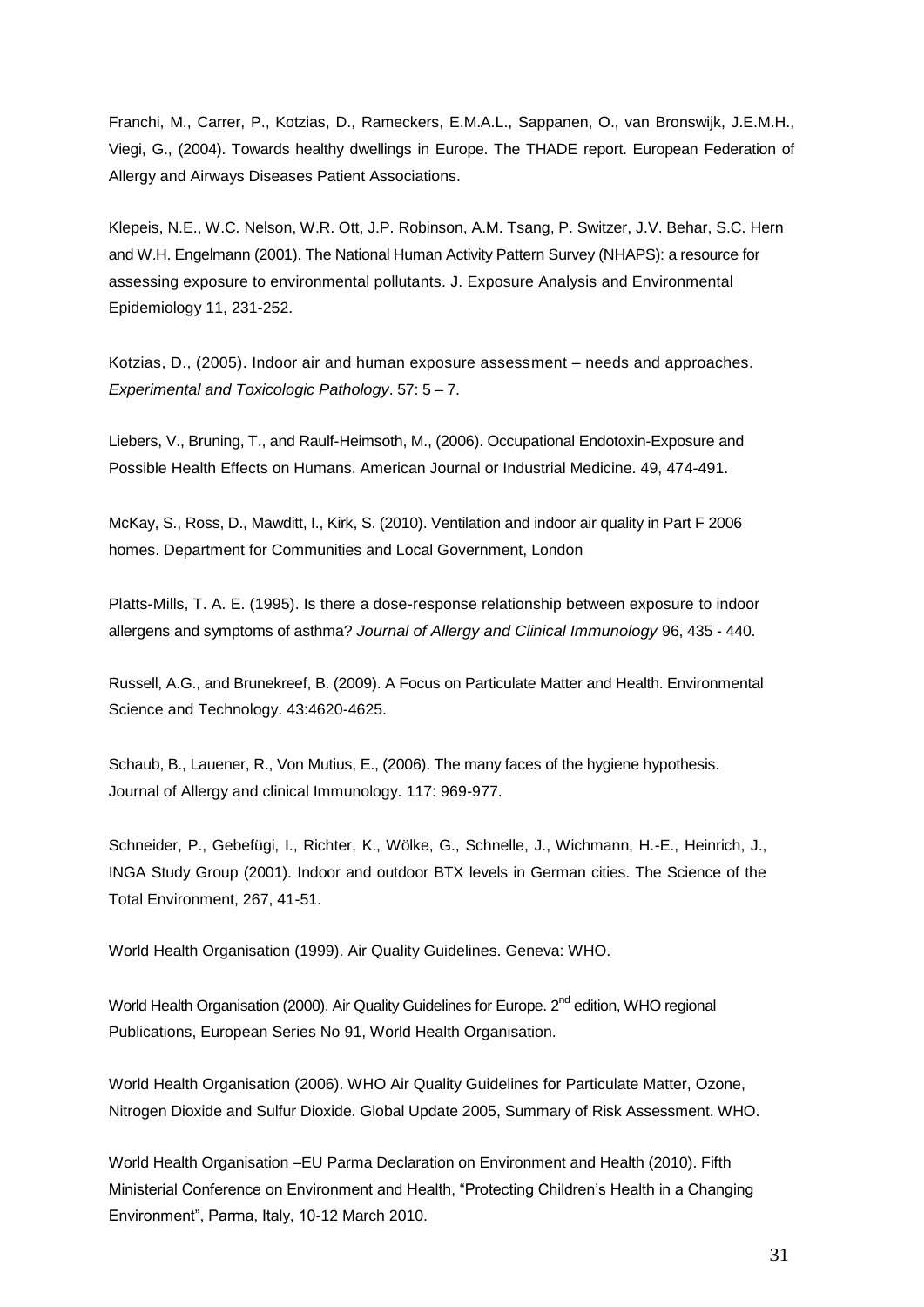Wirl, Ch. And Puklová, V. (2007). Prevalence of asthma and allergies in children. European Environment and Health Information System, Fact sheet No. 3.1, May 2007.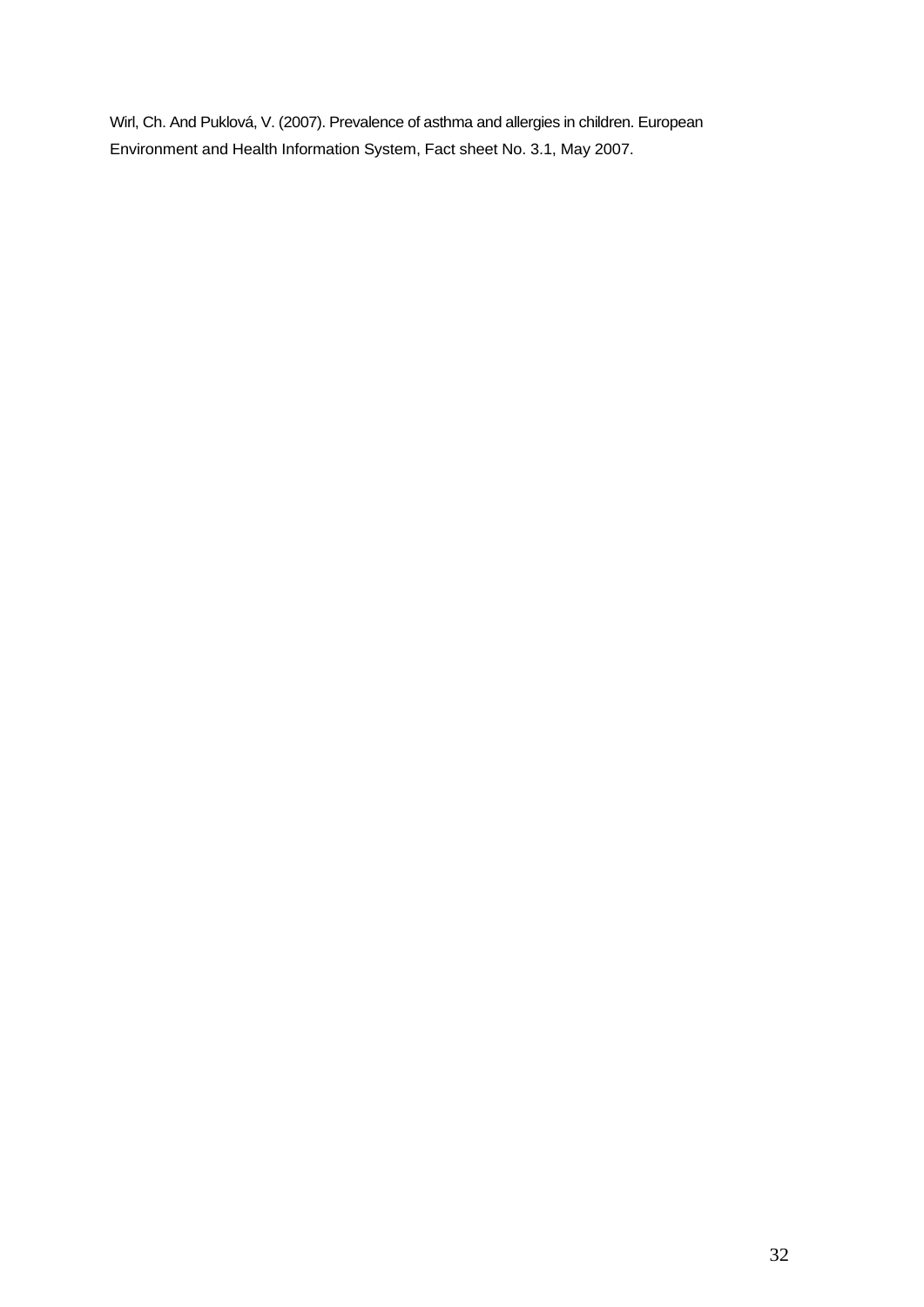### **ANNEX A**

#### **A.1 Analytical procedure to determine nitrogen dioxide in air**

The analytical method is based on the procedures set out in the Defra document 'Diffusion Tubes For Ambient Air Monitoring : Practical Guidance for Laboratories and Users'

Nitrogen Dioxide in the air is adsorbed as nitrite by Triethanolamine in the passive diffusion tubes. The nitrite present reacts with sulphanilamide to form a diazonium compound that couples with N‐1 naphthylethylene –diamine –dihydrochloride to form an azo dye. The absorbance of the azo dye is measured at 542 nanometres using a U.V./ visible spectrophotometer which has been calibrated using standards containing known concentrations of nitrite.

Quality control standards are analysed before during and after the analysis of samples to ensure the validity of results. (Gratko, personal communication, 2010)

#### **A.2 Analytical procedure to determine BTEX and TVOC in air**

BTEX and Total VOC analysis is performed using thermal desorption gas chromatography coupled with a mass spectrometer. Volatile organic compounds are adsorbed onto diffusion tubes which are analysed by TD‐GCMS. The instrument is calibrated in the range 10 to 500ng on tube benzene, ethylbenzene and xylenes, and 20 ‐ 1000 ng on tube toluene. BTEX quantification as ng on tube is carried out by reference to the calibrations derived. Quality control standards are analysed before during and after the analysis of samples to ensure the validity of results.

TVOC results as ng on tube are calculated by comparing the area of the VOC compound peaks detected to the area of the non-specific standard 1 00ng toluene. (Gratko, personal communication, 2010)

#### **A.3 Analytical Procedure to determine formaldehyde in air**

The formaldehyde present in a measured volume of air is collected onto a DNPH-coated glass fibre filter. These are diffusive samplers. After sampling, the samplers are solvent desorbed into acetonitrile and the aldehyde derivatives analysed using HPLC with a photodiode array detector (PDA). Separation is achieved using a C18 column  $(3.9 \times 300 \text{ mm})$  maintained at a temperature of 50 °C. (Health and Safety Executive (2010): *MDHS 102: Methods for the determination of hazardous substances - Aldehydes in air, laboratory method using high performance liquid chromatography*. Health and Safety Laboratory, UK)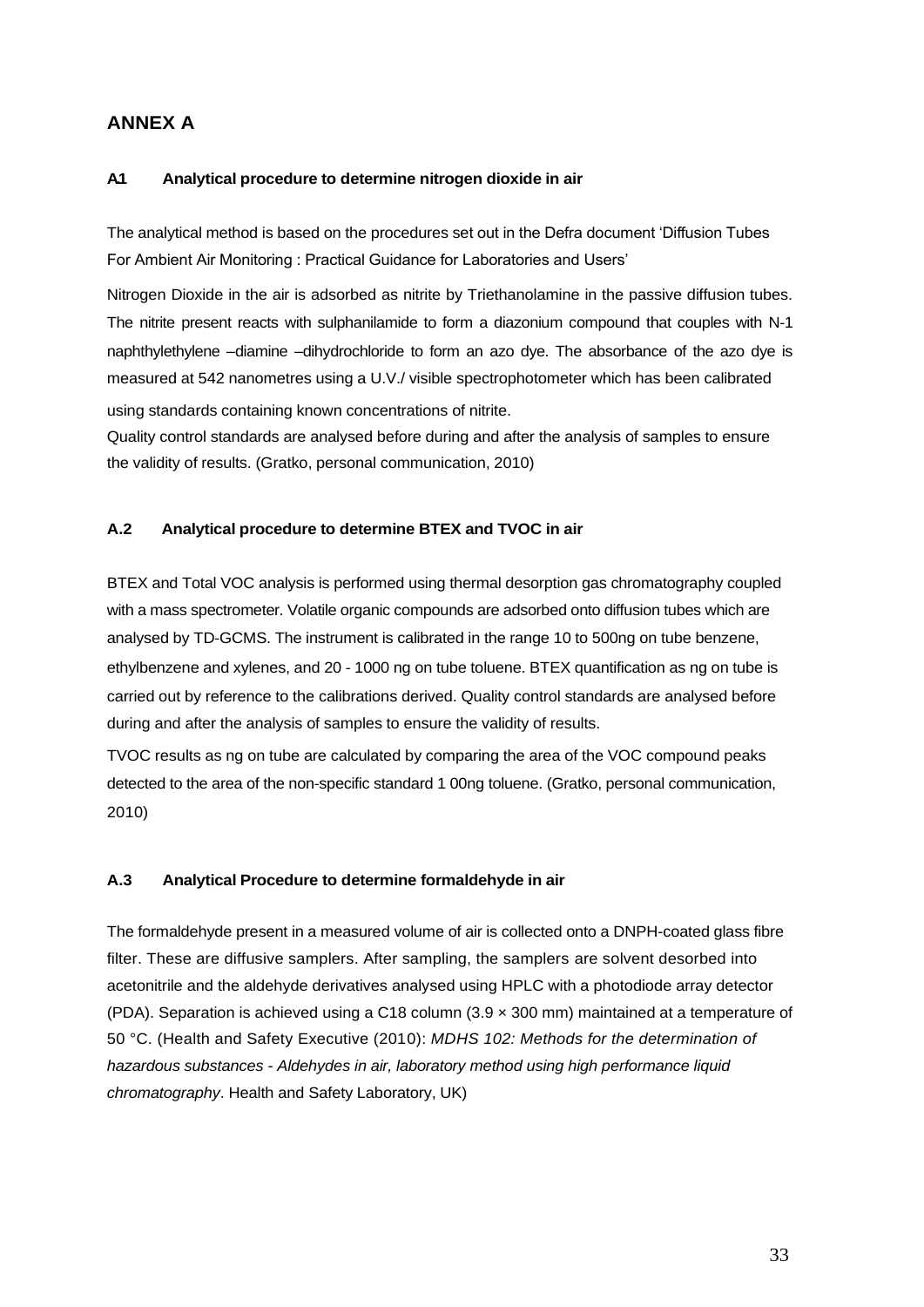### **ANNEX B:**

- **B.1 Household questionnaire**
- **B.2 24-hour diary**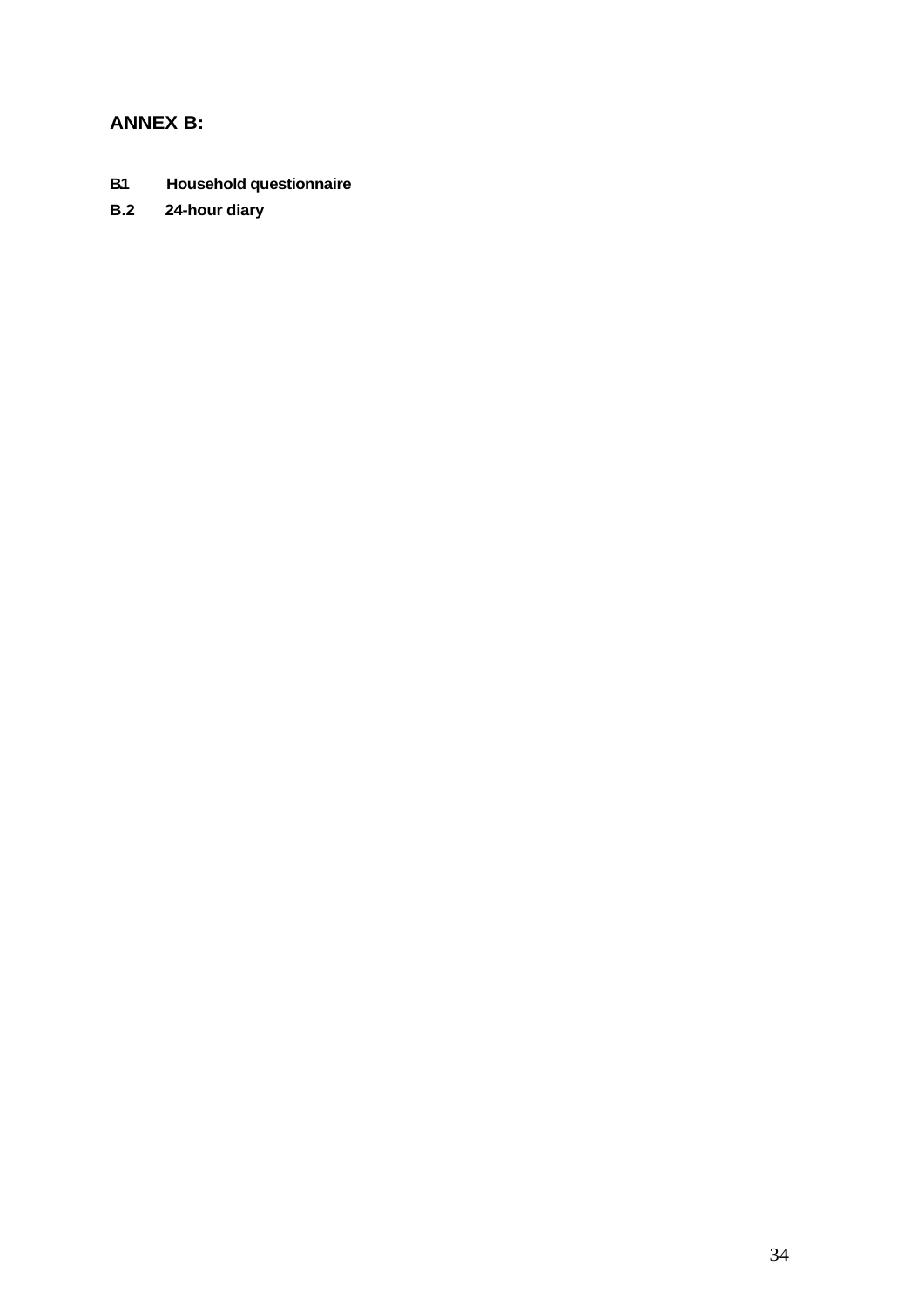

# **INDOOR AIR QUALITY IN ENERGY EFFICIENT HOMES**

# **HOUSEHOLD SELECTION QUESTIONNAIRE**

|                                                                                                                         | SOME DETAILS ABOUT YOU       |
|-------------------------------------------------------------------------------------------------------------------------|------------------------------|
| 1. What is your name:                                                                                                   |                              |
| Postal address:                                                                                                         |                              |
| Day time telephone <b>continuous</b> mobile tel                                                                         |                              |
| 3. On week days are you normally available:                                                                             |                              |
| Between 9am - 12 noon<br>Between 12 noon - 3pm<br>Between 3pm - 6pm<br>After 6pm<br>Other                               | Details                      |
|                                                                                                                         | SOME DETAILS ABOUT YOUR HOME |
| 5. In which type of house do you live?                                                                                  |                              |
| Detached<br>Semi Detached<br>Terraced<br><b>Tenement Flat</b><br>Four in a block<br>Flat in a conversion<br>Tower block |                              |
| 7. How many people live in the home?                                                                                    |                              |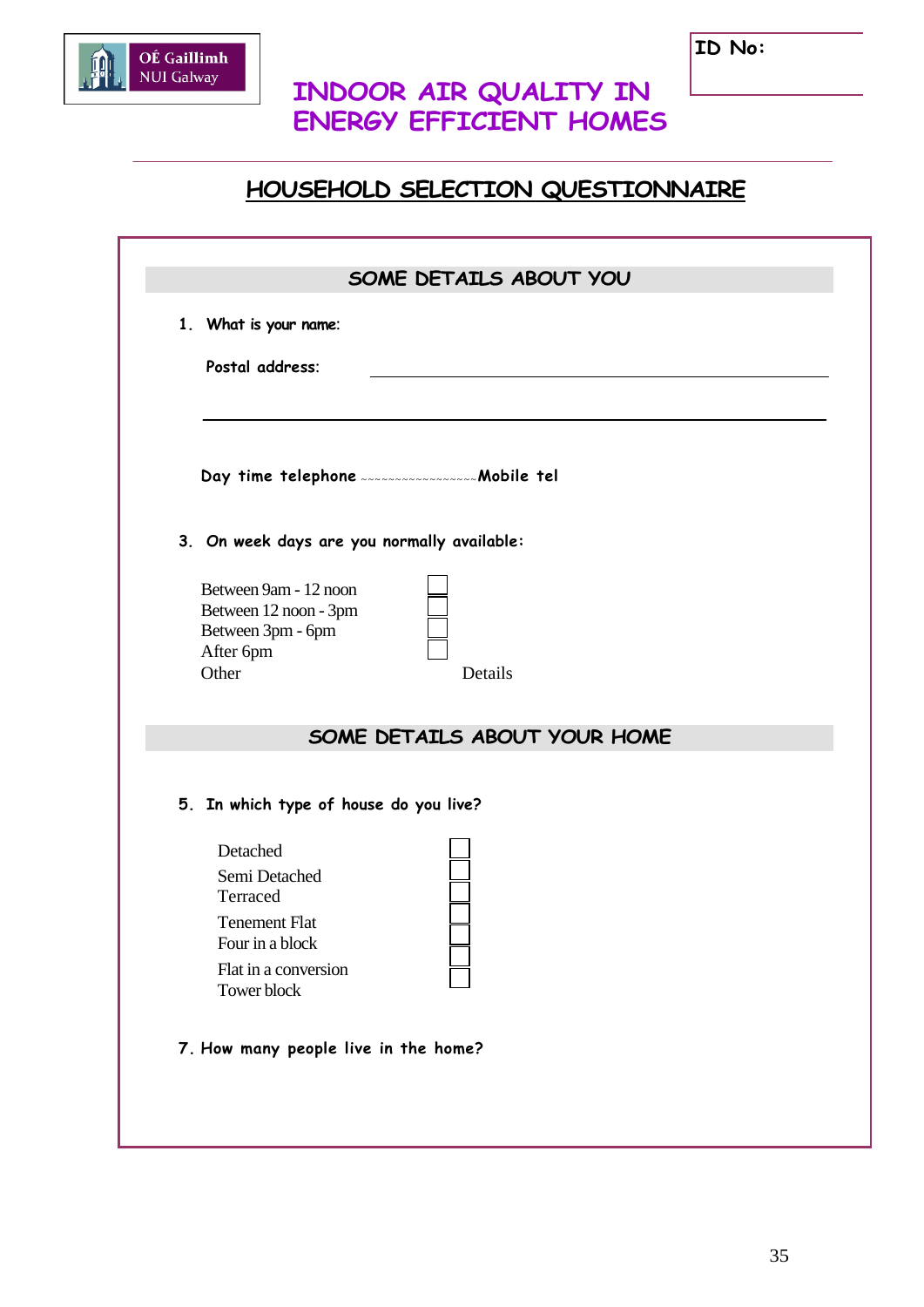

### **5. Are any of the floors in your house made of chipboard?**

| Ľ |  |
|---|--|
|   |  |

#### **5a. If Yes, which of your rooms has chipboard floor?**

All rooms Kitchen Main bedroom Other bedrooms Living room Other rooms(s) (please specify)

### **FUELS USED IN THE HOME**

**6. Which of the following is the main type of fuel that is used for heating in your home?**

CoalWoodPeatOil **GasElectric** 

Other (please specify)

#### **7 If we now consider**

**your main type of fuel, during winter** 

**months (October - March) how often do you have the heating on?**

More than 8 hours/day Between 2-8 hours/day Between 1-2 hours/day Less often than 1 hour/day

Other (please specify)

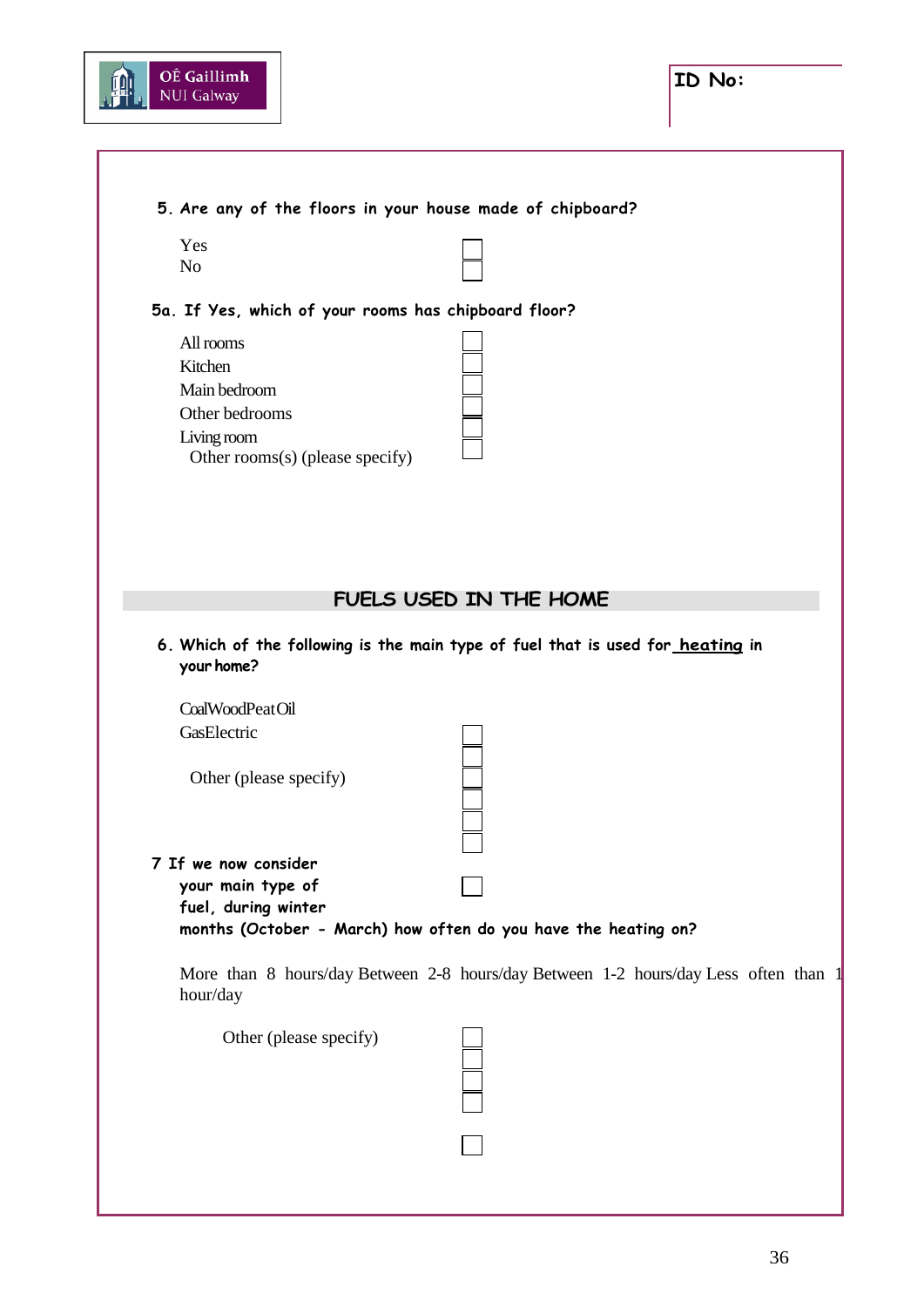

| Yes                                                                                           |                                                   |                       |
|-----------------------------------------------------------------------------------------------|---------------------------------------------------|-----------------------|
| N <sub>o</sub>                                                                                |                                                   |                       |
| 8a. If yes, what fuel do you use for the other heating system?                                |                                                   |                       |
| Gas                                                                                           |                                                   |                       |
| Electricity<br>Oil                                                                            |                                                   |                       |
| Coal                                                                                          |                                                   |                       |
| Peat                                                                                          |                                                   |                       |
| Wood                                                                                          |                                                   |                       |
| Other fuel (please specify)                                                                   |                                                   |                       |
| 9. Which of the following fuels do you use for cooking in your home? (tick all<br>that apply) |                                                   |                       |
| CoalWoodPeat                                                                                  |                                                   |                       |
| GasElectric                                                                                   |                                                   |                       |
| Other (please specify)                                                                        |                                                   |                       |
| 10. Do you have a                                                                             |                                                   |                       |
|                                                                                               |                                                   |                       |
| cooker extractor fan                                                                          |                                                   |                       |
|                                                                                               |                                                   |                       |
|                                                                                               |                                                   |                       |
| in the kitchen?                                                                               |                                                   | Yes<br>N <sub>o</sub> |
|                                                                                               |                                                   |                       |
| 10a. If you have an                                                                           |                                                   |                       |
|                                                                                               |                                                   |                       |
| extractor fan, how often do                                                                   |                                                   |                       |
|                                                                                               |                                                   |                       |
| you use it?                                                                                   |                                                   |                       |
|                                                                                               |                                                   |                       |
|                                                                                               |                                                   |                       |
|                                                                                               | an used rarely or not at all an is used sometimes |                       |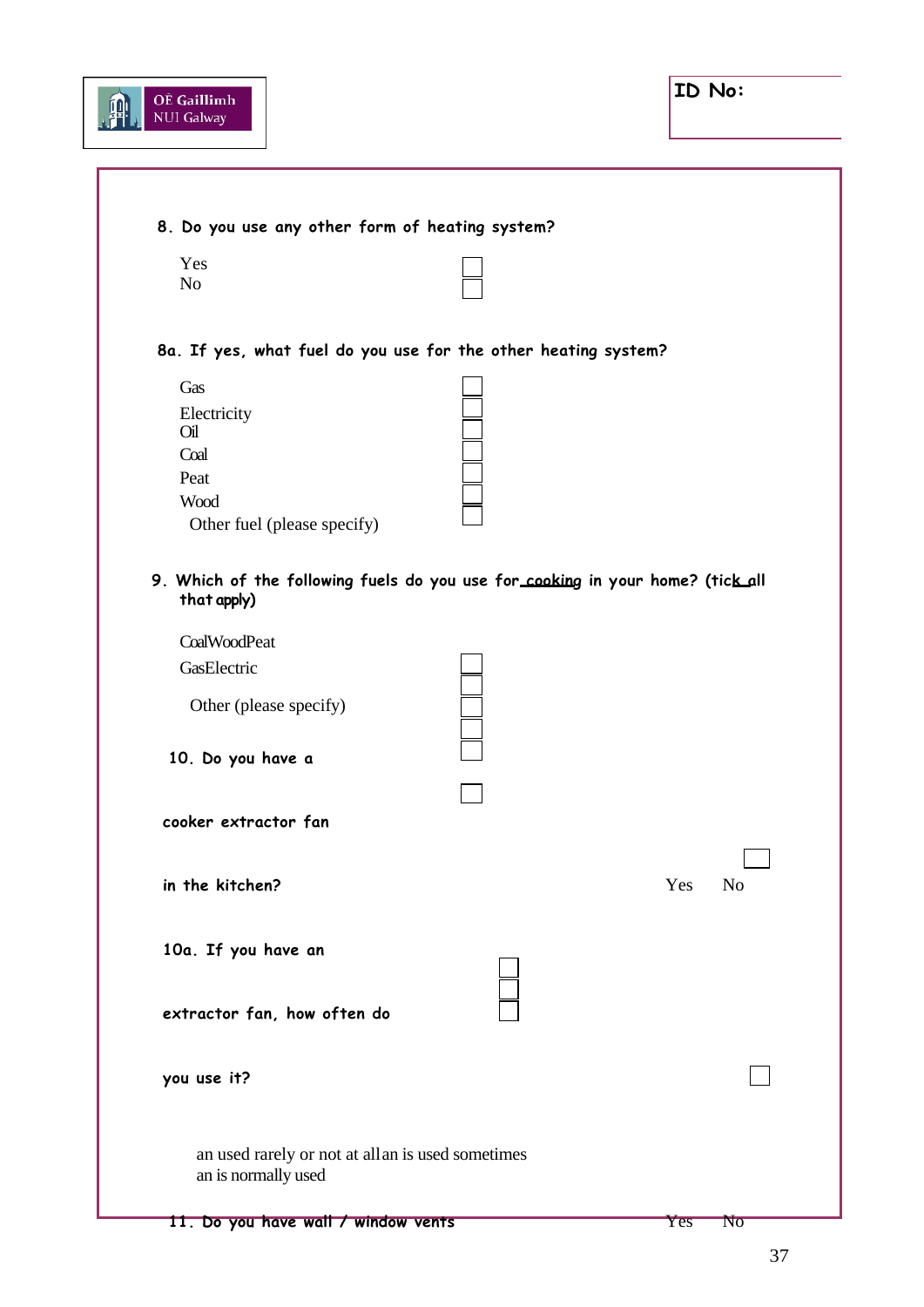

|                                                                                                                                          | VENTILATION SYSTEM IN THE HOME    |
|------------------------------------------------------------------------------------------------------------------------------------------|-----------------------------------|
| 12. Does your house have a Mechanical Ventilation<br>Heat Recovery (MVHR) System?                                                        |                                   |
|                                                                                                                                          | Yes<br>N <sub>o</sub>             |
| 13a. If yes, are you familiar with the operation of the<br>system?                                                                       |                                   |
|                                                                                                                                          | Yes<br>N <sub>o</sub><br>Not sure |
|                                                                                                                                          |                                   |
| 13b. If you have a MVHR system how often is it turned<br>on?                                                                             |                                   |
| MVHR system is turned on rarely, or not at allMVHR system is turned on sometimes                                                         |                                   |
| MVHR system is turned on all the time                                                                                                    |                                   |
| <b>ACTIVITIES IN THE HOME</b>                                                                                                            |                                   |
| 14. During the last four weeks, have<br>any of the following activities<br>been carried out in your kitchen,<br>living room or bedrooms? |                                   |

# **THANK YOU FOR TAKING THE TIME TO COMPLETE THIS**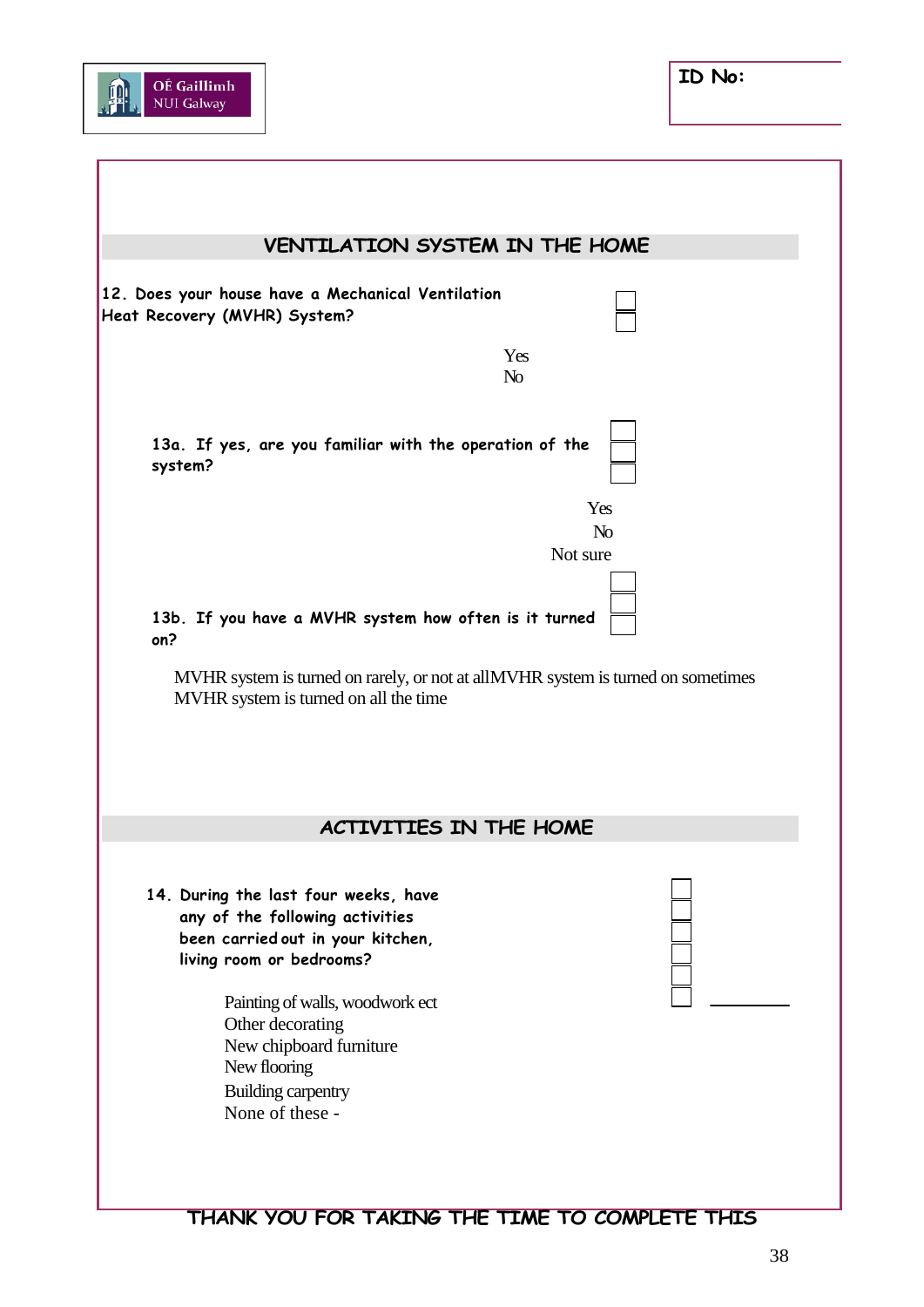# **QUESTIONNAIRE**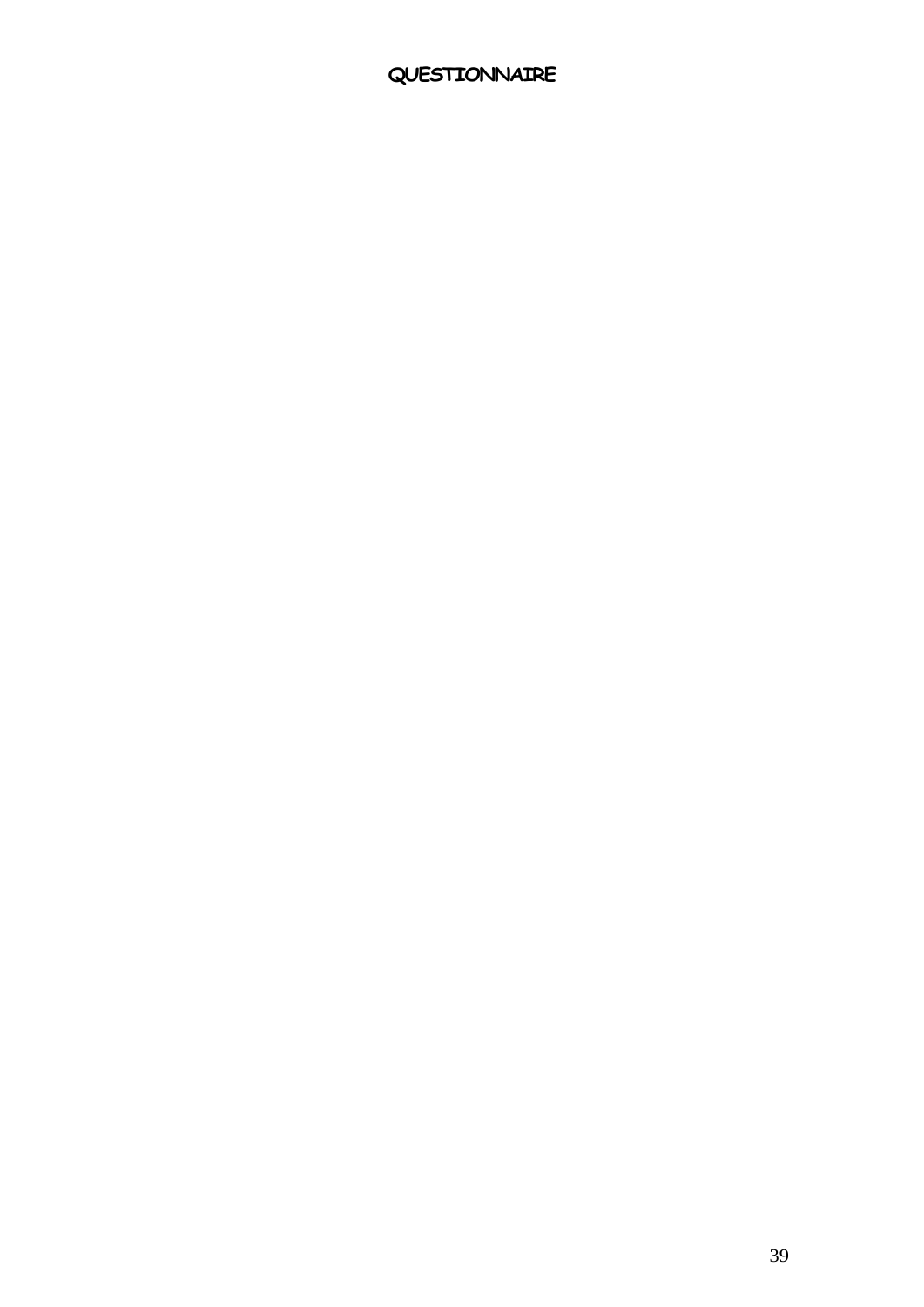

# **FOR OFFICE USE ONLY**

| Suitable for study: | bate of $1st$ visit: |
|---------------------|----------------------|
| Yes / No            |                      |
| Comments:           |                      |
|                     |                      |
|                     |                      |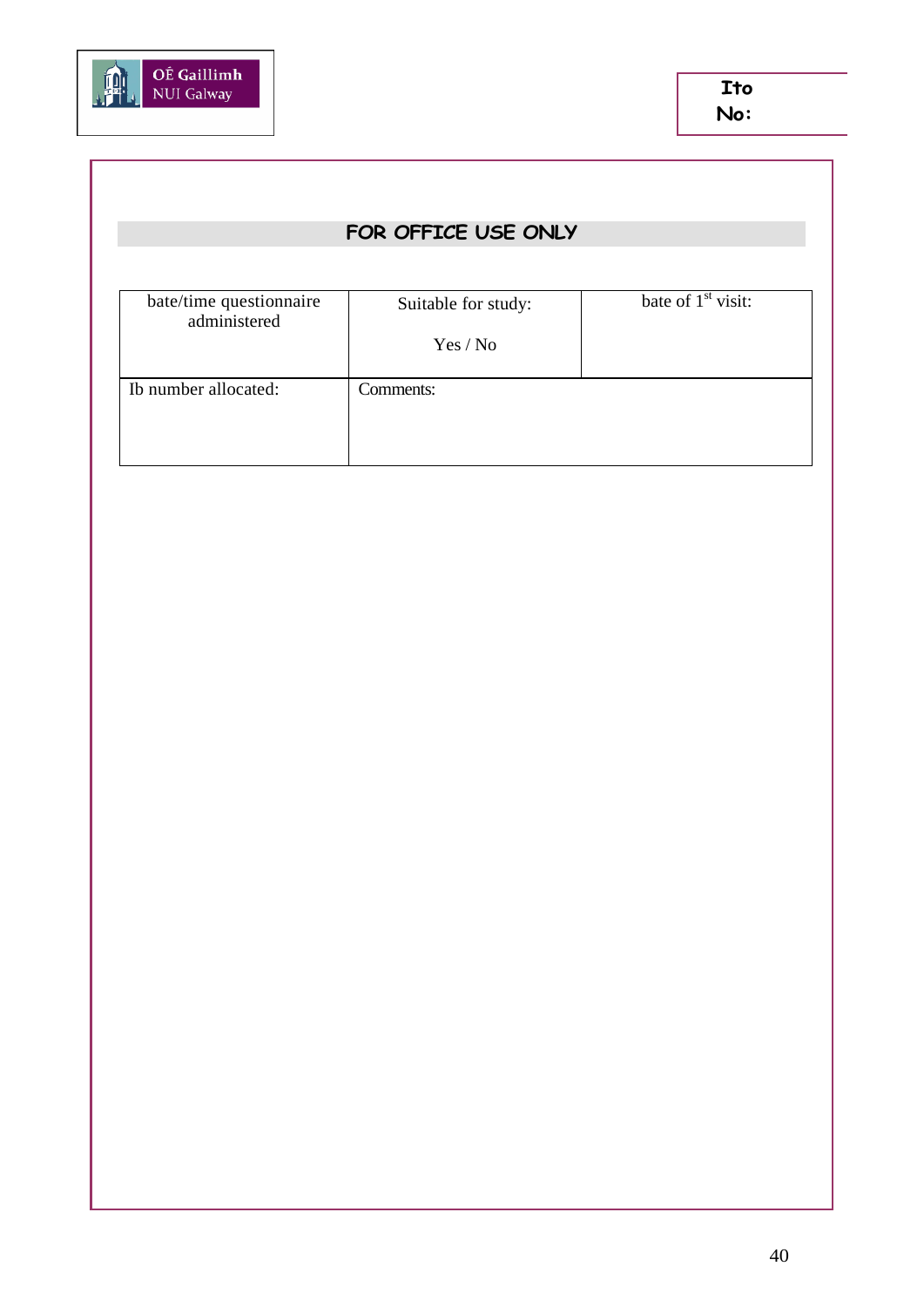

# **Pilot Study to investigate indoor air quality in energy efficient houses**

**II) No Fuel: Air permeability:**

# **I)AILY ACTIVITY I)IARY**

| <b>Start monitoring</b> |       |  |  |  |  |  |  |  |
|-------------------------|-------|--|--|--|--|--|--|--|
| Time:                   | bate: |  |  |  |  |  |  |  |
| <b>End monitoring</b>   |       |  |  |  |  |  |  |  |
| Time:                   | bate: |  |  |  |  |  |  |  |

### THANK YOU FOR TAKING THE TIME TO COMPLETE THIS bIARY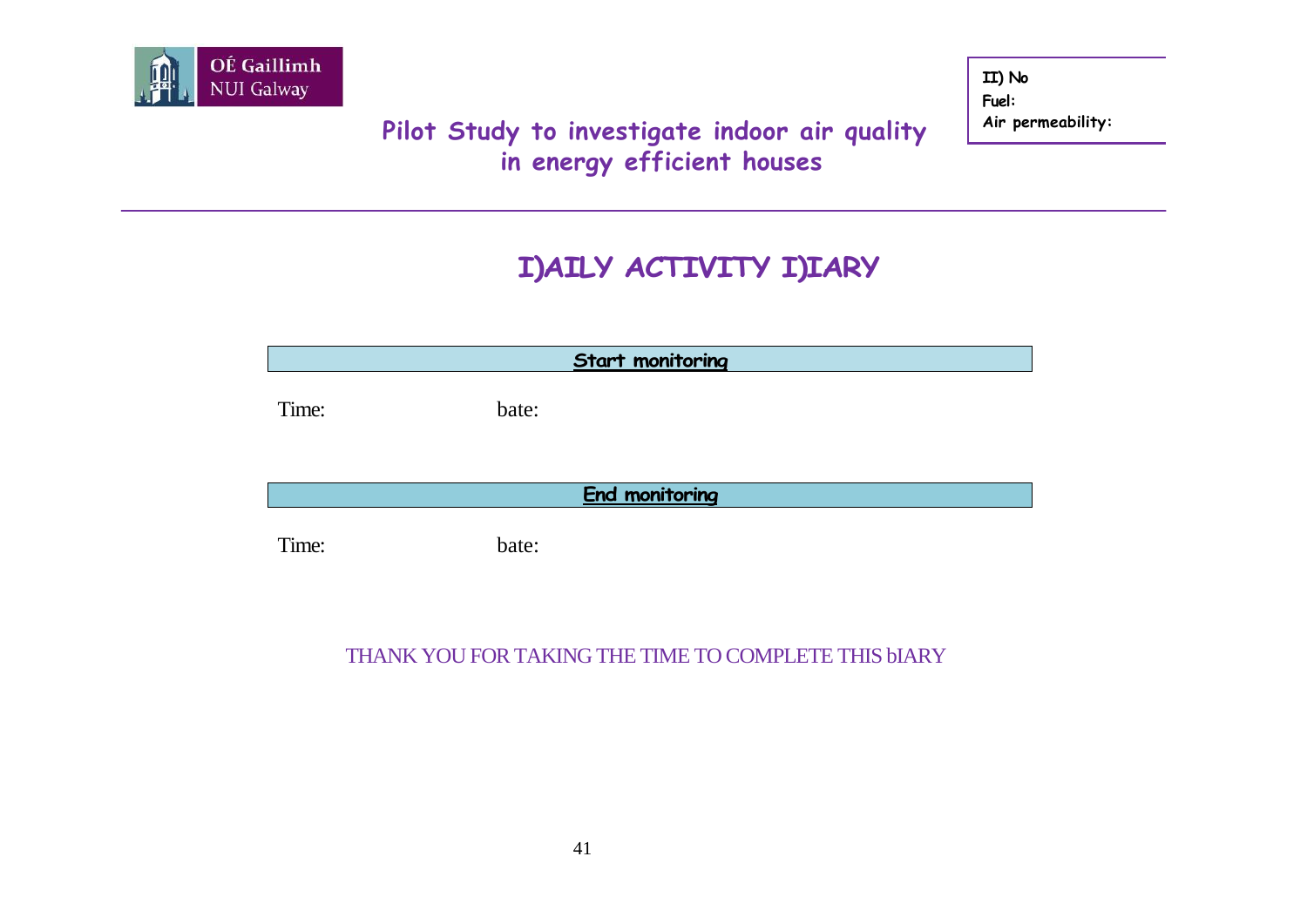| <b>ACTIVITY</b>                                                                            | <u>FLEASE CAN YOU RECORD THE FOLLOWING ACTIVITIES THAT OCCUR DURING THE TIME WE ARE MONITORING IN YOUR HOME</u><br>DAY ONE |  |  |  |  |  |  |  |  |  |  |  |  |  |                 |
|--------------------------------------------------------------------------------------------|----------------------------------------------------------------------------------------------------------------------------|--|--|--|--|--|--|--|--|--|--|--|--|--|-----------------|
| IN THE MONITORING ROOM<br>Did any of the following happen?<br>(Please tick all that apply) |                                                                                                                            |  |  |  |  |  |  |  |  |  |  |  |  |  | <b>COMMENTS</b> |
| <b>Windows opened</b>                                                                      |                                                                                                                            |  |  |  |  |  |  |  |  |  |  |  |  |  |                 |
| Wall or window vents open                                                                  |                                                                                                                            |  |  |  |  |  |  |  |  |  |  |  |  |  |                 |
| Coal/Wood/Peat fire burning                                                                |                                                                                                                            |  |  |  |  |  |  |  |  |  |  |  |  |  |                 |
| Candles/incense burning                                                                    |                                                                                                                            |  |  |  |  |  |  |  |  |  |  |  |  |  |                 |
| Gas hob used                                                                               |                                                                                                                            |  |  |  |  |  |  |  |  |  |  |  |  |  |                 |
| Electric cooker used                                                                       |                                                                                                                            |  |  |  |  |  |  |  |  |  |  |  |  |  |                 |
| Toaster/grill used                                                                         |                                                                                                                            |  |  |  |  |  |  |  |  |  |  |  |  |  |                 |
| Extractor fan on                                                                           |                                                                                                                            |  |  |  |  |  |  |  |  |  |  |  |  |  |                 |
| Cleaning/polishing                                                                         |                                                                                                                            |  |  |  |  |  |  |  |  |  |  |  |  |  |                 |
| Vacuum cleaner used                                                                        |                                                                                                                            |  |  |  |  |  |  |  |  |  |  |  |  |  |                 |
| Pets were present                                                                          |                                                                                                                            |  |  |  |  |  |  |  |  |  |  |  |  |  |                 |
| 4 or more people were present                                                              |                                                                                                                            |  |  |  |  |  |  |  |  |  |  |  |  |  |                 |
| If you have a MVHR system, was it on?                                                      |                                                                                                                            |  |  |  |  |  |  |  |  |  |  |  |  |  |                 |
| IN THE HOUSE<br>Did any of the following happen?<br>(Please tick all that apply)           |                                                                                                                            |  |  |  |  |  |  |  |  |  |  |  |  |  |                 |
|                                                                                            |                                                                                                                            |  |  |  |  |  |  |  |  |  |  |  |  |  |                 |
| Smoking in the house                                                                       |                                                                                                                            |  |  |  |  |  |  |  |  |  |  |  |  |  |                 |
| Cigarettes/cigars smoked by all smokers<br>(please enter how many)                         |                                                                                                                            |  |  |  |  |  |  |  |  |  |  |  |  |  |                 |
| AT WHAT TIMES DURING THE<br>DAYWERE YOU IN THE HOUSE?                                      |                                                                                                                            |  |  |  |  |  |  |  |  |  |  |  |  |  |                 |

#### **PLEASE CAN YOU RECORD THE FOLLOWING ACTIVITIES THAT OCCUR DURING THE TIME WE ARE MONITORING IN YOUR HOME**